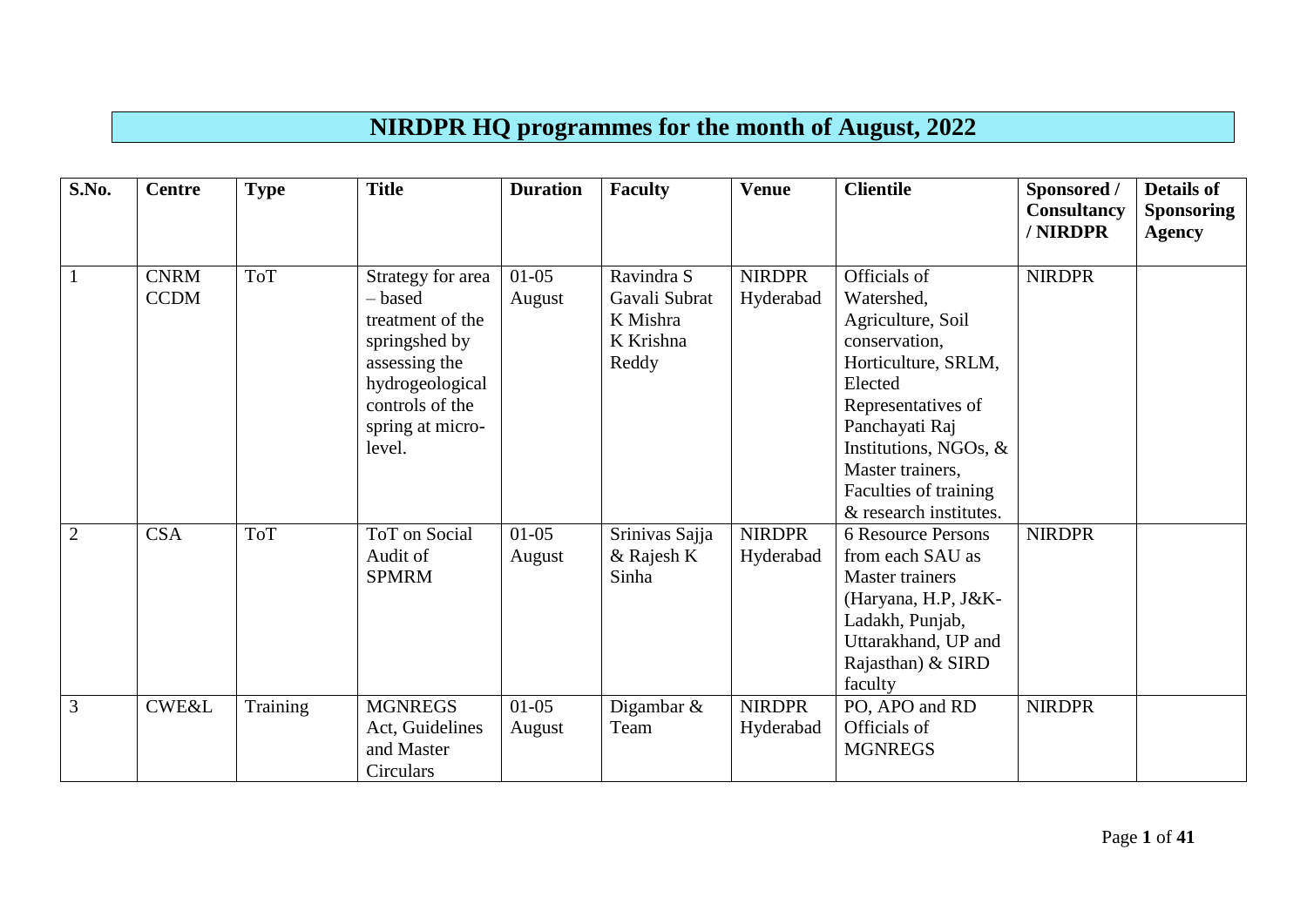| S.No.          | <b>Centre</b>                   | <b>Type</b>               | <b>Title</b>                                                                      | <b>Duration</b>   | <b>Faculty</b>                          | <b>Venue</b>               | <b>Clientile</b>                                                                                                                                                                       | Sponsored /<br>Consultancy<br>/ NIRDPR | <b>Details of</b><br><b>Sponsoring</b><br><b>Agency</b>                                            |
|----------------|---------------------------------|---------------------------|-----------------------------------------------------------------------------------|-------------------|-----------------------------------------|----------------------------|----------------------------------------------------------------------------------------------------------------------------------------------------------------------------------------|----------------------------------------|----------------------------------------------------------------------------------------------------|
| $\overline{4}$ | <b>CPRDP&amp;</b><br><b>SSD</b> | Orientation               | Orientation on<br>the Projects for<br><b>Creating Model</b><br><b>GP Clusters</b> | $01-10$<br>August | A.K. Bhanja                             | <b>NIRDPR</b><br>Hyderabad | Newly Recruited<br><b>Young Fellows</b><br>(Batch-1), (50)<br>Participants)                                                                                                            | Sponsored                              | Projects for<br>Creating<br>Model GP<br><b>Clusters</b><br>(Phase-1 $&$<br>Phase-2) for<br>2022-23 |
| 5              | <b>CHRD</b>                     | Workshop                  | Workshop on<br><b>Improved Health</b><br>Care in Rural<br>through<br>Telemedicine | $02-03$<br>August | Sucharita<br>Puchari                    | <b>NIRDPR</b><br>Hyderabad | Faculty from SIRD&<br>ETC; Officials from<br>Drinking Water &<br>Sanitation, RD &<br>Panchayat<br>Department and<br>Health & School<br>officials at the<br>District and State<br>level | <b>NIRDPR</b>                          |                                                                                                    |
| 6              | <b>CRI</b>                      | Workshop                  | Rural<br>Infrastructure<br>Index                                                  | $03-05$<br>August | R Ramesh<br>HK Solanki                  | <b>NIRDPR</b><br>Hyderabad | RD&PR state level<br>officials and SIRDs                                                                                                                                               | <b>NIRDPR</b>                          |                                                                                                    |
| $\overline{7}$ | CPGS&D<br>E                     | TOT training<br>programme | Designing of<br>placement<br>oriented<br>curriculum<br>under DDU-<br><b>GKY</b>   | $03-05$<br>August | Debapriya and<br><b>DDU-GKY</b><br>team | <b>NIRDPR</b><br>Hyderabad | <b>DDU-GKY</b> officials<br>of NIRDPR and<br><b>SRLMs</b> and selected<br>PIs                                                                                                          | <b>NIRDPR</b>                          |                                                                                                    |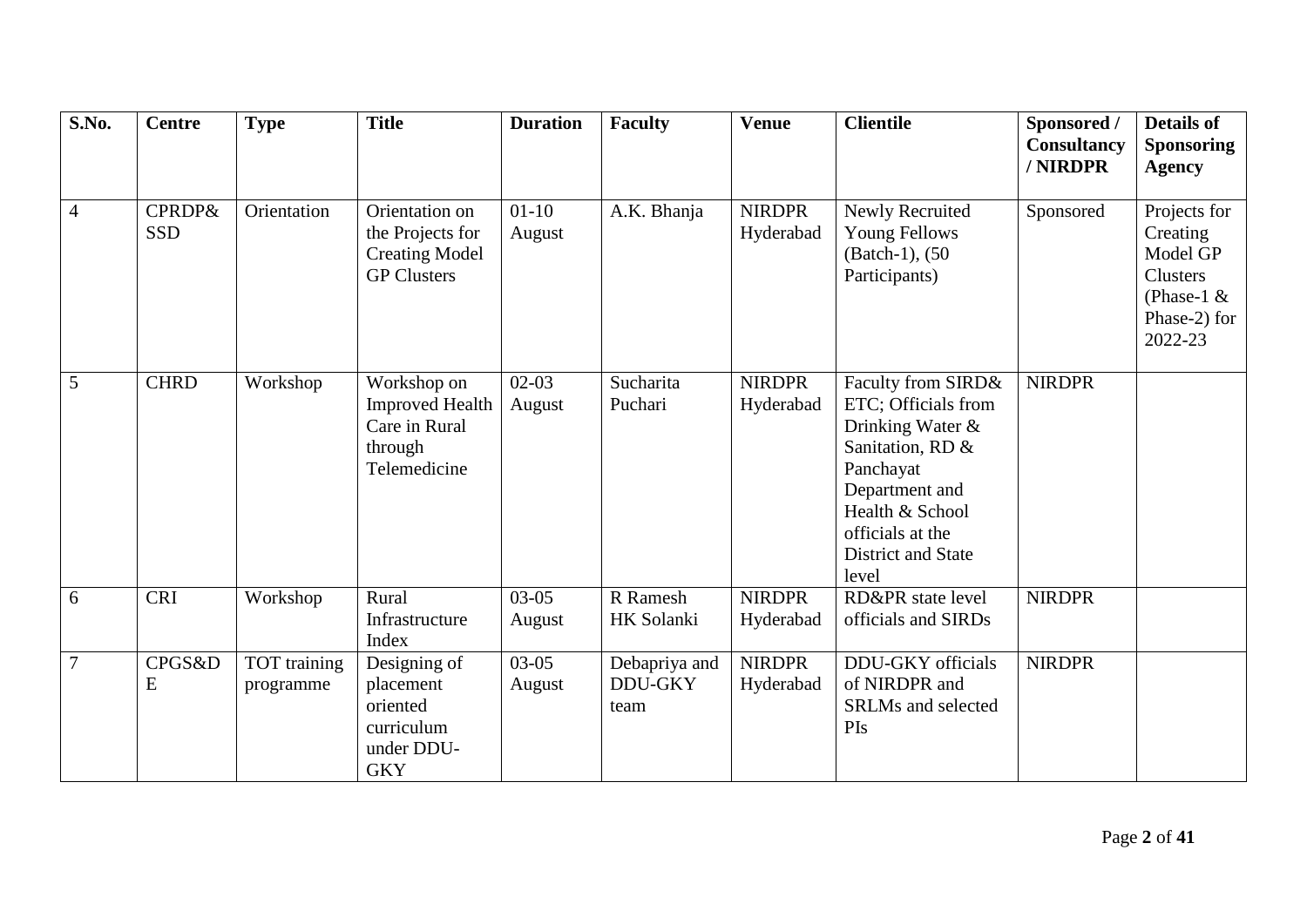| S.No.          | <b>Centre</b> | <b>Type</b>      | <b>Title</b>                                                                                | <b>Duration</b>   | <b>Faculty</b>                                    | <b>Venue</b>               | <b>Clientile</b>                                                                                                                                                                                                                                                                                                                                                                      | Sponsored /<br><b>Consultancy</b><br>/ NIRDPR | <b>Details of</b><br><b>Sponsoring</b><br><b>Agency</b> |
|----------------|---------------|------------------|---------------------------------------------------------------------------------------------|-------------------|---------------------------------------------------|----------------------------|---------------------------------------------------------------------------------------------------------------------------------------------------------------------------------------------------------------------------------------------------------------------------------------------------------------------------------------------------------------------------------------|-----------------------------------------------|---------------------------------------------------------|
| $\sqrt{8}$     | <b>CRTCN</b>  | Orientation      | SoP-Training                                                                                | 23rd<br>August    | T.Venkatamall<br>u<br>Vanishree j<br>N.V. Madhuri | <b>NIRDPR</b><br>Hyderabad | <b>Faculty of NIRDPR</b>                                                                                                                                                                                                                                                                                                                                                              | <b>NIRDPR</b>                                 |                                                         |
| $\overline{9}$ | <b>CEDFI</b>  | ToT/<br>Training | Entrepreneurshi<br>p and<br>Sustainable<br>Livelihood<br>Models for<br>Rural<br>Communities | $08-12$<br>August | Partha Pratim<br>Sahu & S<br>Ramesh<br>Sakthivel  | <b>NIRDPR</b><br>Hyderabad | Govt. officials from<br>the Depts. of Rural<br>Development;<br>Officials from<br>MSME, KVIC,<br>SIDBI, Rural<br>Financial Institutions,<br>NRLM, SRLMs,<br>RSETIs;<br>Faculties/officials<br>from EDIs, SIRDs,<br>ETCs, ATIs,<br>NIMSME, MSME-<br>DIs; Representatives<br>from NGOs,<br>Consultancy Firms,<br>Corporate Sector<br>working on rural<br>entrepreneurship<br>development | <b>NIRDPR</b>                                 |                                                         |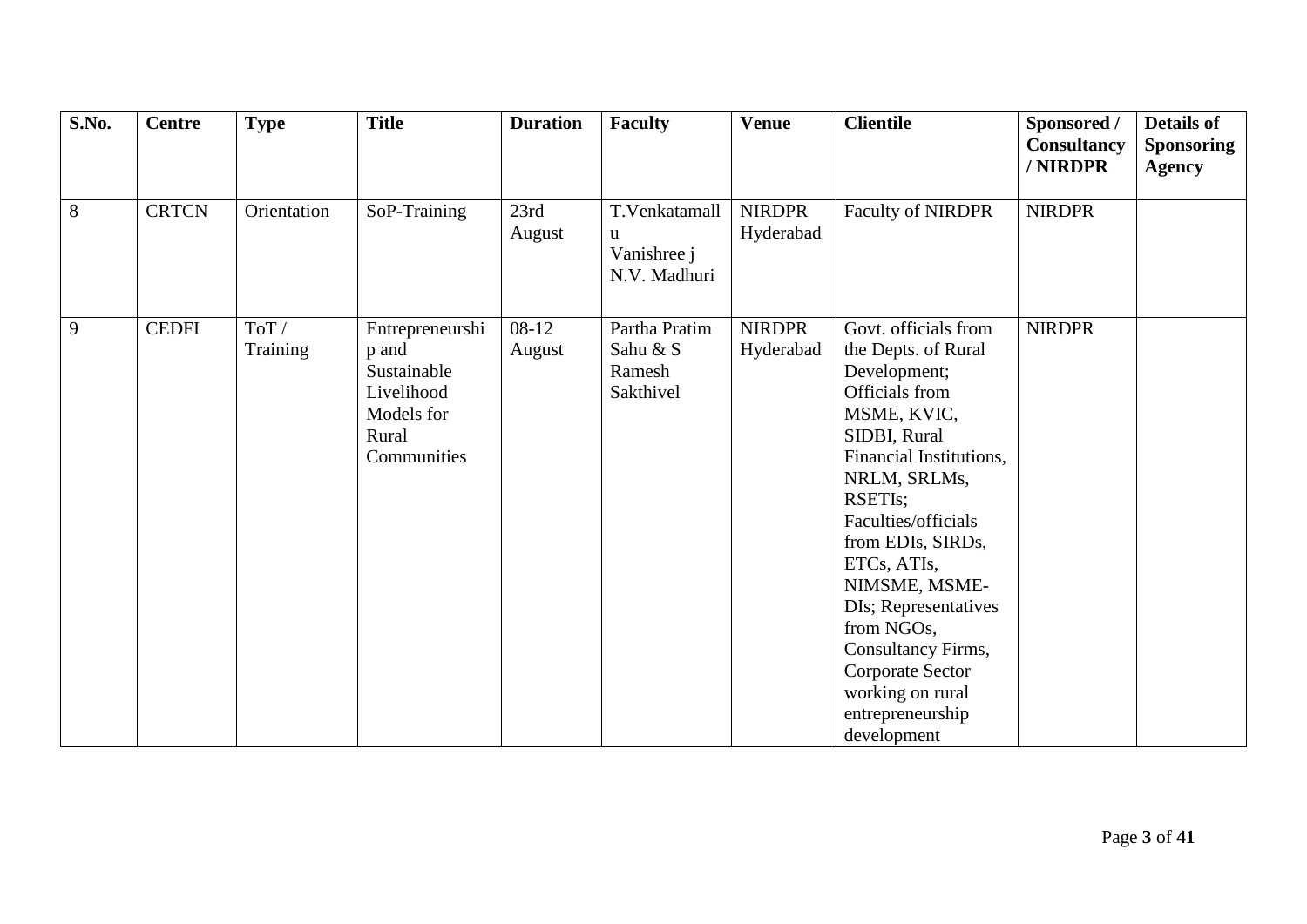| S.No. | <b>Centre</b>                   | <b>Type</b>           | <b>Title</b>                                                                                                                  | <b>Duration</b>   | <b>Faculty</b>        | <b>Venue</b>               | <b>Clientile</b>                                                                                                                                                                                                                 | Sponsored /   | <b>Details of</b>                                                                       |
|-------|---------------------------------|-----------------------|-------------------------------------------------------------------------------------------------------------------------------|-------------------|-----------------------|----------------------------|----------------------------------------------------------------------------------------------------------------------------------------------------------------------------------------------------------------------------------|---------------|-----------------------------------------------------------------------------------------|
|       |                                 |                       |                                                                                                                               |                   |                       |                            |                                                                                                                                                                                                                                  | Consultancy   | <b>Sponsoring</b>                                                                       |
|       |                                 |                       |                                                                                                                               |                   |                       |                            |                                                                                                                                                                                                                                  | / NIRDPR      | <b>Agency</b>                                                                           |
| 10    | <b>CPRDP&amp;</b><br><b>SSD</b> | Refresher<br>Training | Refresher<br><b>Training of State</b><br><b>Level Master</b><br>Trainers &<br><b>District Level</b><br><b>Master Trainers</b> | $08-12$<br>August | A.K.Bhanja            | <b>NIRDPR</b><br>Hyderabad | 50 State Level Master<br>Trainers & District<br>Level Master<br><b>Trainers on BPDP</b><br>and DPDP from<br>States & UTs other                                                                                                   | Sponsored     | Projects for<br>Creating<br>Model GP<br><b>Clusters</b><br>(Phase-1 $&$<br>Phase-2) for |
|       |                                 |                       | on BPDP and<br><b>DPDP</b>                                                                                                    |                   |                       |                            | than North-Eastern<br>States (Batch-2)                                                                                                                                                                                           |               | 2022-23                                                                                 |
| 11    | <b>CESD</b>                     | Seminar               | Livelihoods and<br>creation of<br>Tribal<br>entrepreneurs<br>through MFPs                                                     | $10-12$<br>August | S N Rao               | <b>NIRDPR</b><br>Hyderabad | <b>Officials from Forest</b><br>and Environment,<br>RD, PR, Tribal<br>Development,<br><b>Research Scholars</b><br>from Universities,<br><b>Forest Training</b><br>Institutes, Tribal<br>Research Institutes,<br>and Reputed NGOs | <b>NIRDPR</b> |                                                                                         |
| 12    | <b>CDC</b>                      | <b>ToT</b>            | Building digital<br>capacities for<br>Rural<br>Communication<br>Interventions                                                 | $15-19$<br>August | A.Shukla<br>Jyothis S | <b>NIRDPR</b><br>Hyderabad | <b>IIS</b><br>probationers/Commu<br>nity radio<br>personnel/journalists                                                                                                                                                          | <b>NIRDPR</b> |                                                                                         |
| 13    | <b>CWE&amp;L</b>                | Workshop              | Poverty due to<br>COVID-19 and<br>Coping<br><b>Strategies</b>                                                                 | $15-19$<br>August | Digambar $\&$<br>Team | <b>NIRDPR</b><br>Hyderabad | State officials of RD<br>& PR, Academicians<br>and Researchers<br>working on Poverty                                                                                                                                             | <b>NIRDPR</b> |                                                                                         |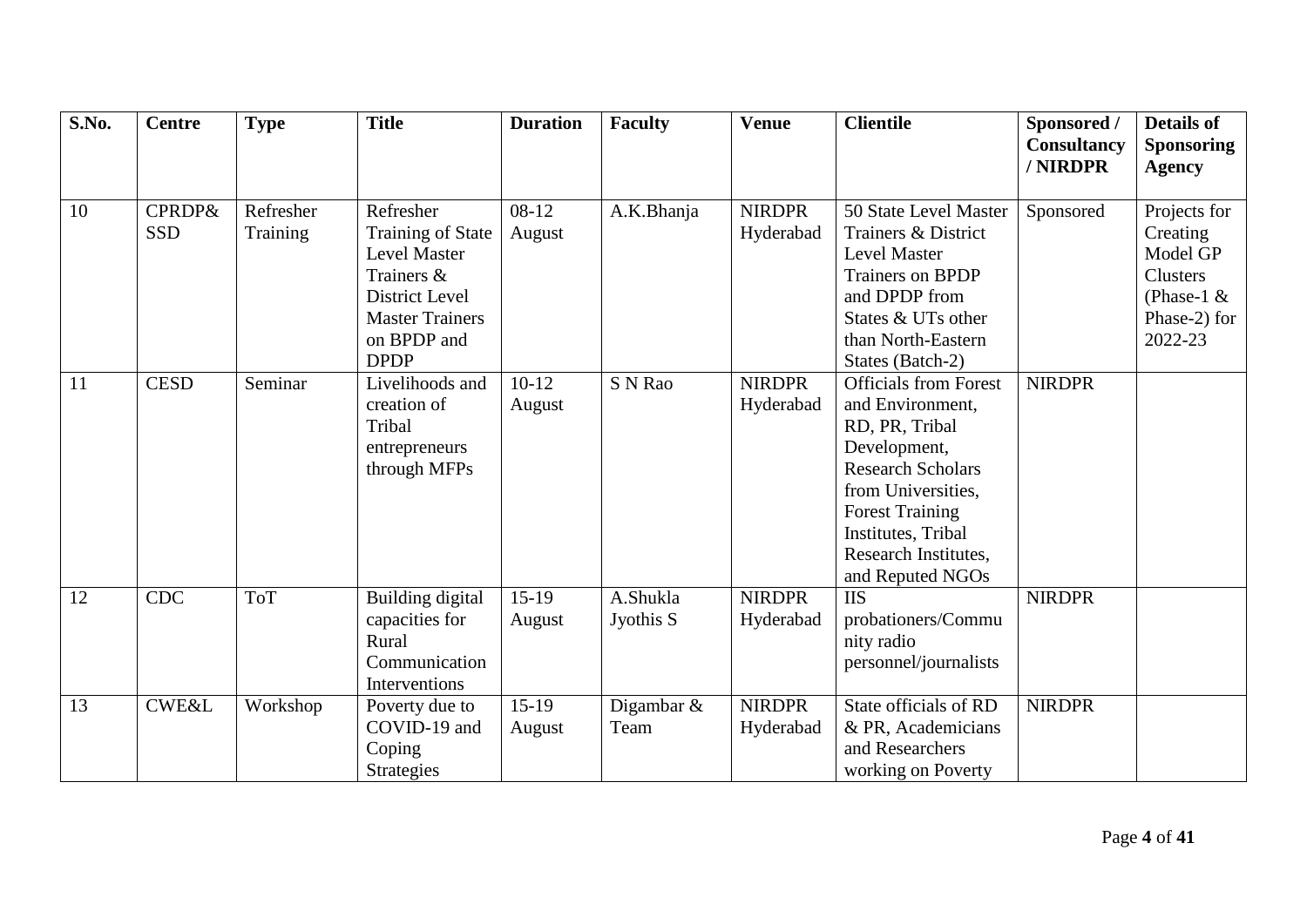| S.No. | <b>Centre</b>                   | <b>Type</b>          | <b>Title</b>                                                                                                                          | <b>Duration</b>   | <b>Faculty</b>                                   | <b>Venue</b>               | <b>Clientile</b>                                                                                                     | Sponsored /<br><b>Consultancy</b><br>/ NIRDPR | <b>Details of</b><br><b>Sponsoring</b><br><b>Agency</b>                                             |
|-------|---------------------------------|----------------------|---------------------------------------------------------------------------------------------------------------------------------------|-------------------|--------------------------------------------------|----------------------------|----------------------------------------------------------------------------------------------------------------------|-----------------------------------------------|-----------------------------------------------------------------------------------------------------|
|       |                                 |                      |                                                                                                                                       |                   |                                                  |                            |                                                                                                                      |                                               |                                                                                                     |
| 14    | <b>CWE&amp;L</b>                | Training             | <b>MGNREGS -</b><br>Financial<br>Management-<br>PFMS/NeFMS<br>and Aadhar<br>Seeding                                                   | $15-19$<br>August | Raj Kumar<br>Pammi<br>& Team                     | <b>NIRDPR</b><br>Hyderabad | Training for State and<br>District level officials<br>dealing with<br>MGNREGS /<br>PFMS/NeFMS and<br>Aadhar Seeding. | <b>NIRDPR</b>                                 |                                                                                                     |
| 15    | <b>CSA</b>                      | Workshop             | Workshop on<br><b>Effective ATRs</b><br>of Social Audit<br>Findings                                                                   | $17-18$<br>August | C.Dheeraja,<br>Rajesh K<br>Sinha                 | <b>NIRDPR</b><br>Hyderabad | Representatives from<br>SAUs, MGNREGS<br>implementing<br>agencies, MoRD and<br><b>CSA</b>                            | <b>NIRDPR</b>                                 |                                                                                                     |
| 16    | <b>CPRDP&amp;</b><br><b>SSD</b> | Workshop             | Workshop on<br>the methodology<br>of Monitoring of<br>the Project<br>Interventions for<br><b>Creating Model</b><br><b>GP Clusters</b> | $17-19$<br>August | A.K. Bhanja                                      | <b>NIRDPR</b><br>Hyderabad | SPCs and<br>Representatives from<br>States and UTs, (60<br>Participants)                                             | Sponsored                                     | Projects for<br>Creating<br>Model GP<br><b>Clusters</b><br>(Phase-1 $\&$<br>Phase-2) for<br>2022-23 |
| 17    | <b>CGARD</b>                    | National<br>Workshop | Use of Drone<br>Technologies in<br><b>Rural Roads</b><br>Maintenance                                                                  | 18-19<br>August   | P Kesava Rao<br>MV Ravibabu<br><b>NSR Prasad</b> | <b>NIRDPR</b><br>Hyderabad | Engineers of<br>PMGSY/PR/R&B<br>and Rural Roads                                                                      | <b>NIRDPR</b>                                 |                                                                                                     |
| 18    | <b>CHRD</b>                     | National<br>Workshop | Capacity<br>building of<br>School<br>Management                                                                                       | $19-20$<br>August | Lakhan Singh<br>T Vijaya<br>Kumar                | <b>NIRDPR</b><br>Hyderabad | State community<br>mobilization officers<br>of Samagra Shiksha,<br>directors of schools<br>education/education,      | <b>NIRDPR</b>                                 |                                                                                                     |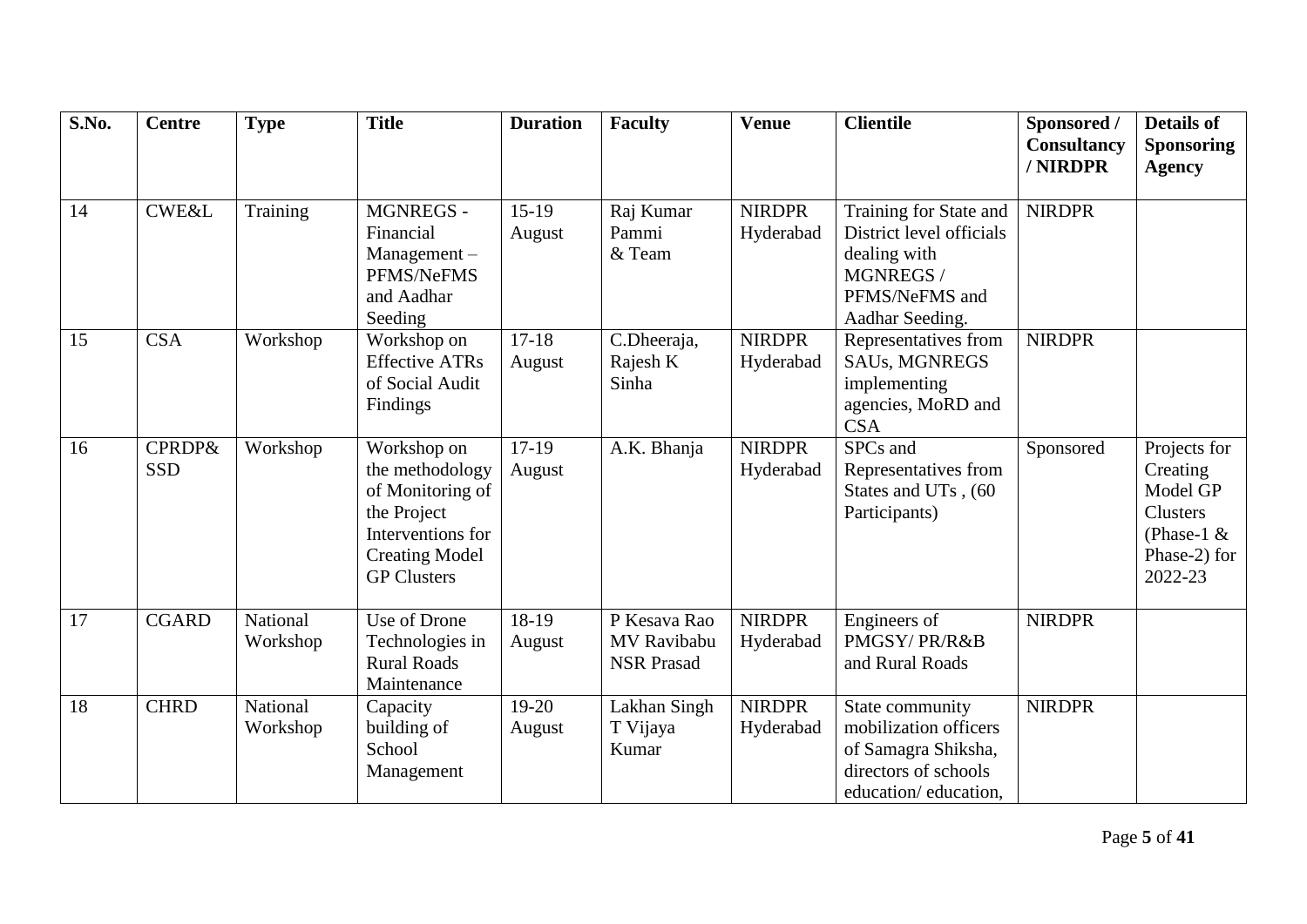| S.No. | <b>Centre</b> | <b>Type</b>                            | <b>Title</b>                                                                                                                                                | <b>Duration</b>     | <b>Faculty</b>                 | <b>Venue</b>               | <b>Clientile</b>                                                                                                                                                                                | Sponsored /<br><b>Consultancy</b><br>/NIRDPR | <b>Details of</b><br><b>Sponsoring</b><br><b>Agency</b> |
|-------|---------------|----------------------------------------|-------------------------------------------------------------------------------------------------------------------------------------------------------------|---------------------|--------------------------------|----------------------------|-------------------------------------------------------------------------------------------------------------------------------------------------------------------------------------------------|----------------------------------------------|---------------------------------------------------------|
| 19    | CGG&PA        |                                        | Committees in<br><b>Rural Schools</b>                                                                                                                       | $22 - 26$           | R.Aruna                        | <b>NIRDPR</b>              | state Panchayat<br>officials, reputed<br>organizations<br>working in education<br>sectors, Chairman's<br>of SDMCs, District<br>Community<br>mobilization officers<br><b>SRLM District Level</b> | <b>NIRDPR</b>                                |                                                         |
|       |               | Management<br>Development<br>Programme | Management<br>Development<br>Programme on<br>Rural<br>Development :<br>Organisational<br>Behavior, Work<br>Ethics, Attitudi<br>nal Change and<br>Leadership | August              | Jayamani                       | Hyderabad                  | Functionaries                                                                                                                                                                                   |                                              |                                                         |
| 20    | <b>CSA</b>    | <b>ToT</b>                             | <b>ToT</b> on Social<br>Audit of<br><b>SPMRM</b>                                                                                                            | $22 - 26$<br>August | Srinivas Sajja<br>& C Dheeraja | <b>NIRDPR</b><br>Hyderabad | 6 Resource Persons<br>from each SAU as<br><b>Master trainers</b><br>(Gujarat,<br>Maharashtra, M.P<br>and Chhattisgarh) &<br><b>SIRD</b> faculty                                                 | <b>NIRDPR</b>                                |                                                         |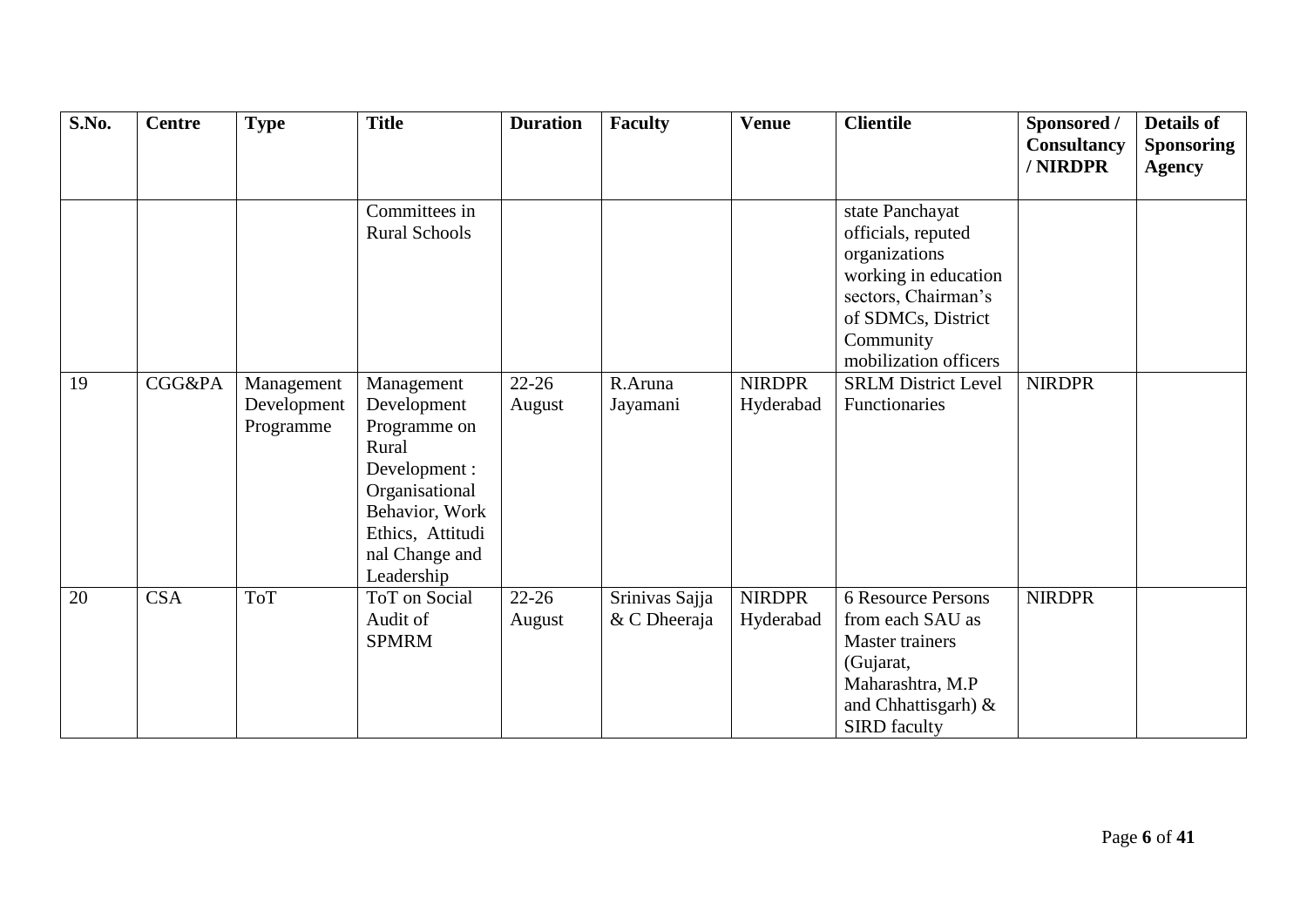| S.No. | <b>Centre</b>                   | <b>Type</b> | <b>Title</b>                                                                      | <b>Duration</b>     | <b>Faculty</b>       | <b>Venue</b>               | <b>Clientile</b>                                                                                                                                                                                                                       | Sponsored /<br>Consultancy<br>/ NIRDPR | <b>Details of</b><br><b>Sponsoring</b><br><b>Agency</b>                                             |
|-------|---------------------------------|-------------|-----------------------------------------------------------------------------------|---------------------|----------------------|----------------------------|----------------------------------------------------------------------------------------------------------------------------------------------------------------------------------------------------------------------------------------|----------------------------------------|-----------------------------------------------------------------------------------------------------|
| 21    | <b>CHRD</b>                     | National    | Workshop<br>Improving<br>Menstrual<br>Hygiene and<br>health the<br>Communities    | $22 - 26$<br>August | Sucharita            | <b>NIRDPR</b><br>Hyderabad | Faculty from SIRD&<br>ETC; Officials from<br>Drinking Water &<br>Sanitation, RD &<br>Panchayat<br>Department<br>responsible for<br>implementation of the<br>Scheme; Health &<br>School officials at the<br>District and State<br>level | <b>NIRDPR</b>                          |                                                                                                     |
| 22    | CPRDP&<br><b>SSD</b>            | <b>TOT</b>  | Promoting<br>Social Harmony<br>and Social<br>Service for<br><b>GPDP</b>           | $22 - 26$<br>August | S.K.Sathyapra<br>bha | <b>NIRDPR</b><br>Hyderabad | State & District RD<br>& PR officials,<br>Faculty of UBA<br>Participating<br>Institutions                                                                                                                                              | <b>NIRDPR</b>                          |                                                                                                     |
| 23    | <b>CPRDP&amp;</b><br><b>SSD</b> | Orientation | Orientation on<br>the Projects for<br><b>Creating Model</b><br><b>GP Clusters</b> | $22 - 31$<br>August | A.K. Bhanja          | <b>NIRDPR</b><br>Hyderabad | Newly Recruited<br><b>Young Fellows</b><br>(Batch-2) (50)<br>Participants)                                                                                                                                                             | Sponsored                              | Projects for<br>Creating<br>Model GP<br><b>Clusters</b><br>(Phase-1 $\&$<br>Phase-2) for<br>2022-23 |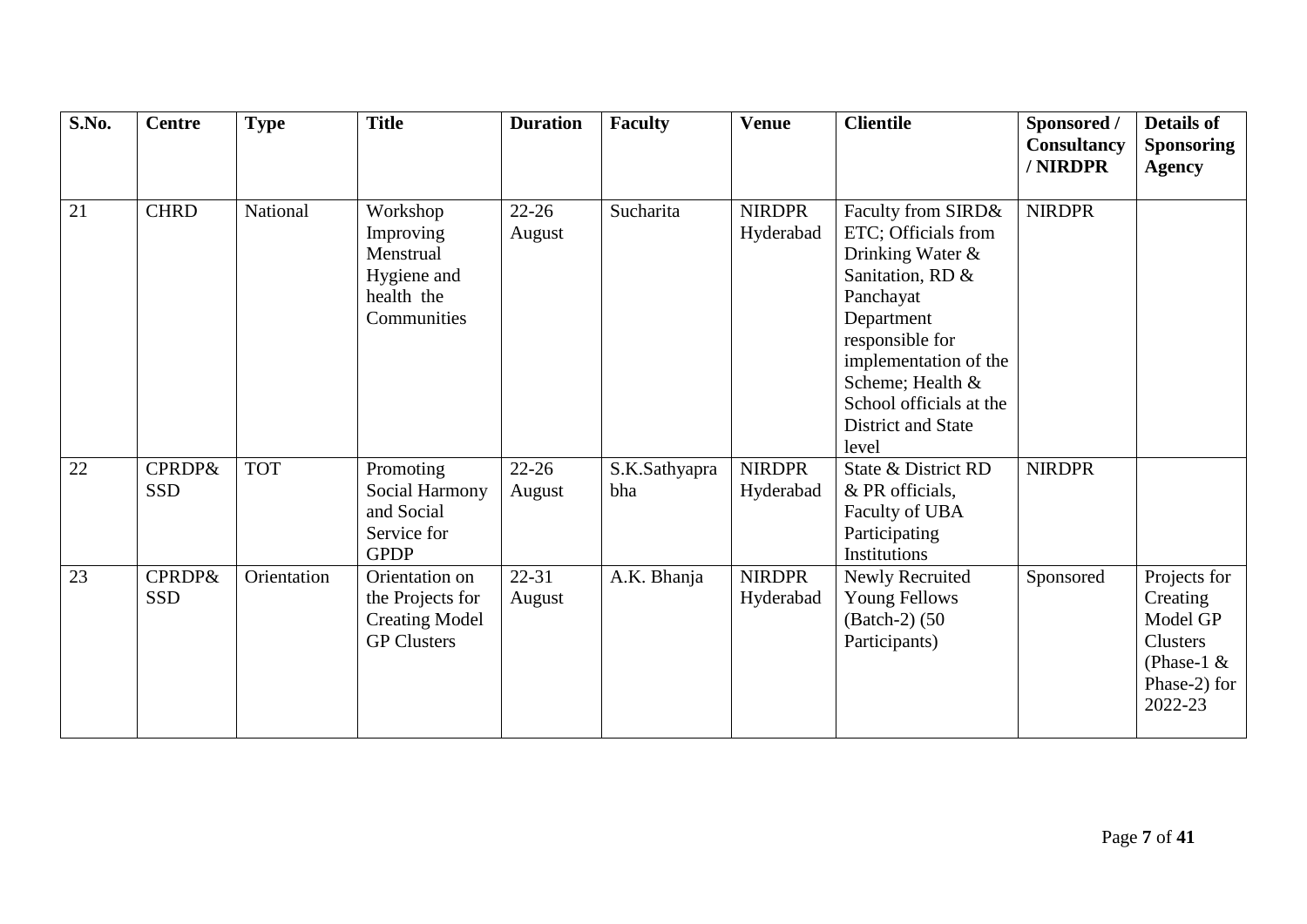| S.No. | <b>Centre</b> | <b>Type</b>                                 | <b>Title</b>                                                                                                                                      | <b>Duration</b>         | <b>Faculty</b>                                                    | <b>Venue</b>               | <b>Clientile</b>                                                                                                                                                                                                                                                                                                          | Sponsored /<br>Consultancy<br>/NIRDPR | <b>Details of</b><br><b>Sponsoring</b><br><b>Agency</b> |
|-------|---------------|---------------------------------------------|---------------------------------------------------------------------------------------------------------------------------------------------------|-------------------------|-------------------------------------------------------------------|----------------------------|---------------------------------------------------------------------------------------------------------------------------------------------------------------------------------------------------------------------------------------------------------------------------------------------------------------------------|---------------------------------------|---------------------------------------------------------|
| 24    | CGG&PA        | Training of<br>Trainers<br>(ToT)<br>(CGGPA) | Tools<br>and<br>Techniques for<br>Good<br>Governance in<br><b>Public Service</b><br>Delivery -<br>Ensuring<br>transparency and<br>accountability" | $23 - 26$<br>August     | K.Prabhakar                                                       | <b>NIRDPR</b><br>Hyderabad | <b>SIRD Faculty</b><br>members, scholars,<br>RD &PR<br>Professionals, State<br>and District level<br>government officials<br>like Nodal officers,<br><b>District Planning</b><br>officials and<br>Committee members,<br>Sectoral officers,<br>DRDA officials,<br>faculty members at<br>the SIRDs, ETCs and<br>NGOs, CBOs. | <b>NIRDPR</b>                         |                                                         |
| 25    | CDC           | <b>ToT</b>                                  | Development of<br>Case studies<br>using audio<br>visual means                                                                                     | August,<br>2022         | Jyothis S                                                         | <b>NIRDPR</b><br>Hyderabad |                                                                                                                                                                                                                                                                                                                           | <b>NIRDPR</b>                         |                                                         |
| 26    | <b>CGSD</b>   | <b>ToT</b>                                  | Capacity<br>Building of<br><b>IEC/SBCC</b><br>cadres on SBCC<br>evidence<br>generation and<br>tools                                               | 24th<br>August,<br>2022 | N V Madhuri<br>Vanishree J<br>Shruti A<br>N. Ravi Bala<br>Chandra | <b>NIRDPR</b><br>Hyderabad | Functionaries of<br>Health Dept., TS/AP/<br>Karnataka                                                                                                                                                                                                                                                                     | Sponsored                             | <b>UNICEF</b>                                           |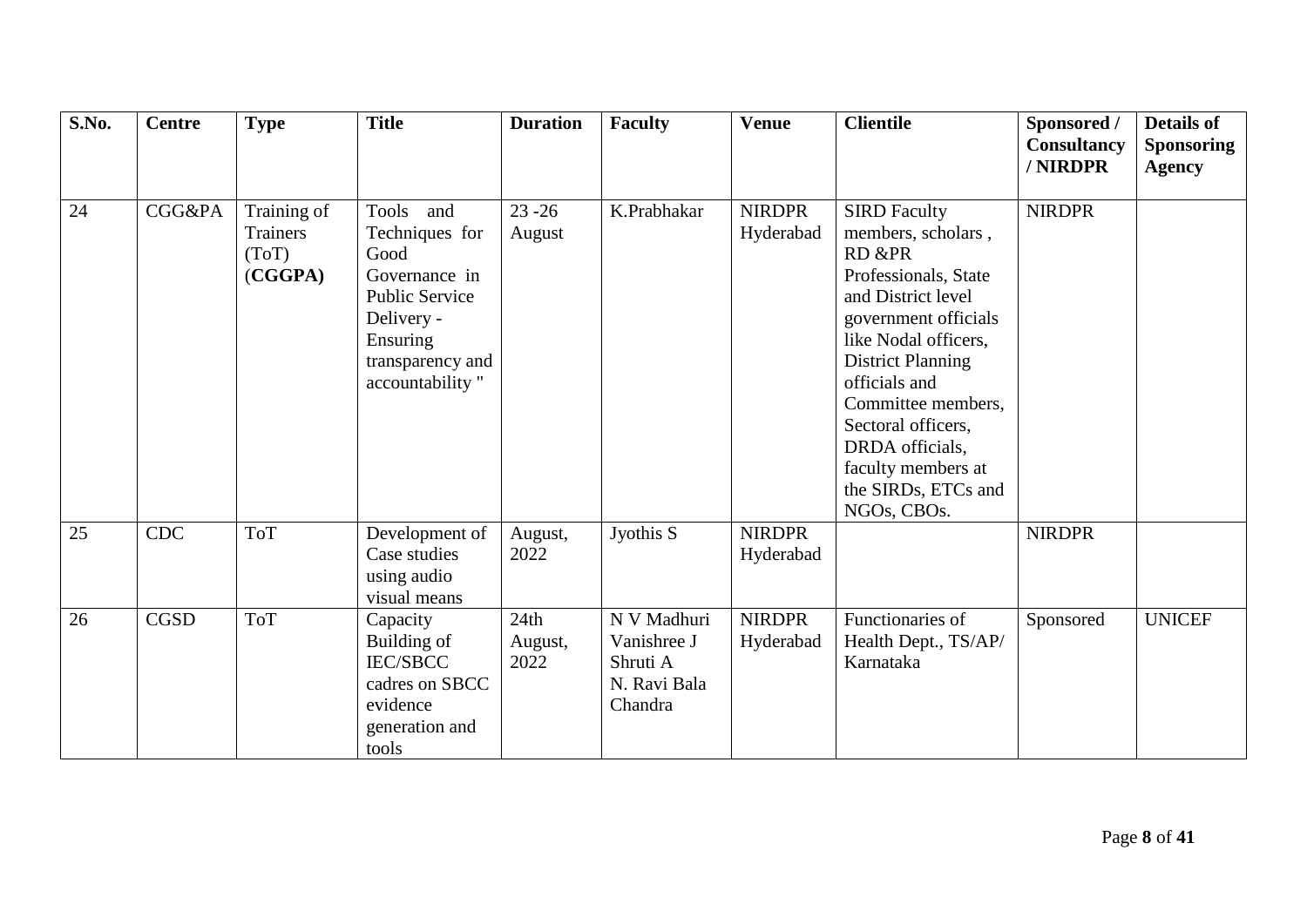| S.No. | <b>Centre</b>                   | <b>Type</b>                    | <b>Title</b>                                                                                                                              | <b>Duration</b>           | <b>Faculty</b>                    | <b>Venue</b>                       | <b>Clientile</b>                                                                                                       | Sponsored /<br>Consultancy<br>/ NIRDPR | <b>Details of</b><br><b>Sponsoring</b><br><b>Agency</b> |
|-------|---------------------------------|--------------------------------|-------------------------------------------------------------------------------------------------------------------------------------------|---------------------------|-----------------------------------|------------------------------------|------------------------------------------------------------------------------------------------------------------------|----------------------------------------|---------------------------------------------------------|
| 27    | CAS                             | Workshop<br>Online/offlin<br>e | Workshop on<br>"Developing<br><b>Inclusive Value</b><br>Chains and<br>Marketing<br>Strategies for<br>Sustainable<br>Rural<br>Livelihoods" | 29th<br>August            | SurjitVikrama<br>n.<br>Nithya V.G | <b>NIRDPR</b><br>Hyderabad         | SRLM officials and<br><b>FPOs</b>                                                                                      | <b>NIRDPR</b>                          |                                                         |
| 28    | <b>CPRDP&amp;</b><br><b>SSD</b> | <b>ToT</b>                     | Implementation<br>of RADPFI<br>Guidelines                                                                                                 | 5 Days<br>August<br>2022  | <b>CPRDP&amp;SSD</b><br>& CGARD   | <b>NIRDPR</b><br>Hyderabad         | <b>State level Masters</b><br><b>Resource Persons as</b><br>Nominated by SIRDs                                         | Sponsored                              | RGSA-<br><b>TISPRI</b>                                  |
| 29    | <b>CPRDP&amp;</b><br><b>SSD</b> | <b>ToT</b>                     | Localisation of<br>SDGs for PRIs<br>Clean & Green<br>Village                                                                              | 2 Days,<br>August<br>2022 | <b>CPRDP&amp;SSD</b>              | <b>NIRDPR</b><br>Hyderabad         | <b>State Level Masters</b><br><b>Resource Persons as</b><br>Nominated by SIRDs                                         | Sponsored                              | RGSA-<br><b>TISPRI</b>                                  |
| 30    | <b>CPRDP&amp;</b><br><b>SSD</b> | <b>ToT</b>                     | Localisation of<br><b>SDGs for PRIs</b><br>Clean & Green<br>Village                                                                       | 2 Days,<br>August<br>2022 | <b>CPRDP&amp;SSD</b>              | <b>NIRDPR</b><br>Hyderabad         | <b>State Level Masters</b><br><b>Resource Persons as</b><br>Nominated by SIRDs                                         | Sponsored                              | RGSA-<br><b>TISPRI</b>                                  |
|       |                                 |                                |                                                                                                                                           |                           | <b>Off-Campus Programmes</b>      |                                    |                                                                                                                        |                                        |                                                         |
| 31    | <b>CIARD</b>                    | <b>ToT</b>                     | 3- week<br>certificate<br>course on<br>internal audit of<br><b>RD</b> Programmes                                                          | 08-28<br>August           | U.Hemantha<br>Kumar               | <b>DDUSIRD</b><br>Uttar<br>Pradesh | Master resource<br>persons from SIRDs<br>faculty, retired State/<br>Central Govt.<br>employees having<br>background of | Sponsored                              | $O/O.CCA$ ,<br><b>MoRD</b>                              |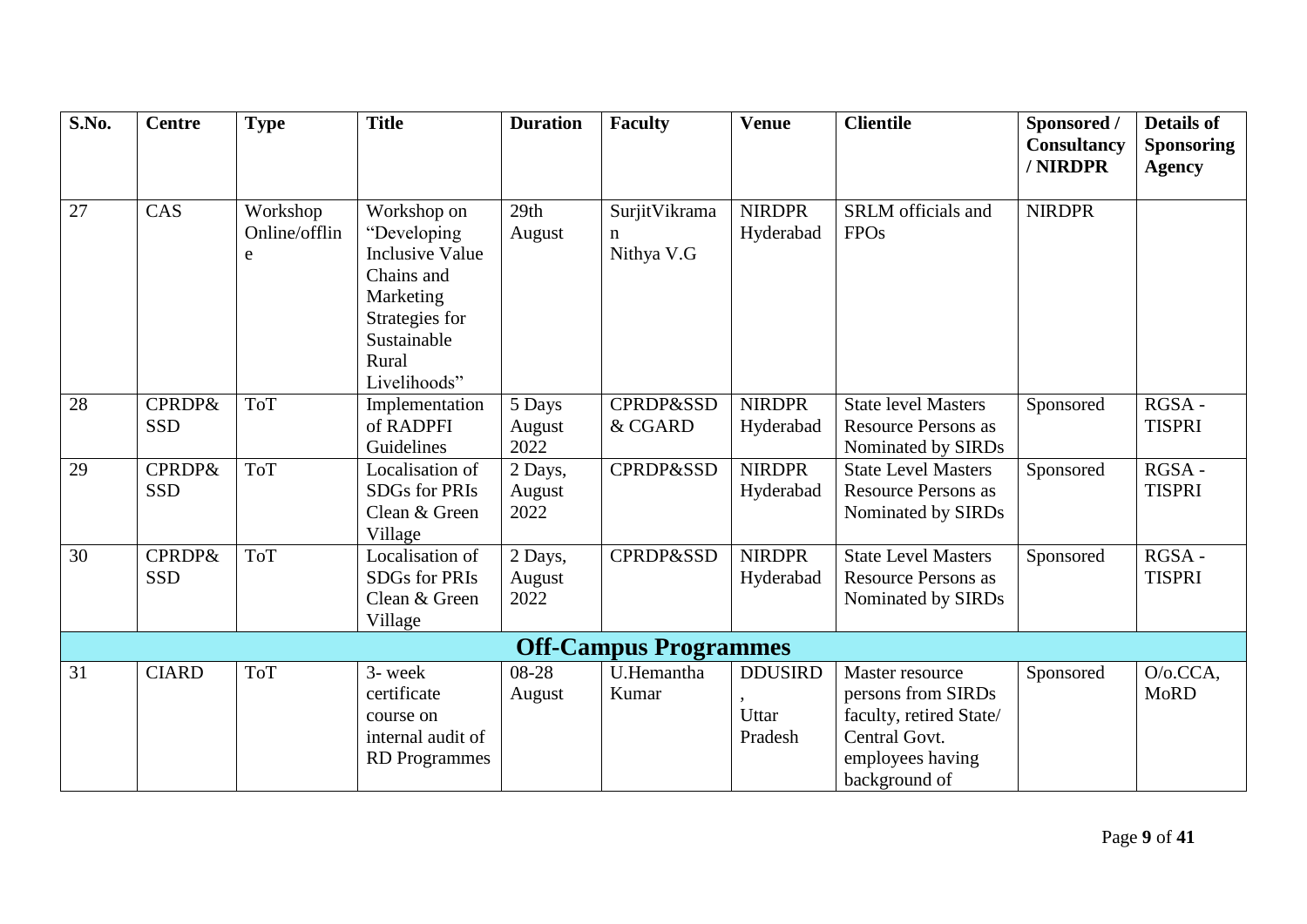| S.No. | <b>Centre</b>                   | <b>Type</b> | <b>Title</b>                                                                                                                         | <b>Duration</b>          | <b>Faculty</b>                    | <b>Venue</b>                           | <b>Clientile</b>                                                                                                                                                                     | Sponsored /<br>Consultancy<br>/ NIRDPR | <b>Details of</b><br><b>Sponsoring</b><br><b>Agency</b> |
|-------|---------------------------------|-------------|--------------------------------------------------------------------------------------------------------------------------------------|--------------------------|-----------------------------------|----------------------------------------|--------------------------------------------------------------------------------------------------------------------------------------------------------------------------------------|----------------------------------------|---------------------------------------------------------|
|       |                                 |             |                                                                                                                                      |                          |                                   |                                        | accounts and rural<br>development                                                                                                                                                    |                                        |                                                         |
| 32    | <b>CGG&amp;PA</b>               | <b>ToT</b>  | Capacity<br><b>Building</b><br>(Hands-on) of<br><b>State Level</b><br><b>Master Trainers</b><br>on e-<br><b>GramSWARAJ</b><br>Portal | $23 - 26$<br>August      | K Rajeshwar<br>Anjan Kr<br>Bhanja | <b>SIRDPR</b><br>Sikkim                | <b>SIRDPR Faculty,</b><br>SPMU, State PR<br>Department, State<br>NIC Officials of<br>Arunachal Pradesh,<br>Assam, Manipur,<br>Meghalaya, Mizoram,<br>Nagaland, Sikkim<br>and Tripura | Sponsored                              | MoPR-<br>TISPRI-<br><b>RGSA</b>                         |
| 33    | <b>CIARD</b>                    | <b>ToT</b>  | 3- week<br>certificate<br>course on<br>internal audit of<br><b>RD</b> Programmes                                                     | 21 days                  | U.Hemantha<br>Kumar               | <b>YASHAD</b><br>A,<br>Maharashtr<br>a | Master resource<br>persons from SIRDs<br>faculty, retired State/<br>Central Govt.<br>employees having<br>background of<br>accounts and rural<br>development                          | Sponsored                              | $O/O.CCA$ ,<br><b>MoRD</b>                              |
| 34    | <b>CGG&amp;PA</b>               | Training    | Capacity<br><b>Building</b><br>(Hands-on) on<br>$e-$<br><b>GramSWARAJ</b><br>Portal                                                  | August                   | K Rajeshwar<br>Anjan Kr<br>Bhanja | SIRDPR.<br>Andhra<br>Pradesh           |                                                                                                                                                                                      | Sponsored                              | MoPR-<br><b>TISPRI-</b><br><b>RGSA</b>                  |
| 35    | <b>CPRDP&amp;</b><br><b>SSD</b> | <b>ToT</b>  | Panchayat<br><b>Citizen Charters</b><br>in Alignment                                                                                 | 2 Days<br>August<br>2022 | <b>CPRDP&amp;SSD</b>              | Regional<br>Level                      | <b>State level Masters</b><br><b>Resource Persons as</b><br>Nominated by SIRDs                                                                                                       | Sponsored                              | RGSA-<br><b>TISPRI</b>                                  |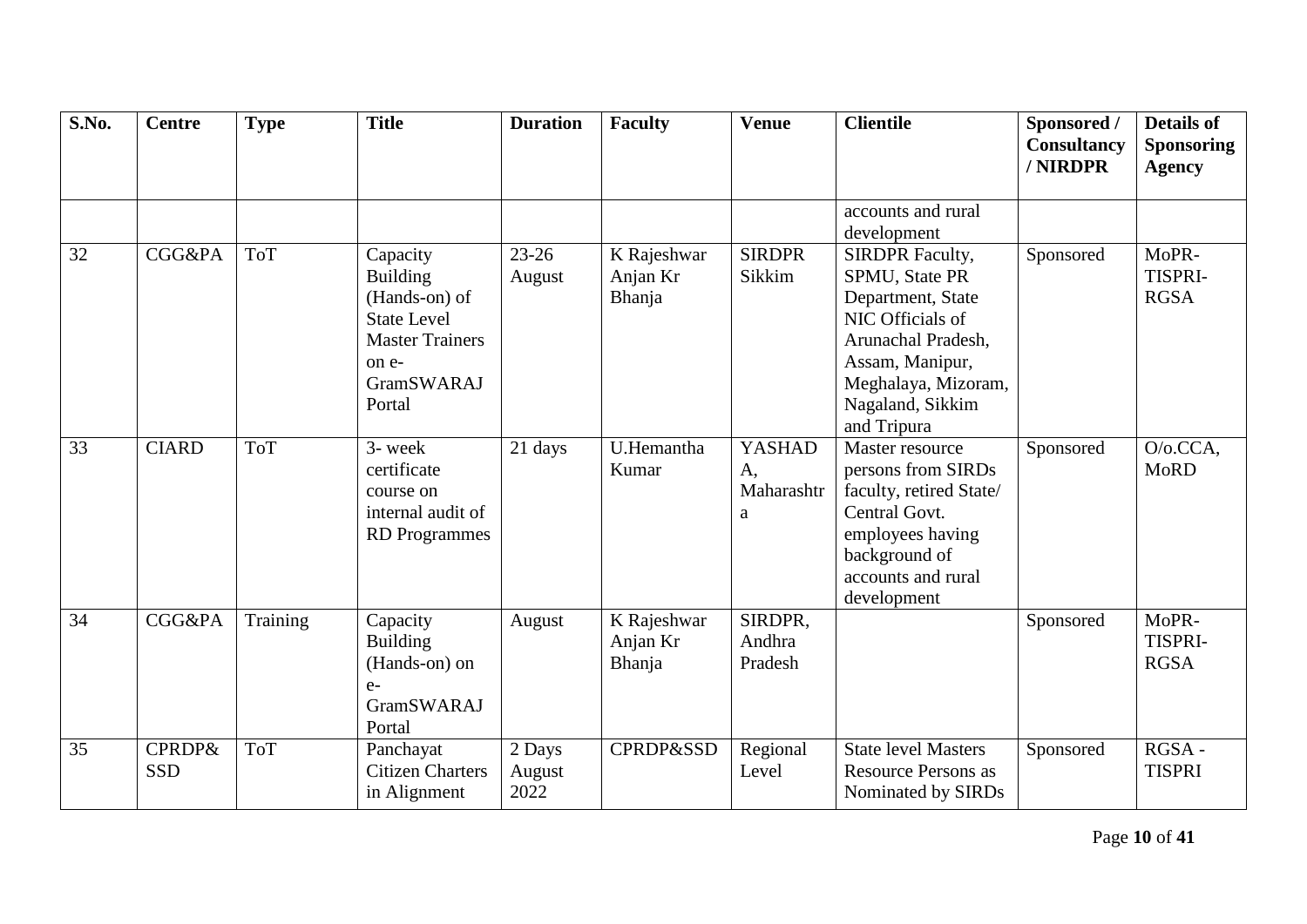| S.No. | <b>Centre</b>                   | <b>Type</b>            | <b>Title</b>                                                               | <b>Duration</b>           | <b>Faculty</b>           | <b>Venue</b>      | <b>Clientile</b>                                                               | Sponsored /<br>Consultancy<br>/ NIRDPR | <b>Details of</b><br><b>Sponsoring</b><br><b>Agency</b> |
|-------|---------------------------------|------------------------|----------------------------------------------------------------------------|---------------------------|--------------------------|-------------------|--------------------------------------------------------------------------------|----------------------------------------|---------------------------------------------------------|
|       |                                 |                        | with Service<br>Delivery Acts of<br>the States                             |                           |                          |                   |                                                                                |                                        |                                                         |
| 36    | <b>CPRDP&amp;</b><br><b>SSD</b> | <b>ToT</b>             | Localisation of<br><b>SDGs for PRIs</b><br>Clean & Green<br>Village        | 2 Days,<br>August<br>2022 | <b>CPRDP&amp;SSD</b>     | Regional<br>Level | <b>State Level Masters</b><br><b>Resource Persons as</b><br>Nominated by SIRDs | Sponsored                              | RGSA-<br><b>TISPRI</b>                                  |
| 37    | <b>CPRDP&amp;</b><br><b>SSD</b> | <b>ToT</b>             | Localisation of<br><b>SDGs for PRIs</b><br>Clean & Green<br>Village        | 2 Days,<br>August<br>2022 | CPRDP&SSD                | Regional<br>Level | <b>State Level Masters</b><br><b>Resource Persons as</b><br>Nominated by SIRDs | Sponsored                              | $RGSA -$<br><b>TISPRI</b>                               |
| 38    | <b>CPRDP&amp;</b><br><b>SSD</b> | <b>ToT</b>             | Localisation of<br><b>SDGs for PRIs</b><br>Clean & Green<br>Village        | 2 Days,<br>August<br>2022 | <b>CPRDP&amp;SSD</b>     | Regional<br>Level | <b>State Level Masters</b><br><b>Resource Persons as</b><br>Nominated by SIRDs | Sponsored                              | RGSA-<br><b>TISPRI</b>                                  |
| 39    | <b>CPRDP&amp;</b><br><b>SSD</b> | <b>ToT</b>             | Mobilization of<br><b>OSR</b> at Gram<br>Panchayats                        | 3 Days,<br>August<br>2022 | <b>CPRDP&amp;SSD</b>     | Regional<br>Level | <b>State Level Masters</b><br><b>Resource Persons as</b><br>Nominated by SIRDs | Sponsored                              | $RGSA -$<br><b>TISPRI</b>                               |
| 40    | <b>CPRDP&amp;</b><br><b>SSD</b> | <b>ToT</b>             | Implementation<br>of e-<br>GramSwaraj,<br>SVAMITVA,<br><b>Audit Online</b> | 4 Days,<br>August<br>2022 | <b>CPRDP&amp;SSD</b>     | Regional<br>Level | <b>State Level Masters</b><br><b>Resource Persons as</b><br>Nominated by SIRDs | Sponsored                              | RGSA-<br><b>TISPRI</b>                                  |
|       |                                 |                        |                                                                            |                           | <b>Online Programmes</b> |                   |                                                                                |                                        |                                                         |
| 41    | <b>CRI</b>                      | National<br><b>ToT</b> | Professionalisin<br>g WASH<br>Service Level                                | $15 - 16$<br>Aug          | R Ramesh<br>HK Solanki   | Online            | KRCs & ISAs of JJM<br>and Staff from PHED                                      | <b>NIRDPR</b>                          |                                                         |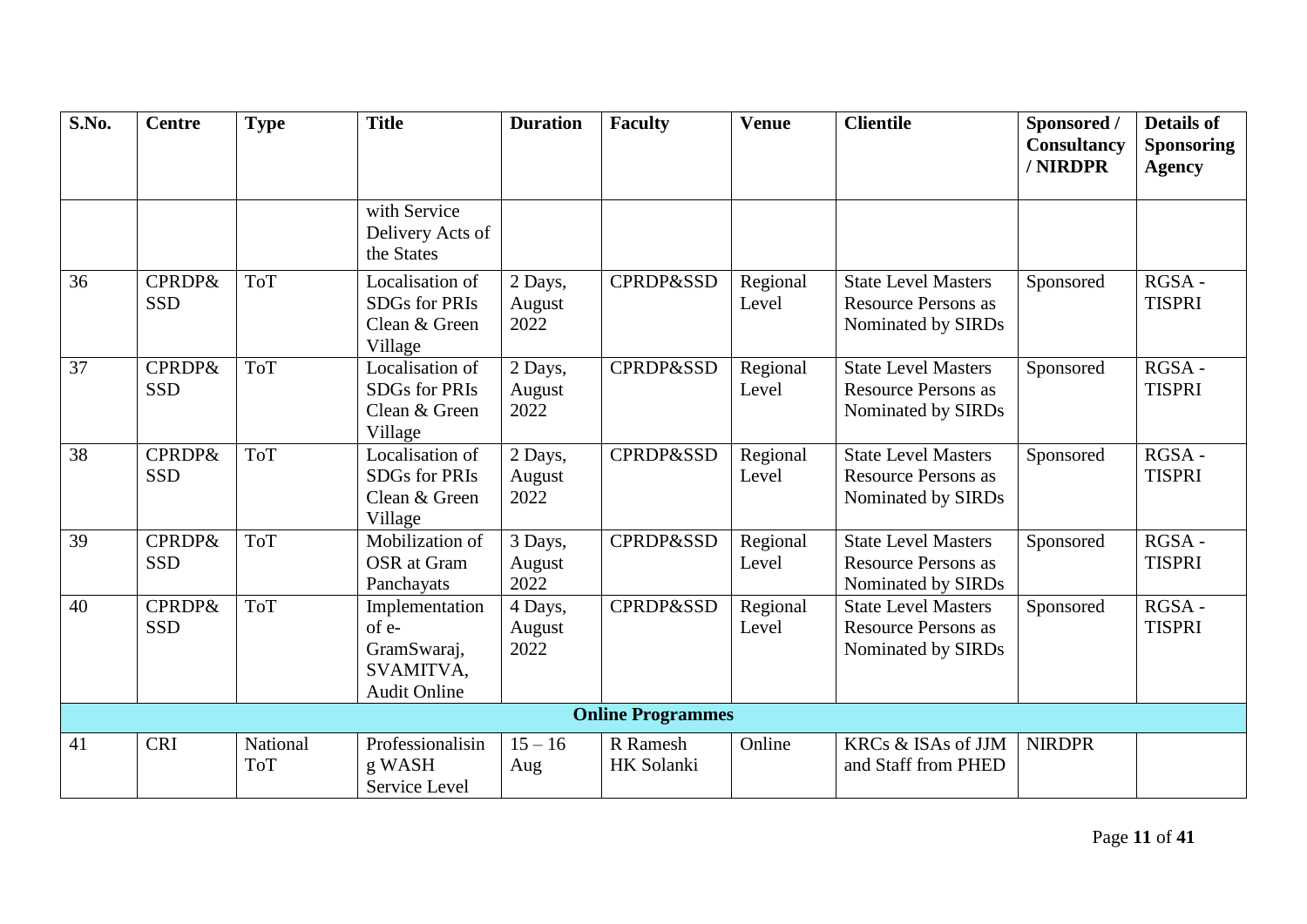| S.No. | Centre | <b>Type</b> | <b>Title</b>              | <b>Duration</b> | <b>Faculty</b> | <b>Venue</b> | <b>Clientile</b>            | Sponsored /<br><b>Consultancy</b><br>/ NIRDPR | <b>Details of</b><br><b>Sponsoring</b><br>Agency |
|-------|--------|-------------|---------------------------|-----------------|----------------|--------------|-----------------------------|-----------------------------------------------|--------------------------------------------------|
|       |        |             | Benchmark $-$<br>Level -2 |                 |                |              | Distrct and State<br>levels |                                               |                                                  |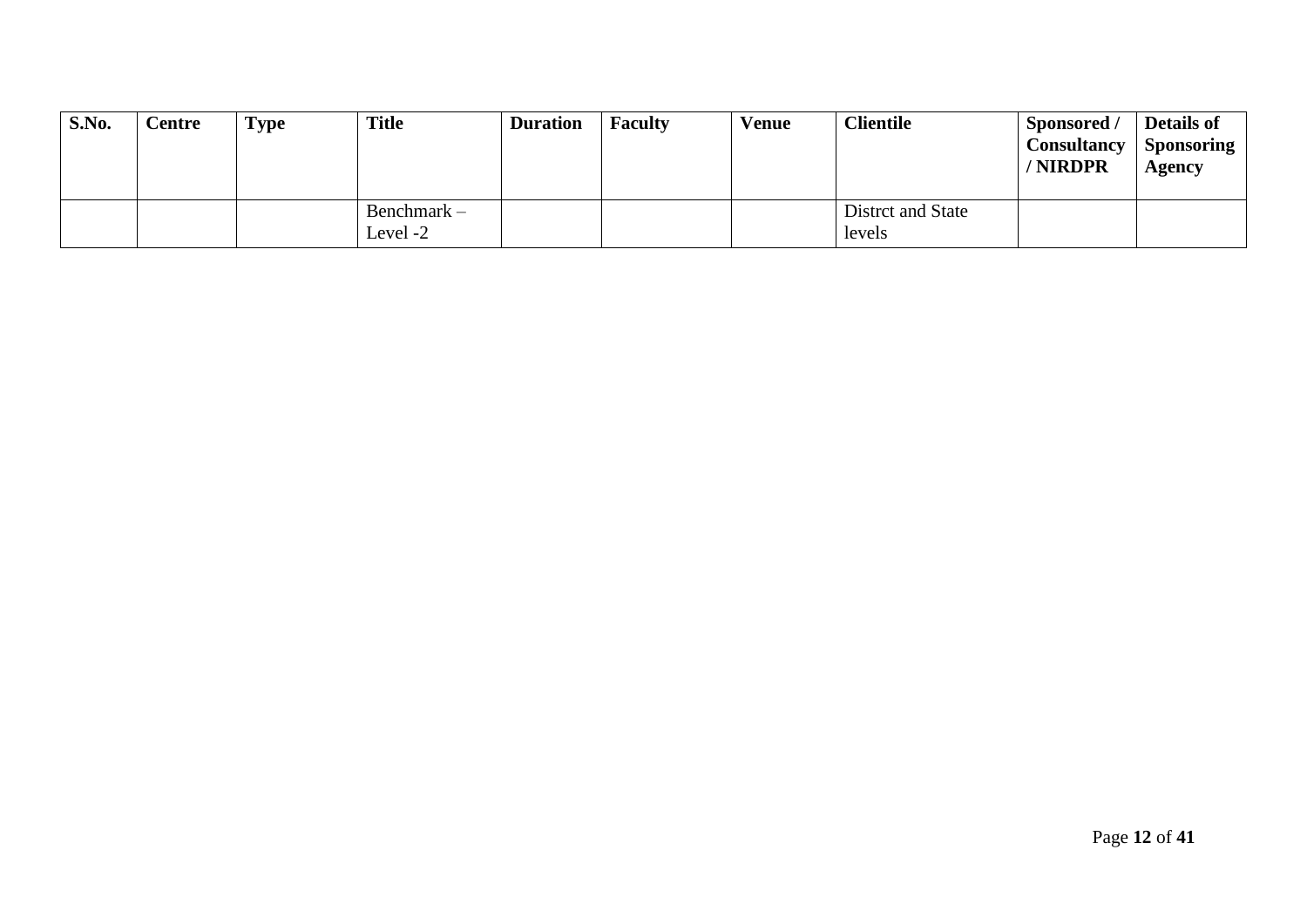## **NIRDPR HQ programmes for the month of September, 2022**

| <b>S.No.</b>   | <b>Centre</b>        | <b>Type</b>          | <b>Title</b>                                                                       | <b>Duration</b>      | <b>Faculty</b>                 | <b>Venue</b>               | <b>Clientile</b>                                                                                                                                                                                                                                                                     | Sponsored /<br>Consultancy/<br><b>NIRDPR</b> | <b>Details of</b><br><b>Sponsorin</b><br>g Agency                                                     |
|----------------|----------------------|----------------------|------------------------------------------------------------------------------------|----------------------|--------------------------------|----------------------------|--------------------------------------------------------------------------------------------------------------------------------------------------------------------------------------------------------------------------------------------------------------------------------------|----------------------------------------------|-------------------------------------------------------------------------------------------------------|
|                | <b>CHRD</b>          | Regional<br>Workshop | Capacity building of<br>School Management<br><b>Committees in Rural</b><br>Schools | $02-03$<br>September | Lakhan Singh T<br>Vijaya Kumar | <b>NIRDPR</b><br>Hyderabad | State community<br>mobilization officers<br>of Samagra Shiksha,<br>directors of schools<br>education/education,<br>state Panchayat<br>officials, reputed<br>organizations working<br>in education sectors,<br>Chairman's of<br>SDMCs, District<br>Community<br>mobilization officers | <b>NIRDPR</b>                                |                                                                                                       |
| $\overline{2}$ | <b>CPRDP</b><br>&SSD | Conclave             | Conclave on the<br>Projects for Creating<br><b>Model GP Clusters</b>               | $05-07$<br>September | A.K. Bhanja                    | <b>NIRDPR</b><br>Hyderabad | Beacon Panchayat<br>Leaders (125<br>Participants)                                                                                                                                                                                                                                    | Sponsored                                    | Projects<br>for<br>Creating<br>Model GP<br>Clusters<br>$(Phase-1)$<br>& Phase-<br>$2)$ for<br>2022-23 |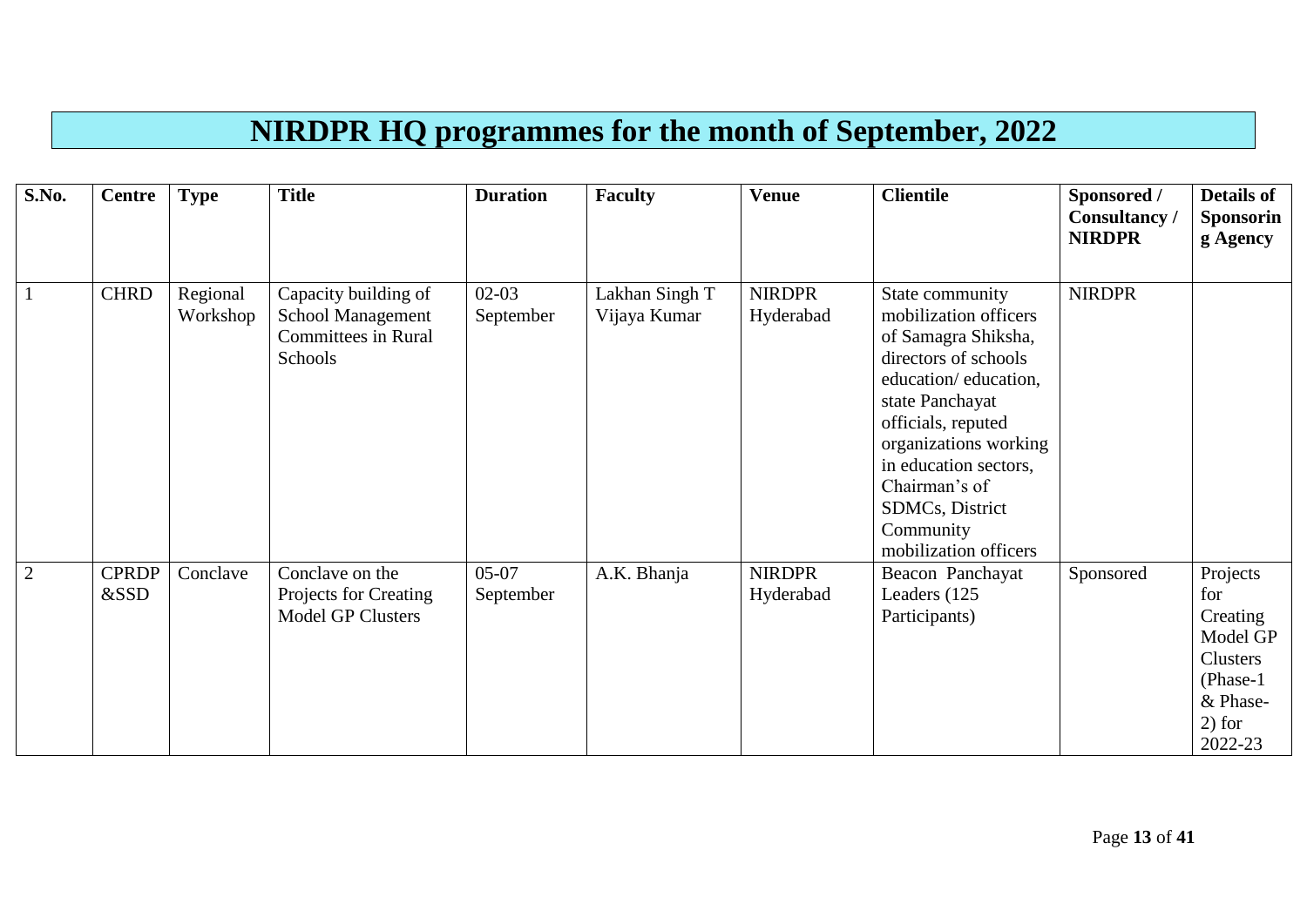| S.No.          | <b>Centre</b> | <b>Type</b> | <b>Title</b>               | <b>Duration</b> | <b>Faculty</b> | <b>Venue</b>  | <b>Clientile</b>                | Sponsored /<br>Consultancy | <b>Details of</b><br><b>Sponsorin</b> |
|----------------|---------------|-------------|----------------------------|-----------------|----------------|---------------|---------------------------------|----------------------------|---------------------------------------|
|                |               |             |                            |                 |                |               |                                 | <b>NIRDPR</b>              | g Agency                              |
|                |               |             |                            |                 |                |               |                                 |                            |                                       |
| $\mathfrak{Z}$ | <b>CWEL</b>   | Workshop    | Workshops on               | $05-09$         | GVK Lohi Das & | <b>NIRDPR</b> | <b>State and District level</b> | <b>NIRDPR</b>              |                                       |
|                |               |             | Watershed                  | September       | Team           | Hyderabad     | officials dealing with          |                            |                                       |
|                |               |             | development                |                 |                |               | MGNREGS, Line                   |                            |                                       |
|                |               |             |                            |                 |                |               | dept. Officials                 |                            |                                       |
| $\overline{4}$ | <b>CHRD</b>   | Regional    | Capacity building of       | $05-09$         | Lakhan Singh T | <b>NIRDPR</b> | State community                 | <b>NIRDPR</b>              |                                       |
|                |               | Workshop    | <b>School Management</b>   | September       | Vijaya Kumar   | Hyderabad     | mobilization officers           |                            |                                       |
|                |               |             | <b>Committees in Rural</b> |                 |                |               | of Samagra Shiksha,             |                            |                                       |
|                |               |             | Schools                    |                 |                |               | directors of schools            |                            |                                       |
|                |               |             |                            |                 |                |               | education/education,            |                            |                                       |
|                |               |             |                            |                 |                |               | state Panchayat                 |                            |                                       |
|                |               |             |                            |                 |                |               | officials, reputed              |                            |                                       |
|                |               |             |                            |                 |                |               | organizations working           |                            |                                       |
|                |               |             |                            |                 |                |               | in education sectors,           |                            |                                       |
|                |               |             |                            |                 |                |               | Chairman's of                   |                            |                                       |
|                |               |             |                            |                 |                |               | <b>SDMCs</b> , District         |                            |                                       |
|                |               |             |                            |                 |                |               | Community                       |                            |                                       |
|                |               |             |                            |                 |                |               | mobilization officers           |                            |                                       |
| 5              | <b>CWEL</b>   | <b>ToT</b>  | <b>MGNREGS</b>             | $05-09$         | GVK Lohi Das & | <b>NIRDPR</b> | <b>State and District level</b> | <b>NIRDPR</b>              |                                       |
|                |               |             | Convergence with           | September       | Team           | Hyderabad     | officials dealing with          |                            |                                       |
|                |               |             | <b>NRLM</b> on Nursery     |                 |                |               | <b>MGNREGS, Line</b>            |                            |                                       |
|                |               |             | Raising                    |                 |                |               | dept. Officials                 |                            |                                       |
| 6              | <b>CIARD</b>  | <b>ToT</b>  | 3- week certificate        | $05 - 24$       | U.Hemantha     | <b>NIRDPR</b> | Master resource                 | Sponsored                  | O/o.CCA,                              |
|                |               |             | course on internal audit   | September       | Kumar          | Hyderabad     | persons from SIRDs              |                            | <b>MoRD</b>                           |
|                |               |             | of RD Programmes           |                 |                |               | faculty, retired State/         |                            |                                       |
|                |               |             |                            |                 |                |               | Central Govt.                   |                            |                                       |
|                |               |             |                            |                 |                |               | employees having                |                            |                                       |
|                |               |             |                            |                 |                |               | background of                   |                            |                                       |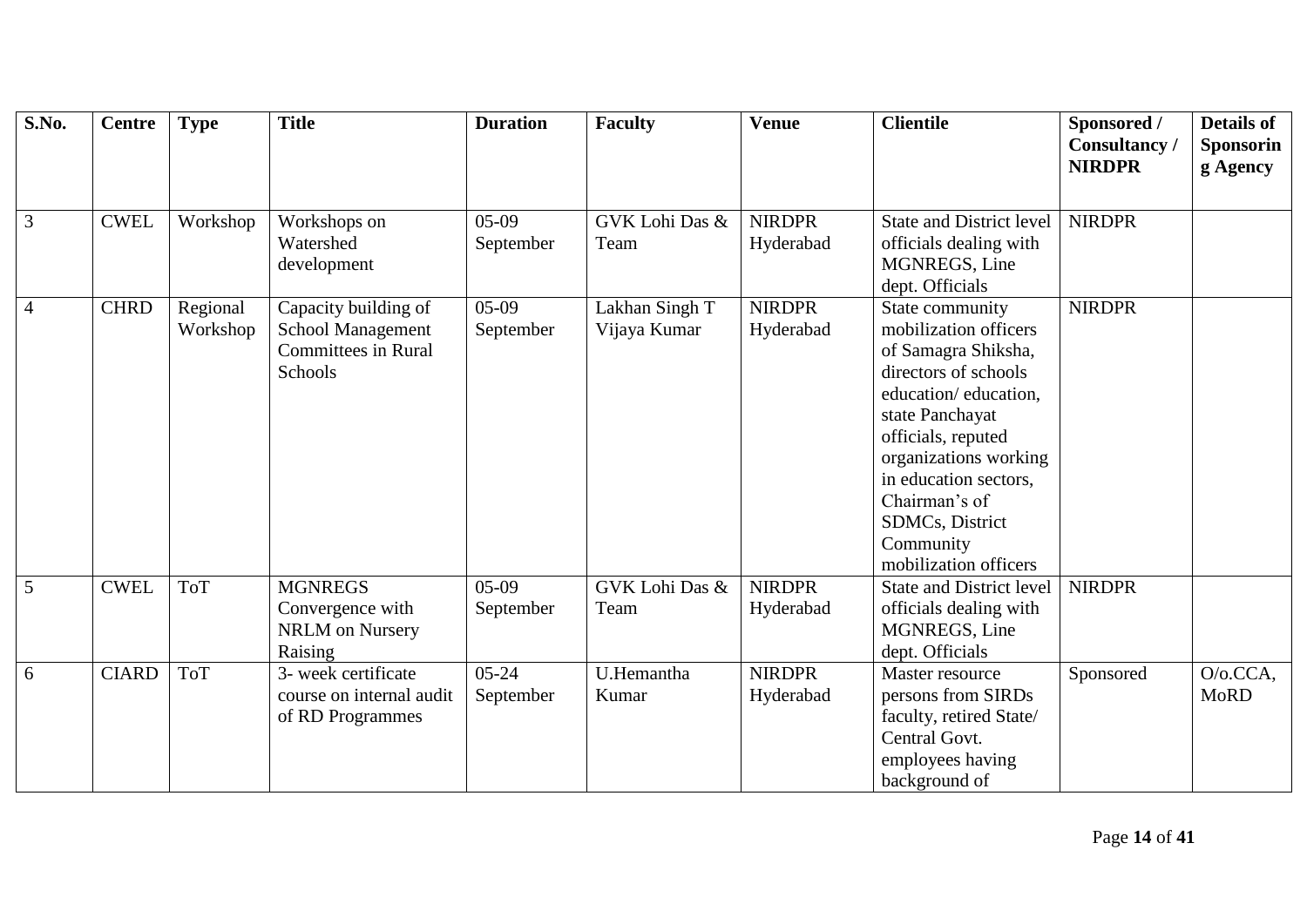| S.No.          | <b>Centre</b> | <b>Type</b>          | <b>Title</b>                                                                                 | <b>Duration</b>        | <b>Faculty</b>                                     | <b>Venue</b>               | <b>Clientile</b>                                                                                                                                                                                                                               | Sponsored /<br>Consultancy<br><b>NIRDPR</b> | <b>Details of</b><br><b>Sponsorin</b><br>g Agency |
|----------------|---------------|----------------------|----------------------------------------------------------------------------------------------|------------------------|----------------------------------------------------|----------------------------|------------------------------------------------------------------------------------------------------------------------------------------------------------------------------------------------------------------------------------------------|---------------------------------------------|---------------------------------------------------|
|                |               |                      |                                                                                              |                        |                                                    |                            | accounts and rural<br>development                                                                                                                                                                                                              |                                             |                                                   |
| $\overline{7}$ | <b>CSA</b>    | <b>ToT</b>           | ToT on Social Audit of<br><b>SPMRM</b>                                                       | $06-10$<br>September   | Rajesh K Sinha &<br>Srinivas Sajja                 | <b>NIRDPR</b><br>Hyderabad | 5 Resource Persons<br>from each SAU as<br>Master trainers (North<br>- Eastern states) $\&$<br><b>SIRD</b> faculty                                                                                                                              | <b>NIRDPR</b>                               |                                                   |
| 8              | CGG&<br>PA    | National<br>Workshop | <b>Efficiency of RSETIs</b><br>in building Skills and<br><b>Employment of Rural</b><br>Youth | 07th<br>September      | R.Aruna<br>Jayamani                                | <b>NIRDPR</b><br>Hyderabad | <b>RSETI Directors /</b><br>representatives of<br>rsetis                                                                                                                                                                                       | <b>NIRDPR</b>                               |                                                   |
| 9              | <b>CSA</b>    | Workshop             | <b>Finalization of Social</b><br><b>Audit Guidelines of</b><br><b>DDUGKY</b>                 | $12-13$<br>September   | Srinivas Sajja,<br>Rajesh K Sinha<br>& C. Dheeraja | <b>NIRDPR</b><br>Hyderabad | Resource persons<br>from SAUs and<br><b>MoRD</b>                                                                                                                                                                                               | <b>NIRDPR</b>                               |                                                   |
| 10             | <b>CHRD</b>   | Regional<br>Workshop | Capacity building of<br>School Management<br><b>Committees in Rural</b><br>Schools           | $12 - 13$<br>September | Lakhan Singh T<br>Vijaya Kumar                     | <b>NIRDPR</b><br>Hyderabad | State community<br>mobilization officers<br>of Samagra Shiksha,<br>directors of schools<br>education/education,<br>state Panchayat<br>officials, reputed<br>organizations working<br>in education sectors,<br>Chairman's of<br>SDMCs, District | <b>NIRDPR</b>                               |                                                   |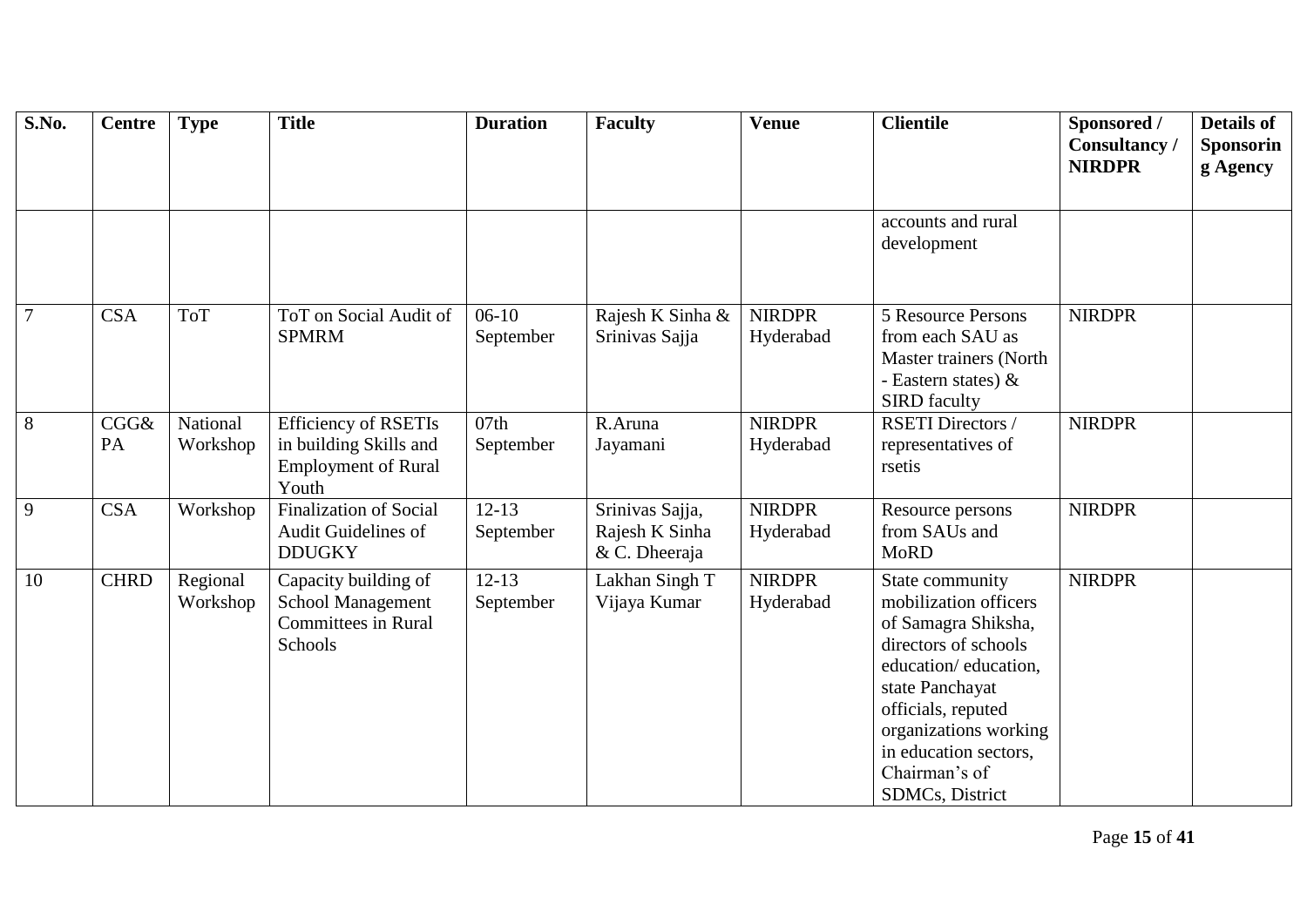| S.No. | <b>Centre</b>              | <b>Type</b>           | <b>Title</b>                                                                                    | <b>Duration</b>        | <b>Faculty</b>                                              | <b>Venue</b>               | <b>Clientile</b>                                                                                                                                | Sponsored /<br><b>Consultancy</b><br><b>NIRDPR</b> | <b>Details of</b><br><b>Sponsorin</b><br>g Agency                                                   |
|-------|----------------------------|-----------------------|-------------------------------------------------------------------------------------------------|------------------------|-------------------------------------------------------------|----------------------------|-------------------------------------------------------------------------------------------------------------------------------------------------|----------------------------------------------------|-----------------------------------------------------------------------------------------------------|
|       |                            |                       |                                                                                                 |                        |                                                             |                            | Community<br>mobilization officers                                                                                                              |                                                    |                                                                                                     |
| 11    | <b>CPRDP</b><br>&SSD       | Refresher<br>Workshop | Refresher Workshop<br>onPartnership in the<br>Projects for Creating<br><b>Model GP Clusters</b> | $12 - 14$<br>September | A.K. Bhanja                                                 | <b>NIRDPR</b><br>Hyderabad | Partner Institutions of<br>the Projects, SPCs and<br>Representatives of<br>States & UTs, (60<br>Participants)                                   | Sponsored                                          | Projects<br>for<br>Creating<br>Model GP<br>Clusters<br>(Phase-1)<br>& Phase-<br>$2)$ for<br>2022-23 |
| 12    | CWE&<br>L                  | Training              | TMS with SECURE                                                                                 | $12 - 16$<br>September | P. Anuradha &<br>Team                                       | <b>NIRDPR</b><br>Hyderabad | Training for State and<br>District level officials<br>and Engineers dealing<br>with MGNREGS                                                     | <b>NIRDPR</b>                                      |                                                                                                     |
| 13    | <b>CNRM</b><br><b>CCDM</b> | <b>ToT</b>            | Management of<br><b>Common Pool</b><br>Resources under WDC-<br>PMKSY 2.0                        | $12-16$<br>September   | Subrat K Mishra<br>Ravindra S<br>Gavali, K Krishna<br>Reddy | <b>NIRDPR</b><br>Hyderabad | Officials of<br>Watershed,<br>Agriculture, Soil<br>conservation,<br>Horticulture, Tribal<br>Development, SRLM,<br>Elected<br>Representatives of | <b>NIRDPR</b>                                      |                                                                                                     |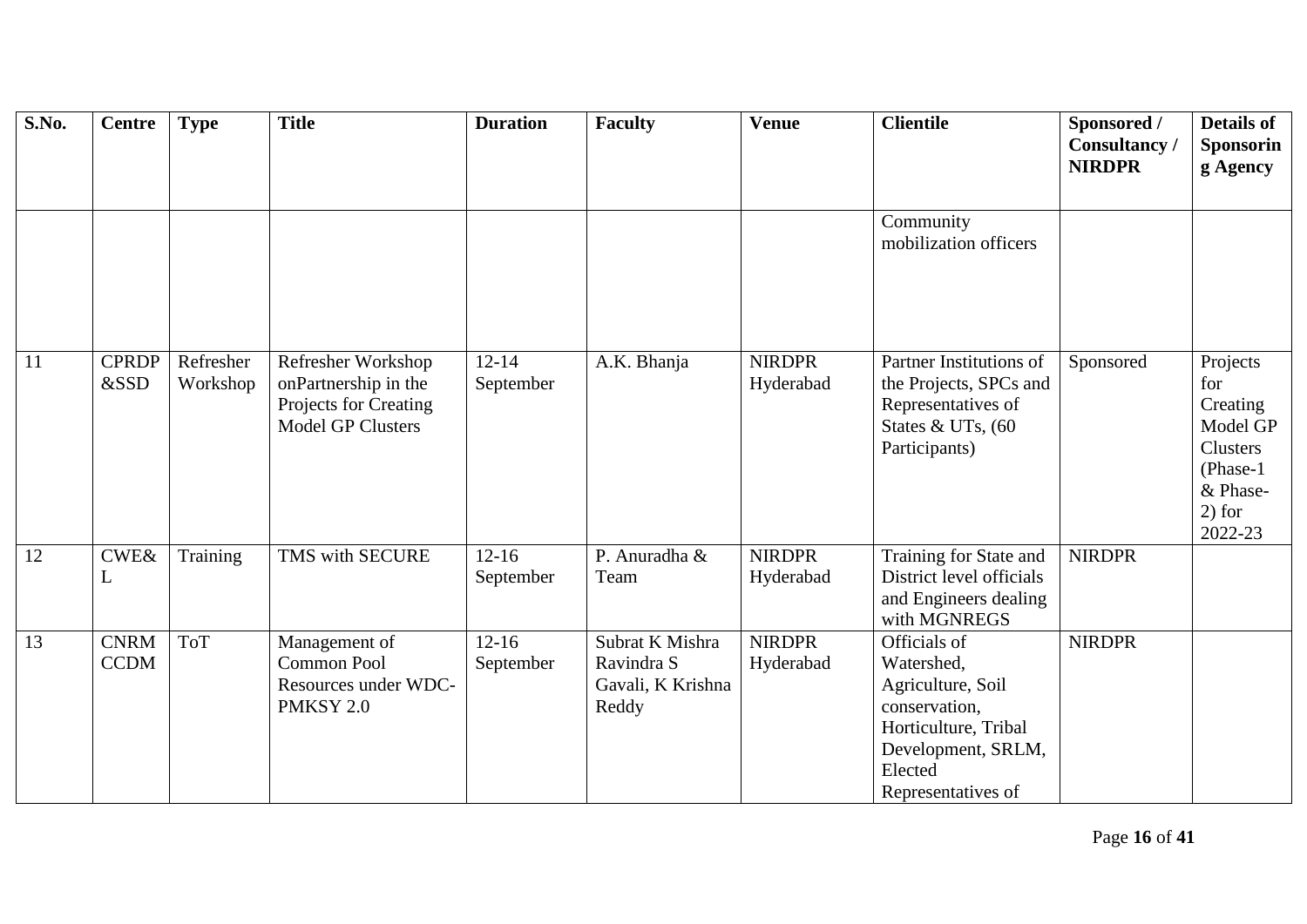| S.No. | <b>Centre</b> | <b>Type</b>            | <b>Title</b>                           | <b>Duration</b>  | <b>Faculty</b>    | <b>Venue</b>  | <b>Clientile</b>                                   | Sponsored /<br>Consultancy / | <b>Details of</b><br><b>Sponsorin</b> |
|-------|---------------|------------------------|----------------------------------------|------------------|-------------------|---------------|----------------------------------------------------|------------------------------|---------------------------------------|
|       |               |                        |                                        |                  |                   |               |                                                    | <b>NIRDPR</b>                | g Agency                              |
|       |               |                        |                                        |                  |                   |               | Panchayati Raj                                     |                              |                                       |
|       |               |                        |                                        |                  |                   |               | Institutions, NGOs, &                              |                              |                                       |
|       |               |                        |                                        |                  |                   |               | Master trainers,                                   |                              |                                       |
|       |               |                        |                                        |                  |                   |               | Faculties of training $\&$<br>research institutes. |                              |                                       |
| 14    | <b>CGAR</b>   | Training               | Digitization and                       | $13 - 15$        | P. Kesava Rao     | <b>NIRDPR</b> | Patwari, Tehsildar,                                | <b>NIRDPR</b>                |                                       |
|       | D             |                        | Computerization of                     | September        | <b>NSR Prasad</b> | Hyderabad     | Village and Tehsil                                 |                              |                                       |
|       |               |                        | <b>Land Records</b>                    |                  | MV Ravibabu       |               | level Revenue<br>Officers.                         |                              |                                       |
| 15    | <b>CRTC</b>   | Orientatio             | SoP-Research                           | 15 <sub>th</sub> | T.Venkatamallu    | <b>NIRDPR</b> | <b>Faculty of NIRDPR</b>                           | <b>NIRDPR</b>                |                                       |
|       | $\mathbf N$   | n                      |                                        | September        | Vanishree         | Hyderabad     |                                                    |                              |                                       |
|       |               |                        |                                        |                  | N.V. Madhuri      |               |                                                    |                              |                                       |
|       |               |                        |                                        |                  |                   |               |                                                    |                              |                                       |
| 16    | <b>CEDFI</b>  | Training               | Skilling, Livelihoods                  | 19-23            | Faculty of CEDFI  | <b>NIRDPR</b> | Participants from co-                              | Sponsored                    | <b>CICTAB</b>                         |
|       |               | (in                    | and Financial Inclusion                | September        | and guest faculty | Hyderabad     | operative and micro                                |                              |                                       |
|       |               | collaborati<br>on with |                                        |                  |                   |               | finance sectors (from<br><b>SAARC</b> countries)   |                              |                                       |
|       |               | CICTAB,                |                                        |                  |                   |               |                                                    |                              |                                       |
|       |               | Pune)                  |                                        |                  |                   |               |                                                    |                              |                                       |
| 17    | CGG&          | Training               | <b>Effective Management</b>            | $19-23$          | R.Aruna           | <b>NIRDPR</b> | NGO representatives                                | <b>NIRDPR</b>                |                                       |
|       | PA            |                        | of NGOs and Resource                   | September        | Jayamani          | Hyderabad     |                                                    |                              |                                       |
|       |               |                        | <b>Planning Towards</b><br>Sustainable |                  |                   |               |                                                    |                              |                                       |
|       |               |                        | Development                            |                  |                   |               |                                                    |                              |                                       |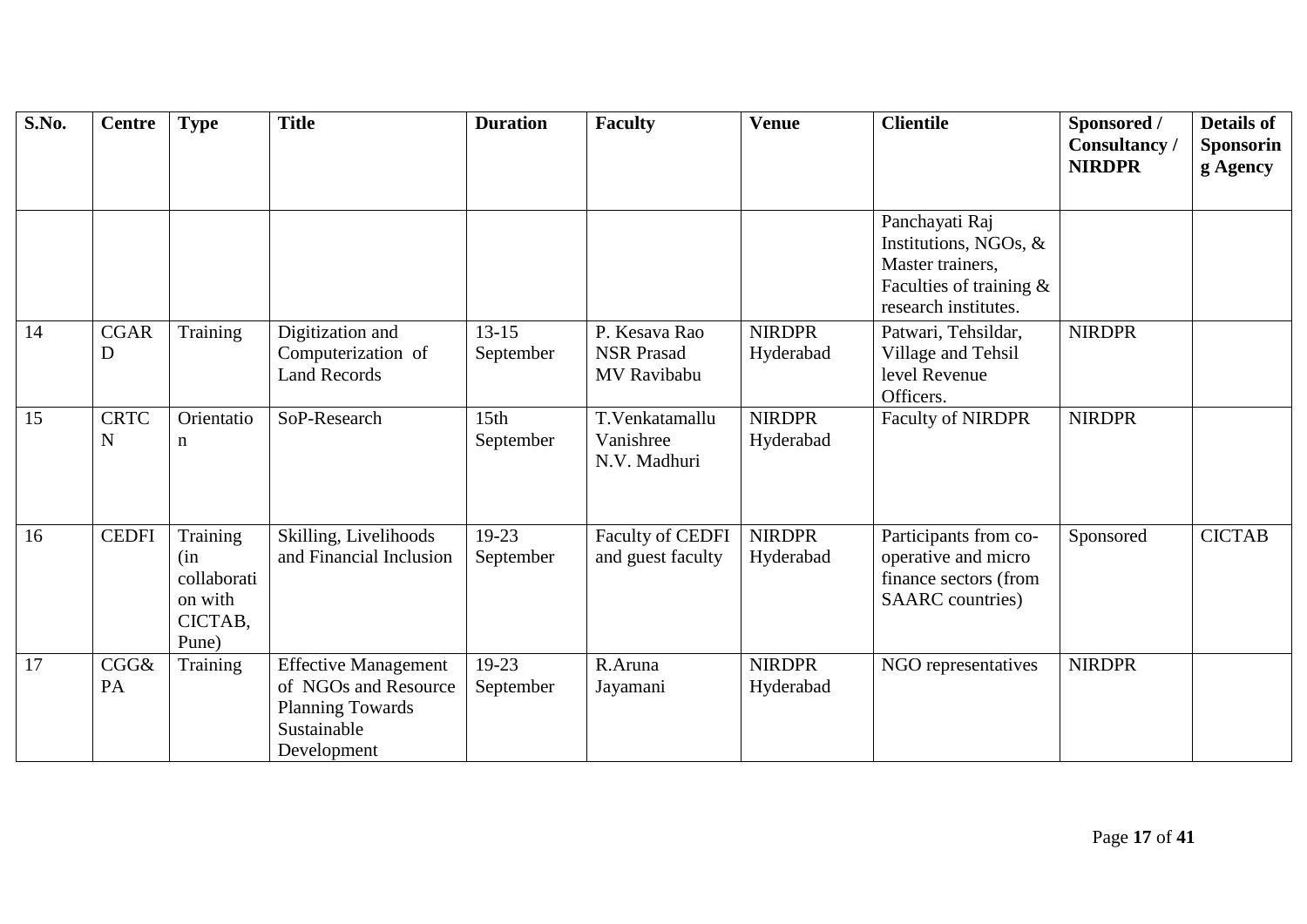| S.No. | <b>Centre</b>        | <b>Type</b>                   | <b>Title</b>                                                                                                       | <b>Duration</b>        | <b>Faculty</b>                | <b>Venue</b>               | <b>Clientile</b>                                                        | Sponsored /<br>Consultancy<br><b>NIRDPR</b> | <b>Details of</b><br><b>Sponsorin</b><br>g Agency                                             |
|-------|----------------------|-------------------------------|--------------------------------------------------------------------------------------------------------------------|------------------------|-------------------------------|----------------------------|-------------------------------------------------------------------------|---------------------------------------------|-----------------------------------------------------------------------------------------------|
| 18    | <b>CPRDP</b>         | Refresher                     | Refresher Training on                                                                                              | 19-23                  | A.K. Bhanja                   | <b>NIRDPR</b>              | <b>SLMTs &amp; DLMTs</b>                                                | Sponsored                                   | Projects                                                                                      |
|       | &SSD                 | Training                      | Preparation of Quality<br><b>GPDP</b> Documentsfor<br>one year and five years                                      | September              |                               | Hyderabad                  | $(50)$ from 16 States &<br>UTs (Batch-1), (60<br>Participants)          |                                             | for<br>Creating<br>Model GP<br><b>Clusters</b><br>(Phase-1<br>& Phase-<br>$2)$ for<br>2022-23 |
| 19    | <b>CHRD</b>          | National                      | 4th Management<br>Development<br>Programme on Rural<br>Development<br>Leadership for Block<br>Development Officers | $19 - 23$<br>September | Lakhan Singh                  | <b>NIRDPR</b><br>Hyderabad | <b>BDOs</b>                                                             | <b>NIRDPR</b>                               |                                                                                               |
| 20    | <b>CHRD</b>          | National                      | National Workshop on<br>Ayushman Bharat and<br>Linkages with SHGs<br>(01)Jointly with NRLM<br><b>Cell NIRDPR</b>   | $20 - 22$<br>September | Sucharita                     | <b>NIRDPR</b><br>Hyderabad | <b>NRLM</b><br>NRC/SPM/SPC                                              | <b>NIRDPR</b>                               |                                                                                               |
| 21    | CAS                  | Workshop                      | Integrating agricultural<br>development plans with<br><b>GPDP</b>                                                  | 21st<br>September      | Surjit Vikraman<br>Nithya V.G | <b>NIRDPR</b><br>Hyderabad | Officials of RDPR,<br>SRLM and line<br>functionaries of<br>agriculture. | <b>NIRDPR</b>                               |                                                                                               |
| 22    | <b>CPRDP</b><br>&SSD | Dissemina<br>tion<br>Workshop | <b>Status of GPDP across</b><br>the states and strategies                                                          | 23rd<br>September      | R.Chinnadurai                 | <b>NIRDPR</b><br>Hyderabad | PRI functionaries and<br>Elected                                        | <b>NIRDPR</b>                               |                                                                                               |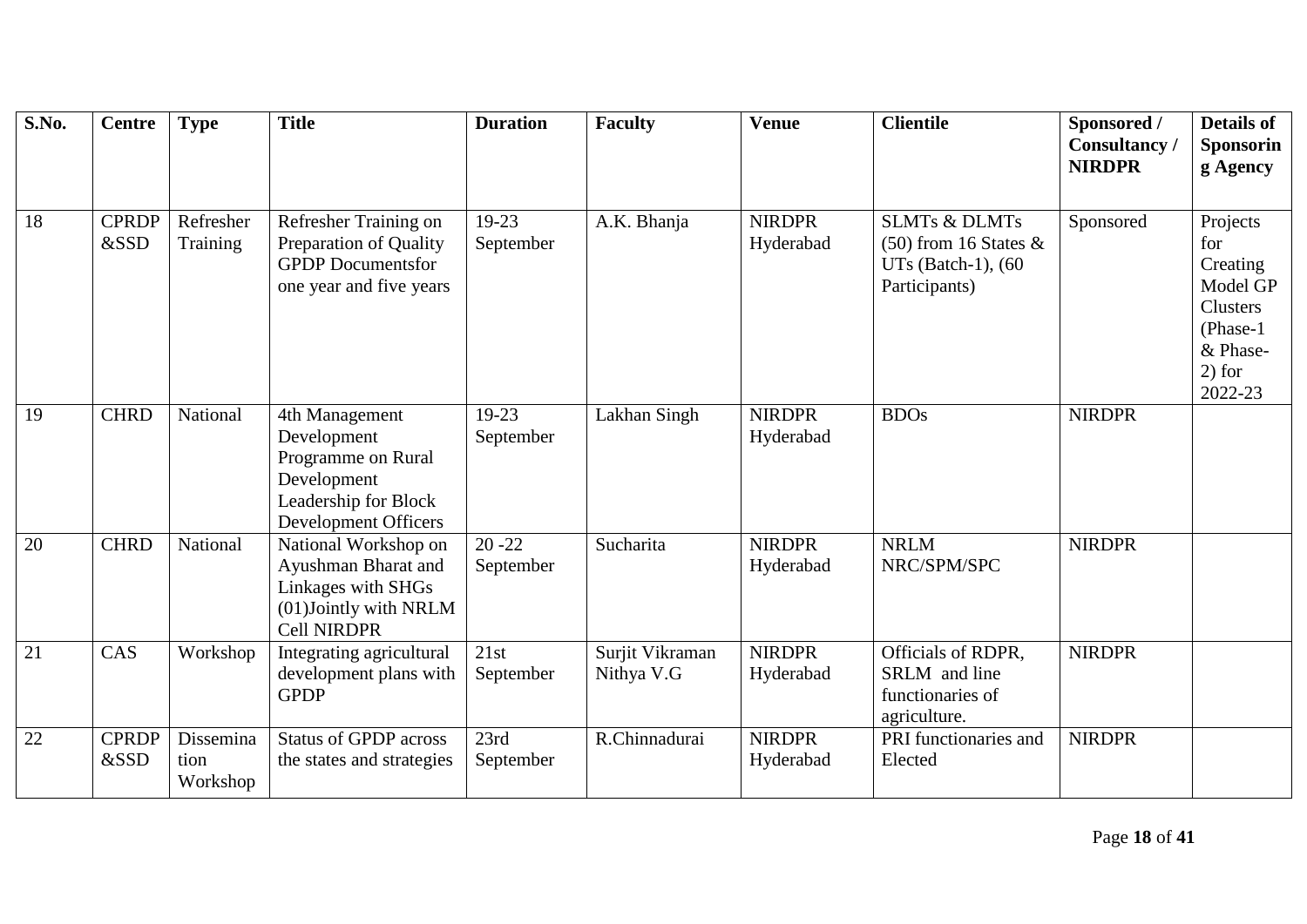| S.No. | <b>Centre</b>        | <b>Type</b>           | <b>Title</b>                                                                                           | <b>Duration</b>        | <b>Faculty</b>     | <b>Venue</b>               | <b>Clientile</b>                                                                            | Sponsored /<br>Consultancy<br><b>NIRDPR</b> | <b>Details of</b><br><b>Sponsorin</b><br>g Agency                                                   |
|-------|----------------------|-----------------------|--------------------------------------------------------------------------------------------------------|------------------------|--------------------|----------------------------|---------------------------------------------------------------------------------------------|---------------------------------------------|-----------------------------------------------------------------------------------------------------|
|       |                      |                       | for strengthening of<br>participatory process                                                          |                        |                    |                            | Representative from<br>all states                                                           |                                             |                                                                                                     |
| 23    | <b>CPRDP</b><br>&SSD | <b>ToT</b>            | <b>Strategies for Creation</b><br>and Mobilization of<br>Own Source Revenue<br>for Gram Panchayats     | $26 - 30$<br>September | R.Chinnadurai      | <b>NIRDPR</b><br>Hyderabad | PRI Officials, District<br>Panchayat Officers,<br>ERs of Gram<br>Panchayat                  | <b>NIRDPR</b>                               |                                                                                                     |
| 24    | $\text{CWE} \&$<br>L | Training              | TMS with SECURE                                                                                        | $26 - 30$<br>September | Digambar &<br>Team | <b>NIRDPR</b><br>Hyderabad | Training for State and<br>District level officials<br>and Engineers dealing<br>with MGNREGS | <b>NIRDPR</b>                               |                                                                                                     |
| 25    | <b>CPRDP</b><br>&SSD | Refresher<br>Training | Refresher Training on<br>Preparation of Quality<br><b>GPDP</b> Documentsfor<br>one year and five years | $26 - 30$<br>September | A.K. Bhanja        | <b>NIRDPR</b><br>Hyderabad | <b>SLMTs &amp; DLMTs</b><br>$(50)$ from 16 States &<br>UTs (Batch-2) $(60$<br>Participants) | Sponsored                                   | Projects<br>for<br>Creating<br>Model GP<br>Clusters<br>(Phase-1)<br>& Phase-<br>$2)$ for<br>2022-23 |
| 26    | <b>CPRDP</b><br>&SSD | <b>ToT</b>            | <b>Promoting Social</b><br>Harmony and Social<br>Service for GPDP                                      | $26 - 30$<br>September | S.K.Sathyaprabha   | <b>NIRDPR</b><br>Hyderabad | State & District RD &<br>PR officials, Faculty<br>of UBA Participating<br>Institutions      | Sponsored                                   | Projects<br>for<br>Creating<br>Model GP<br><b>Clusters</b><br>(Phase-1)<br>& Phase-                 |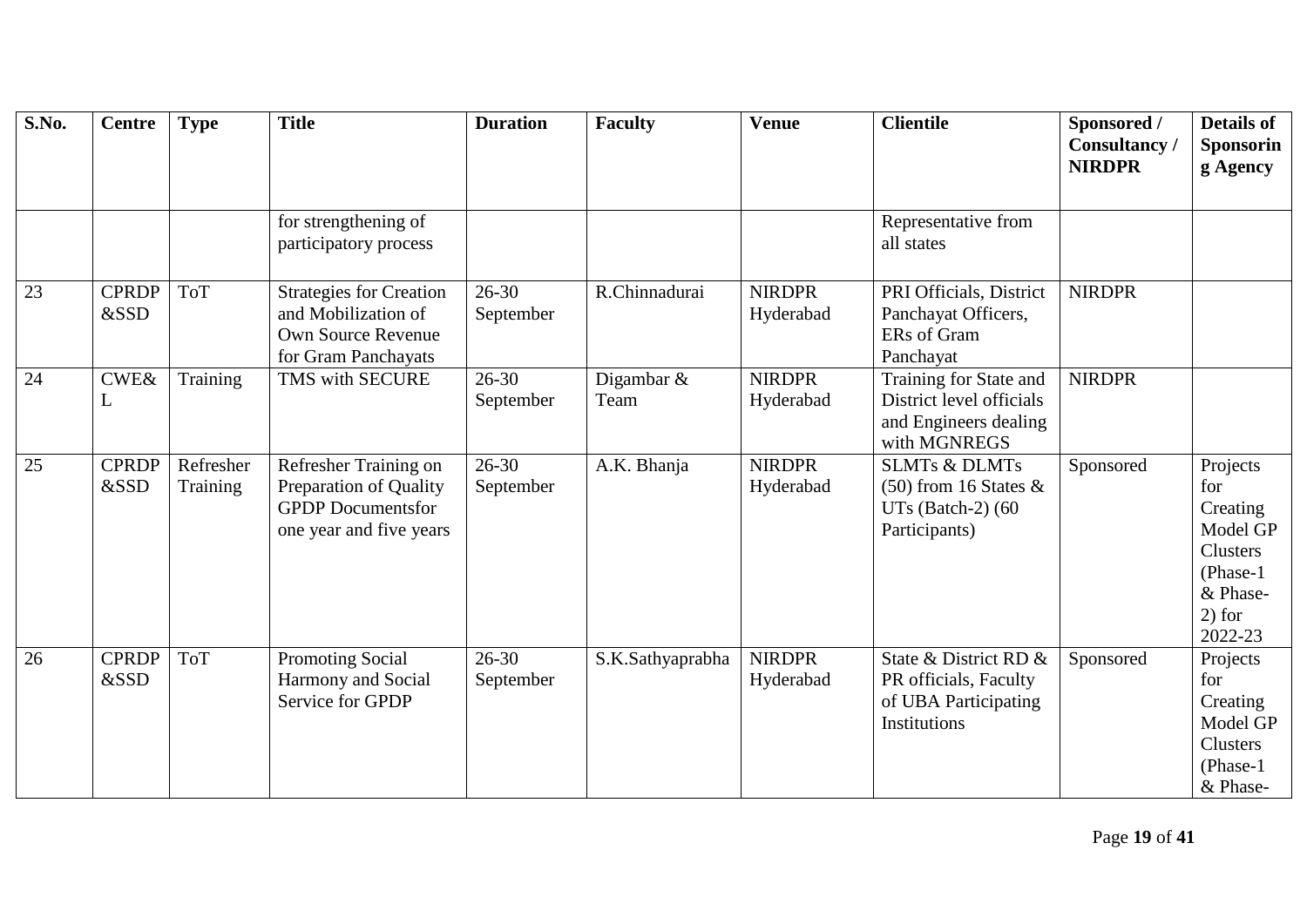| <b>S.No.</b> | <b>Centre</b>       | <b>Type</b> | <b>Title</b>                                                                                                                | <b>Duration</b>        | <b>Faculty</b>                                          | <b>Venue</b>               | <b>Clientile</b>                                                                                                                                                                                                                                                                                                     | Sponsored /<br><b>Consultancy</b> /<br><b>NIRDPR</b> | <b>Details of</b><br><b>Sponsorin</b><br>g Agency |
|--------------|---------------------|-------------|-----------------------------------------------------------------------------------------------------------------------------|------------------------|---------------------------------------------------------|----------------------------|----------------------------------------------------------------------------------------------------------------------------------------------------------------------------------------------------------------------------------------------------------------------------------------------------------------------|------------------------------------------------------|---------------------------------------------------|
|              |                     |             |                                                                                                                             |                        |                                                         |                            |                                                                                                                                                                                                                                                                                                                      |                                                      | $2)$ for<br>2022-23                               |
| 27           | CNRM,<br>CC &<br>DM | <b>ToT</b>  | Technology and<br>Institutional<br>Arrangements for<br><b>Water Resource</b><br>Management in WDC-<br>PMKSY 2.0             | $26 - 30$<br>September | K. Krishna<br>Reddy,<br>Subrat K Mishra,<br>Krian Jalem | <b>NIRDPR</b><br>Hyderabad | Officials of<br>Watershed,<br>Agriculture, Water<br><b>User Associations</b><br>(WUA), Local trained<br>volunteers<br>(BhujalJaankars /<br>BhujalPracharaks),<br>NGOs, BDOs, SIRDs<br>, line departments<br>(Agriculture,<br>irrigation, etc), Master<br>trainers, Faculties of<br>training & research<br>institutes | <b>NIRDPR</b>                                        |                                                   |
| 28           | CAS                 |             | Workshop on Ways of<br>strengthening Direct<br><b>Benefit Transfer (DBT)</b><br>schemes in the<br><b>Agriculture Sector</b> | 28th<br>Septmber       | Surjit Vikraman<br>Nithya V.G                           | <b>NIRDPR</b><br>Hyderabad | Line functionaries of<br>agriculture, RD and<br>PR, SRLMs                                                                                                                                                                                                                                                            | <b>NIRDPR</b>                                        |                                                   |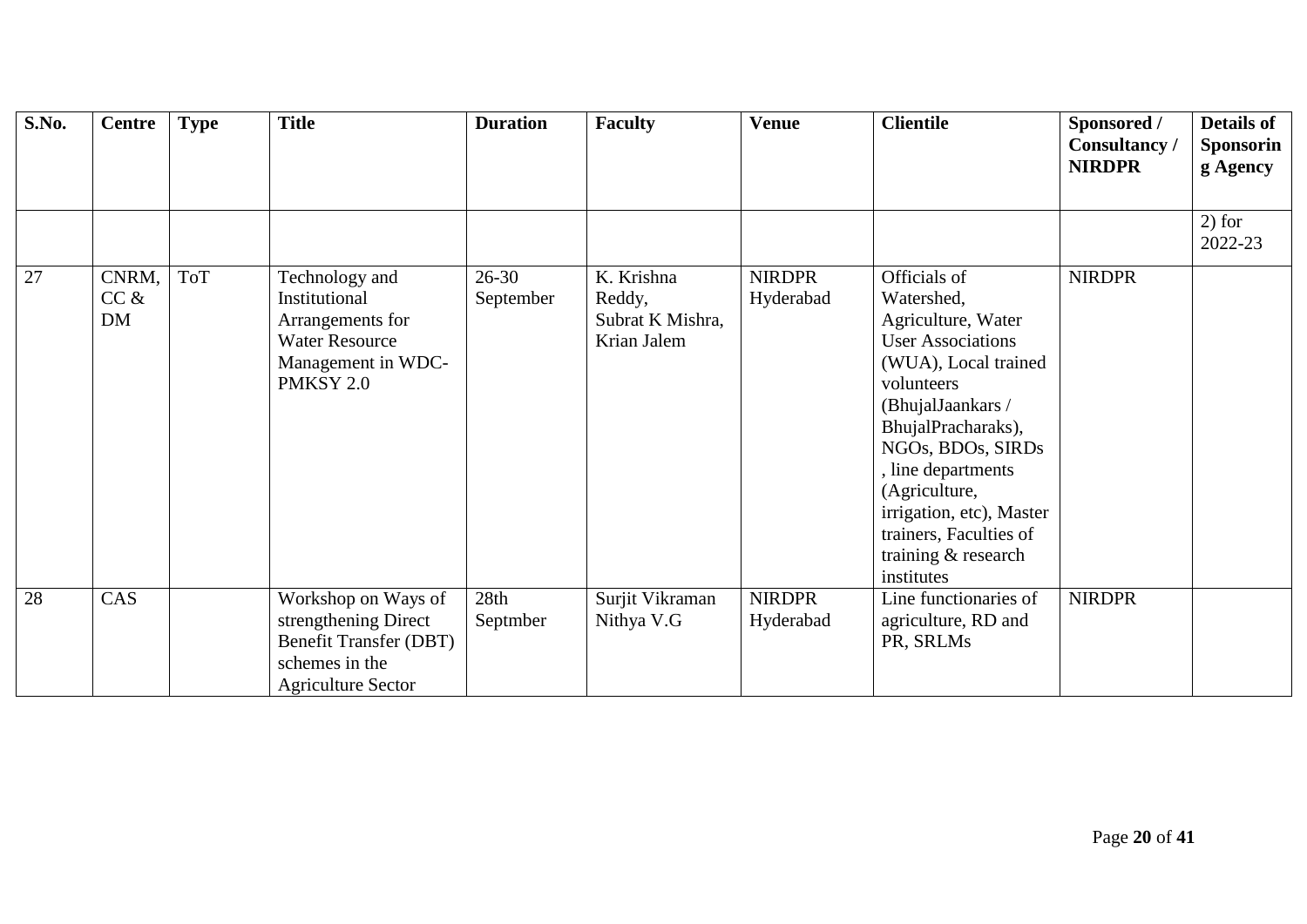| S.No.           | <b>Centre</b>        | <b>Type</b>          | <b>Title</b>                                                                             | <b>Duration</b>              | <b>Faculty</b>                  | <b>Venue</b>               | <b>Clientile</b>                                                                                                                                                                                                                                                                     | Sponsored /<br>Consultancy /<br><b>NIRDPR</b> | <b>Details of</b><br><b>Sponsorin</b><br>g Agency |
|-----------------|----------------------|----------------------|------------------------------------------------------------------------------------------|------------------------------|---------------------------------|----------------------------|--------------------------------------------------------------------------------------------------------------------------------------------------------------------------------------------------------------------------------------------------------------------------------------|-----------------------------------------------|---------------------------------------------------|
| 29              | <b>CHRD</b>          | Regional<br>Workshop | Capacity building of<br>School Management<br><b>Committees in Rural</b><br>Schools       | 29-30<br>September           | Lakhan Singh T<br>Vijaya Kumar  | <b>NIRDPR</b><br>Hyderabad | State community<br>mobilization officers<br>of Samagra Shiksha,<br>directors of schools<br>education/education,<br>state Panchayat<br>officials, reputed<br>organizations working<br>in education sectors,<br>Chairman's of<br>SDMCs, District<br>Community<br>mobilization officers | <b>NIRDPR</b>                                 |                                                   |
| $\overline{30}$ | <b>CPRDP</b><br>&SSD | <b>ToT</b>           | <b>Localisation of SDGs</b><br>for PRIs Self Sufficient<br>Infrastructure in Village     | 2 Days<br>September<br>2022  | <b>CPRDP&amp;SSD</b>            | <b>NIRDPR</b><br>Hyderabad | <b>State Level Masters</b><br><b>Resource Persons as</b><br>Nominated by SIRDs                                                                                                                                                                                                       | Sponsored                                     | RGSA-<br><b>TISPRI</b>                            |
| 31              | <b>CPRDP</b><br>&SSD | <b>ToT</b>           | <b>Localisation of SDGs</b><br>for PRIs Self Sufficient<br>Infrastructure in Village     | 2 Days<br>September<br>2022  | <b>CPRDP&amp;SSD</b>            | <b>NIRDPR</b><br>Hyderabad | <b>State Level Masters</b><br><b>Resource Persons as</b><br>Nominated by SIRDs                                                                                                                                                                                                       | Sponsored                                     | RGSA-<br><b>TISPRI</b>                            |
| 32              | <b>CPRDP</b><br>&SSD | <b>ToT</b>           | Implementation of the<br>Provisions of PESA<br>Act in 5 <sup>th</sup> Schedule<br>Areas  | 2 Days<br>September<br>2022  | <b>CPRDP&amp;SSD</b>            | <b>NIRDPR</b><br>Hyderabad | <b>State level Masters</b><br>Resource 5Persons as<br>Nominated by SIRDs                                                                                                                                                                                                             | Sponsored                                     | RGSA-<br><b>TISPRI</b>                            |
| $\overline{33}$ | <b>CPRDP</b><br>&SSD | National<br>Workshop | <b>National Level</b><br><b>Workshop on Peoples</b><br>Plan Campaign at<br><b>NIRDPR</b> | 2 Days<br>September,<br>2022 | <b>CPRDP&amp;SSD</b><br>Faculty | <b>NIRDPR</b><br>Hyderabad | <b>State Level Nodal</b><br><b>Officers</b> and Seniors<br>Officers of PR<br>Department/SIRD                                                                                                                                                                                         | Sponsored                                     | RGSA-<br><b>TISPRI</b>                            |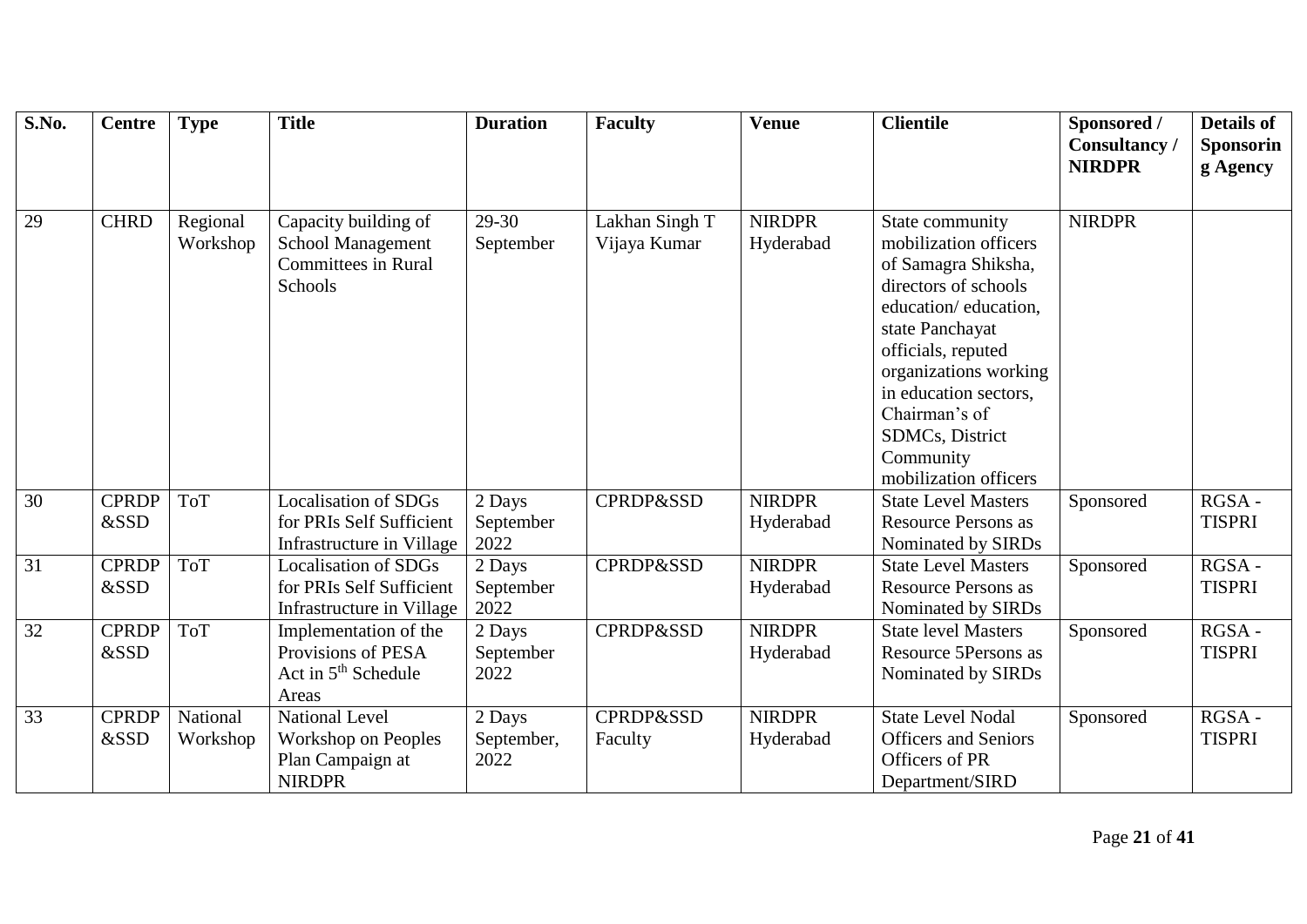| S.No. | <b>Centre</b>        | <b>Type</b> | <b>Title</b>                                                                                                                            | <b>Duration</b>      | <b>Faculty</b>               | <b>Venue</b>                     | <b>Clientile</b>                                                                                                                                            | Sponsored /<br>Consultancy/<br><b>NIRDPR</b> | <b>Details of</b><br><b>Sponsorin</b><br>g Agency |
|-------|----------------------|-------------|-----------------------------------------------------------------------------------------------------------------------------------------|----------------------|------------------------------|----------------------------------|-------------------------------------------------------------------------------------------------------------------------------------------------------------|----------------------------------------------|---------------------------------------------------|
|       |                      |             |                                                                                                                                         |                      |                              |                                  | Directors/ Officials of<br>Line Ministries                                                                                                                  |                                              |                                                   |
| 34    | <b>CDC</b>           | <b>FDP</b>  | <b>Faculty Development</b><br>Programme on Audio<br>Visual means for Case<br>studies and best<br>practices in Rural<br>Development & PR | September,<br>2022   | Jyothis S                    | <b>NIRDPR</b><br>Hyderabad       |                                                                                                                                                             | <b>NIRDPR</b>                                |                                                   |
|       |                      |             |                                                                                                                                         |                      | <b>Off-Campus Programmes</b> |                                  |                                                                                                                                                             |                                              |                                                   |
| 35    | <b>CIARD</b>         | <b>ToT</b>  | 3- week certificate<br>course on internal audit<br>of RD Programmes                                                                     | $06-26$<br>September | U.Hemantha<br>Kumar          | DDUSIRD,<br><b>Uttar Pradesh</b> | Master resource<br>persons from SIRDs<br>faculty, retired State/<br>Central Govt.<br>employees having<br>background of<br>accounts and rural<br>development | Sponsored                                    | $O/O.CCA$ ,<br><b>MoRD</b>                        |
| 36    | <b>CPRDP</b><br>&SSD | <b>ToT</b>  | Mobilization of OSR at<br><b>Gram Panchayats</b>                                                                                        | 3 Days<br>September  | <b>CPRDP&amp;SSD</b>         | Regional Level                   | <b>State level Masters</b><br><b>Resource Persons as</b><br>Nominated by SIRDs                                                                              | Sponsored                                    | $RGSA -$<br><b>TISPRI</b>                         |
| 37    | <b>CPRDP</b><br>&SSD | <b>ToT</b>  | Implementation of e-<br>GramSwaraj,<br>SVAMITVA, Audit<br>Online                                                                        | 4 Days<br>September  | <b>CPRDP&amp;SSD</b>         | <b>Regional Level</b>            | <b>State level Masters</b><br><b>Resource Persons as</b><br>Nominated by SIRDs                                                                              | Sponsored                                    | RGSA-<br><b>TISPRI</b>                            |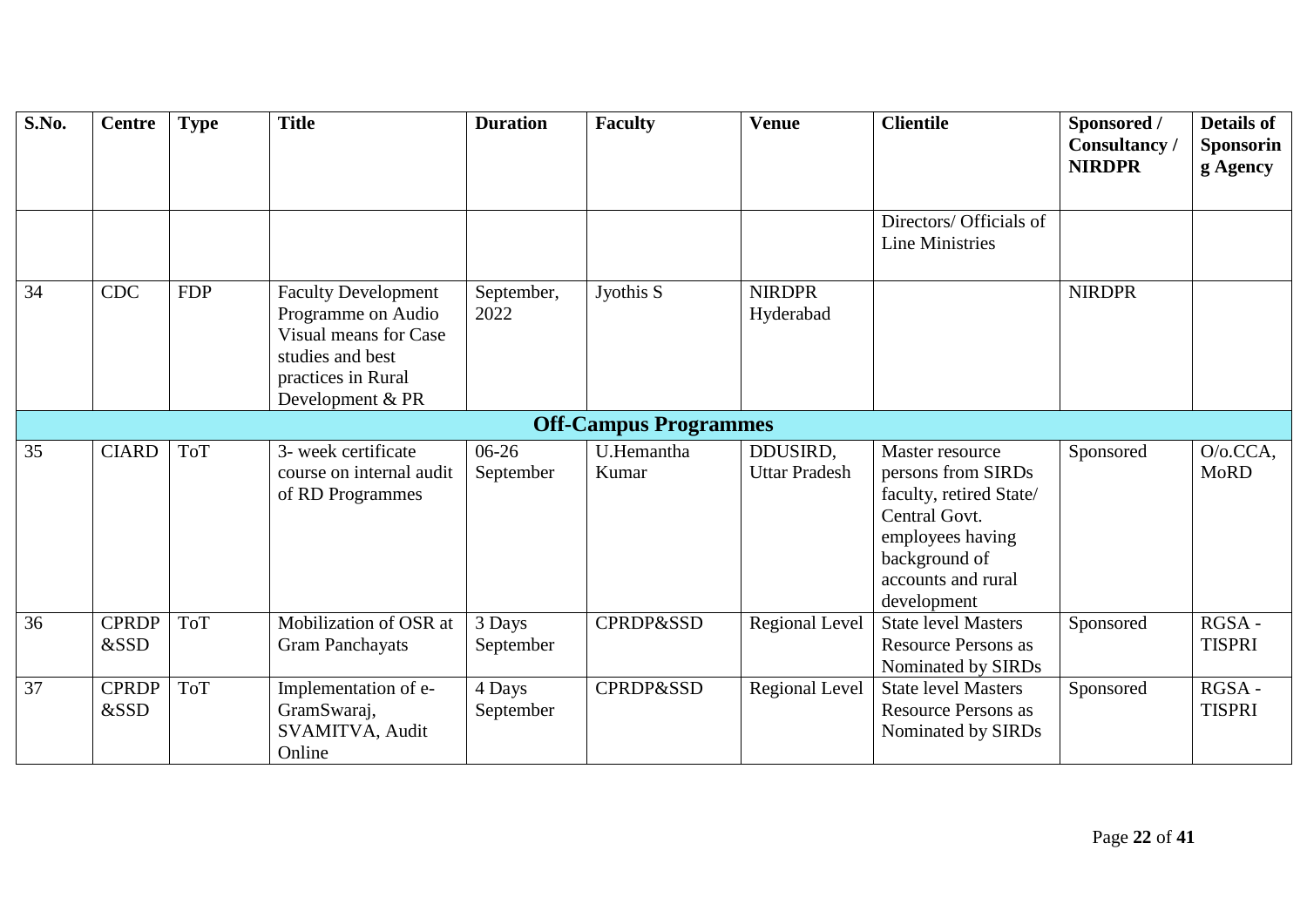| S.No. | <b>Centre</b>        | <b>Type</b>          | <b>Title</b>                                                                                                                | <b>Duration</b>              | <b>Faculty</b>                               | <b>Venue</b>                 | <b>Clientile</b>                                                                                                                              | Sponsored /<br><b>Consultancy</b> /<br><b>NIRDPR</b> | <b>Details of</b><br><b>Sponsorin</b><br>g Agency |
|-------|----------------------|----------------------|-----------------------------------------------------------------------------------------------------------------------------|------------------------------|----------------------------------------------|------------------------------|-----------------------------------------------------------------------------------------------------------------------------------------------|------------------------------------------------------|---------------------------------------------------|
| 38    | CGG&<br>PA           | Training             | Capacity Building<br>(Hands-on) on e-<br><b>GramSWARAJ</b> Portal                                                           | September                    | K Rajeshwar<br>Dr. Anjan Kr<br><b>Bhanja</b> | <b>SIRDPR</b><br>Maharashtra |                                                                                                                                               | Sponsored                                            | MoPR-<br>TISPRI-<br><b>RGSA</b>                   |
| 39    | <b>CPRDP</b><br>&SSD | <b>ToT</b>           | <b>Localisation of SDGs</b><br>for PRIs Self Sufficient<br>Infrastructure in Village                                        | 2 Days<br>September<br>2022  | <b>CPRDP&amp;SSD</b>                         | <b>Regional Level</b>        | <b>State Level Masters</b><br><b>Resource Persons as</b><br>Nominated by SIRDs                                                                | Sponsored                                            | RGSA-<br><b>TISPRI</b>                            |
| 40    | <b>CPRDP</b><br>&SSD | <b>ToT</b>           | Localisation of SDGs<br>for PRIs Self Sufficient<br>Infrastructure in Village                                               | 2 Days<br>September<br>2022  | <b>CPRDP&amp;SSD</b>                         | <b>Regional Level</b>        | <b>State Level Masters</b><br><b>Resource Persons as</b><br>Nominated by SIRDs                                                                | Sponsored                                            | RGSA-<br><b>TISPRI</b>                            |
| 41    | <b>CPRDP</b><br>&SSD | <b>ToT</b>           | <b>Localisation of SDGs</b><br>for PRIs Self Sufficient<br>Infrastructure in Village                                        | 2 Days<br>September<br>2022  | <b>CPRDP&amp;SSD</b>                         | <b>Regional Level</b>        | <b>State Level Masters</b><br><b>Resource Persons as</b><br>Nominated by SIRDs                                                                | Sponsored                                            | RGSA-<br><b>TISPRI</b>                            |
| 42    | <b>CPRDP</b><br>&SSD | <b>ToT</b>           | Development of Skill<br>Development Plan for<br><b>Gram Panchayats</b>                                                      | 2 Days<br>September<br>2022  | <b>CPRDP&amp;SSD</b>                         | <b>Regional Level</b>        | <b>State level Masters</b><br><b>Resource Persons as</b><br>Nominated by SIRDs                                                                | Sponsored                                            | RGSA-<br><b>TISPRI</b>                            |
| 43    | <b>CPRDP</b><br>&SSD | National<br>Workshop | <b>National Level</b><br><b>Workshop on Peoples</b><br>Plan Campaign for<br>North Eastern States at<br><b>NERC</b> Guwahati | 2 Days<br>September,<br>2022 | <b>CPRDP&amp;SSD</b><br>Faculty              | <b>NERC</b><br>Guwahati      | <b>District Level Nodal</b><br><b>Officers</b> and Seniors<br>Officers of PR<br>Department/SIRD<br>Directors/ Officials of<br>Line Ministries | Sponsored                                            | RGSA-<br><b>TISPRI</b>                            |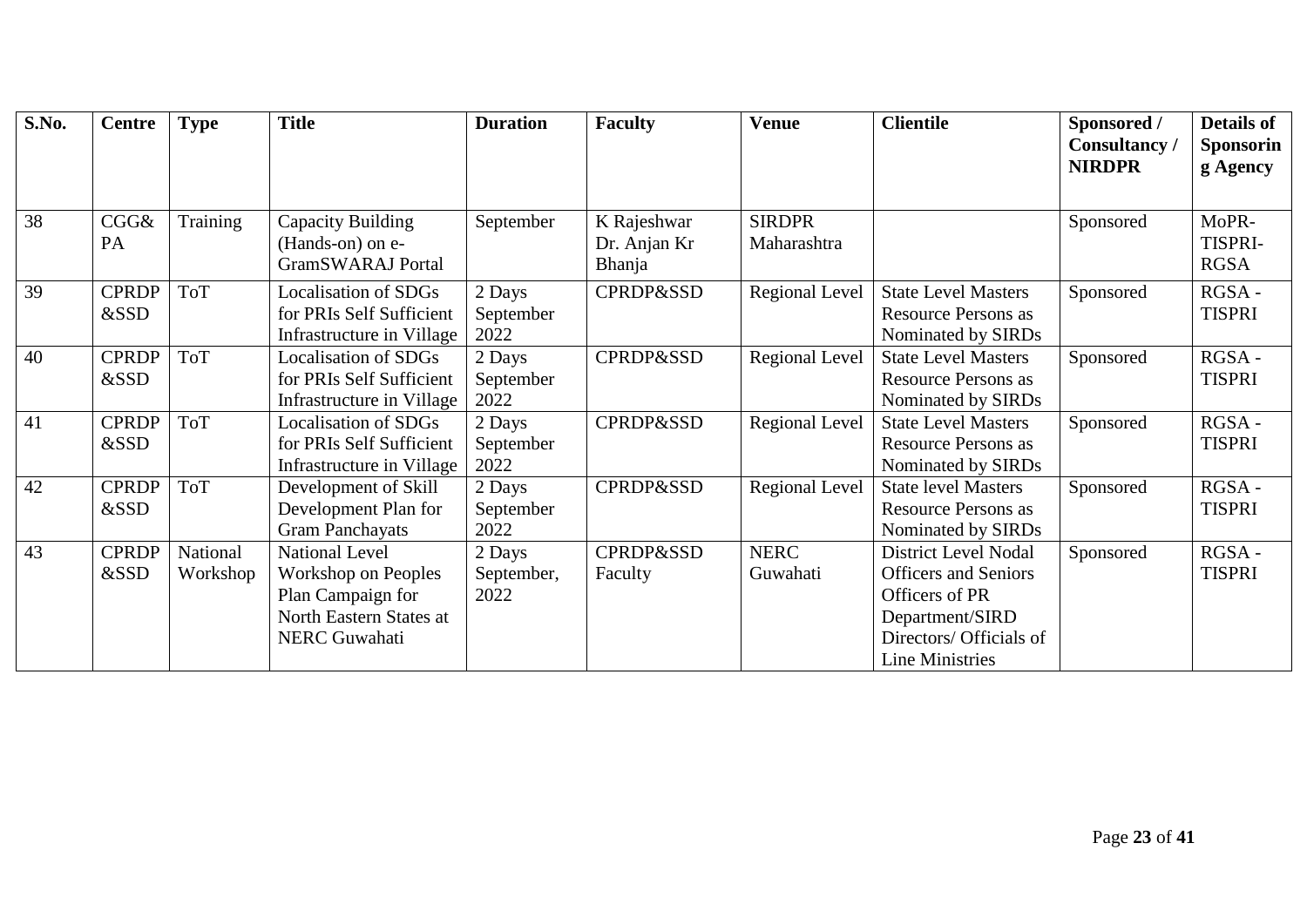|                | Training Programmes of CIAT & SJ for the month of August & September, 2022 |                                                                                           |                                                  |                                  |                                                       |                                                                               |  |  |  |  |  |  |
|----------------|----------------------------------------------------------------------------|-------------------------------------------------------------------------------------------|--------------------------------------------------|----------------------------------|-------------------------------------------------------|-------------------------------------------------------------------------------|--|--|--|--|--|--|
| Sl. No         | <b>Type</b>                                                                | <b>Title</b>                                                                              | <b>Duration</b>                                  | <b>Faculty</b>                   | <b>Venue</b>                                          | <b>Clientele</b>                                                              |  |  |  |  |  |  |
|                | Training                                                                   | Technologies for Banana<br>based value added products -<br>Value Chain for Banana         | 1-5 August<br>2022                               | P.K. Ghosh<br>Abhishek<br>Anant  | <b>CGC</b> Vaishali                                   | SHGs, FPOs, Agri-business<br>entrepreneurs                                    |  |  |  |  |  |  |
| $\overline{2}$ | Training                                                                   | Technologies for Bamboo<br>based value added products<br>and marketing                    | 22-26 Aug<br>2022                                | C. Kathiresan                    | <b>NIRDPR</b><br>Hyderabad                            | SHGs, NGOs, FPOs, Agri-business<br>entrepreneurs                              |  |  |  |  |  |  |
| 3              | Training                                                                   | <b>Suryamitra Training Program</b><br>for promoting Solar<br>Technicians- 3 months course | 1 Sep-30<br><b>Nov</b>                           | C. Kathiresan                    | <b>NIRDPR</b><br>Hyderabad                            | Electricians, Unemployed youth                                                |  |  |  |  |  |  |
| $\overline{4}$ | Training                                                                   | Orientation cum Training on<br><b>Rural Technologies</b>                                  | 5-7 Sep 2022                                     | Kathiresan                       | <b>NIRDPR</b><br>Hyderabad                            | Members of SIDRT Rajasthan                                                    |  |  |  |  |  |  |
| 5              | Conclave                                                                   | <b>RISC-</b> National Conclave                                                            | 28-30 Sep<br>2022                                | C. Kathiresan                    | <b>NIRDPR</b><br>Hyderabad                            | Innovators and Start-up across<br>India                                       |  |  |  |  |  |  |
|                |                                                                            |                                                                                           |                                                  |                                  | <b>TRAININGS ORGANISED BY RTP TECHNOLOGY PARTNERS</b> |                                                                               |  |  |  |  |  |  |
| 6              | Training                                                                   | Bamboo based ornaments<br>making                                                          | 1-5 August<br>2022                               | Identified<br>Resource<br>Person | RTP Hyderabad                                         | SHGs, traditional groups working<br>on bamboo                                 |  |  |  |  |  |  |
| $\overline{7}$ | Training                                                                   | Bio-sand Filter technology                                                                | 2nd-3rd<br>August 2022                           | Technology<br>Partner            | RTP Hyderabad                                         | SHGs, beneficiaries identified by<br>NGOs and sponsoring agencies             |  |  |  |  |  |  |
| 8              | Training                                                                   | Clay Jewellery Making                                                                     | $4th - 5th$<br>August 2022                       | Technology<br>Partner            | RTP Hyderabad                                         | SHGs, beneficiaries identified by<br>NGOs and sponsoring agencies,<br>potters |  |  |  |  |  |  |
| 9              | Training                                                                   | Eco-Hatchery for Fishermen                                                                | $(3 \text{ Days})$<br>16th - 10th<br>August 2022 | Technology<br>Partner            | <b>RTP</b> Hyderabad                                  | Fishermen                                                                     |  |  |  |  |  |  |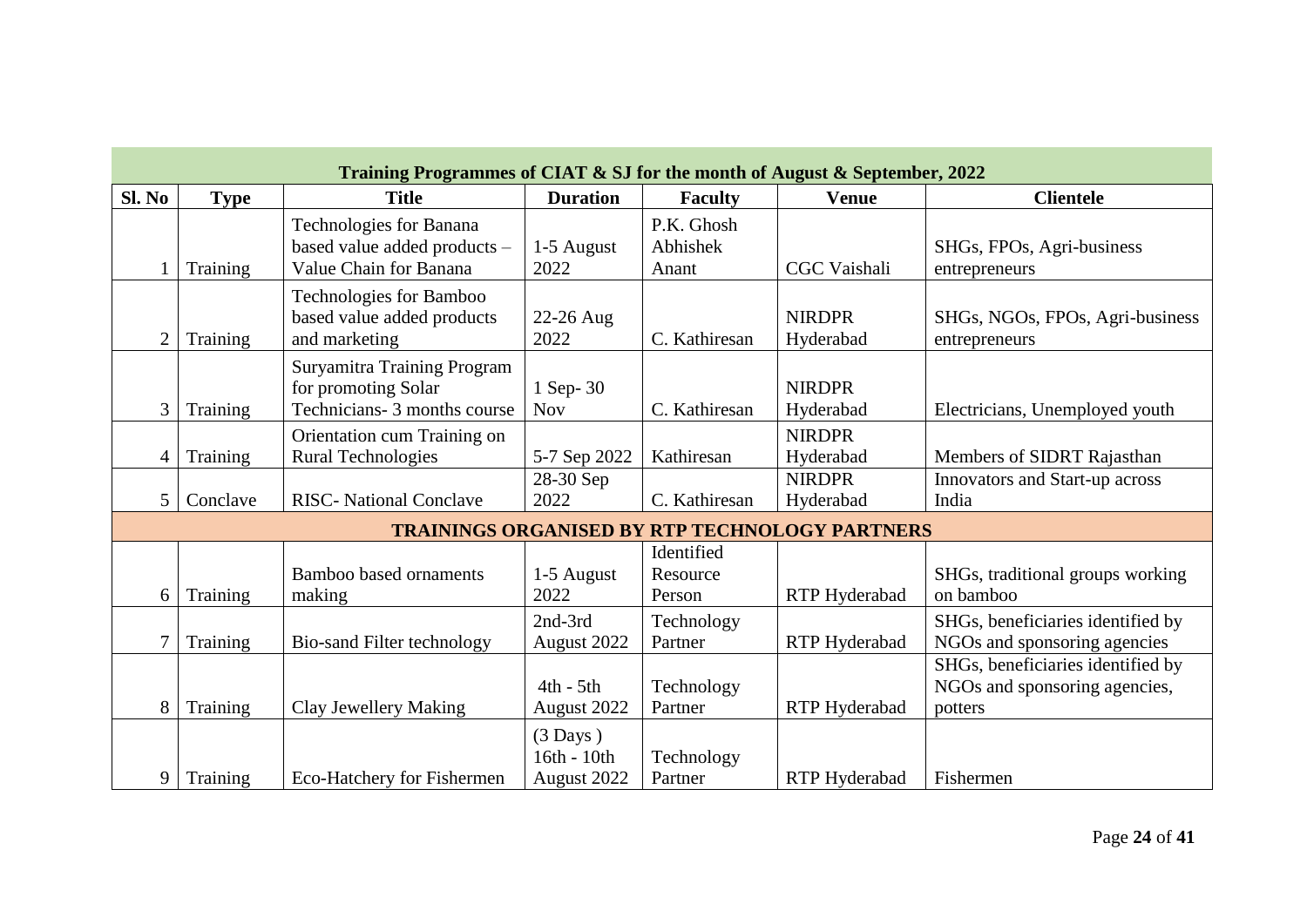| 10 | Training | Homebased sanitary products                            | 16th - 17th<br>August 2022               | Technology<br>Partner            | RTP Hyderabad        | SHGs, beneficiaries identified by<br>NGOs and sponsoring agencies         |
|----|----------|--------------------------------------------------------|------------------------------------------|----------------------------------|----------------------|---------------------------------------------------------------------------|
| 11 | Training | <b>Organic Farming</b>                                 | 16th - 19th<br>August 2022               | Technology<br>Partner            | RTP Hyderabad        | SHGs, beneficiaries identified by<br>NGOs and sponsoring agencies         |
| 12 | Training | Leaf plate making                                      | $22nd - 24th$<br>August 2022             | Technology<br>Partner            | RTP Hyderabad        | SHGs, beneficiaries identified by<br>NGOs and sponsoring agencies         |
| 13 | Training | Bamboo based constructions<br>and structural designs   | $23 - 25$<br>August 2022                 | Identified<br>Resource<br>Person | RTP Hyderabad        | Construction workers, Masons,<br>Civil Engineers, Engineering<br>students |
| 14 | Training | Soya and millet processed<br>products                  | $(3$ Days)<br>24th - 26th<br>August 2022 | Technology<br>Partner            | <b>RTP</b> Hyderabad | SHGs, beneficiaries identified by<br>NGOs and sponsoring agencies         |
| 15 | Training | Exposure cum Orientation on<br><b>RTP</b> Technologies | 26th August<br>2022                      | Technology<br>Partner            | <b>RTP</b> Hyderabad | SHGs, beneficiaries identified by<br>NGOs and sponsoring agencies         |
| 16 | Training | Vermi Composting and<br>botanical pesticides           | $29th - 30th$<br>August 2022             | Technology<br>Partner            | <b>RTP</b> Hyderabad | SHGs, beneficiaries identified by<br>NGOs and sponsoring agencies         |
| 17 | Training | <b>Bio-energy Solutions</b><br>Orientation             | $7th - 8th$<br>September<br>2022         | Technology<br>Partner            | RTP Hyderabad        | SHGs, beneficiaries identified by<br>NGOs and sponsoring agencies         |
| 18 | Training | Ethnic Cloth and jute bags<br>making                   | $12th - 14th$<br>September<br>2022       | Technology<br>Partner            | RTP Hyderabad        | SHGs, beneficiaries identified by<br>NGOs and sponsoring agencies         |
| 19 | Training | Handmade paper conversion                              | 13th - 15th<br>September<br>2022         | Technology<br>Partner            | RTP Hyderabad        | SHGs, beneficiaries identified by<br>NGOs and sponsoring agencies         |
| 20 | Training | Homebased products                                     | 15th - 16th<br>September<br>2022         | Technology<br>Partner            | RTP Hyderabad        | SHGs, beneficiaries identified by<br>NGOs and sponsoring agencies         |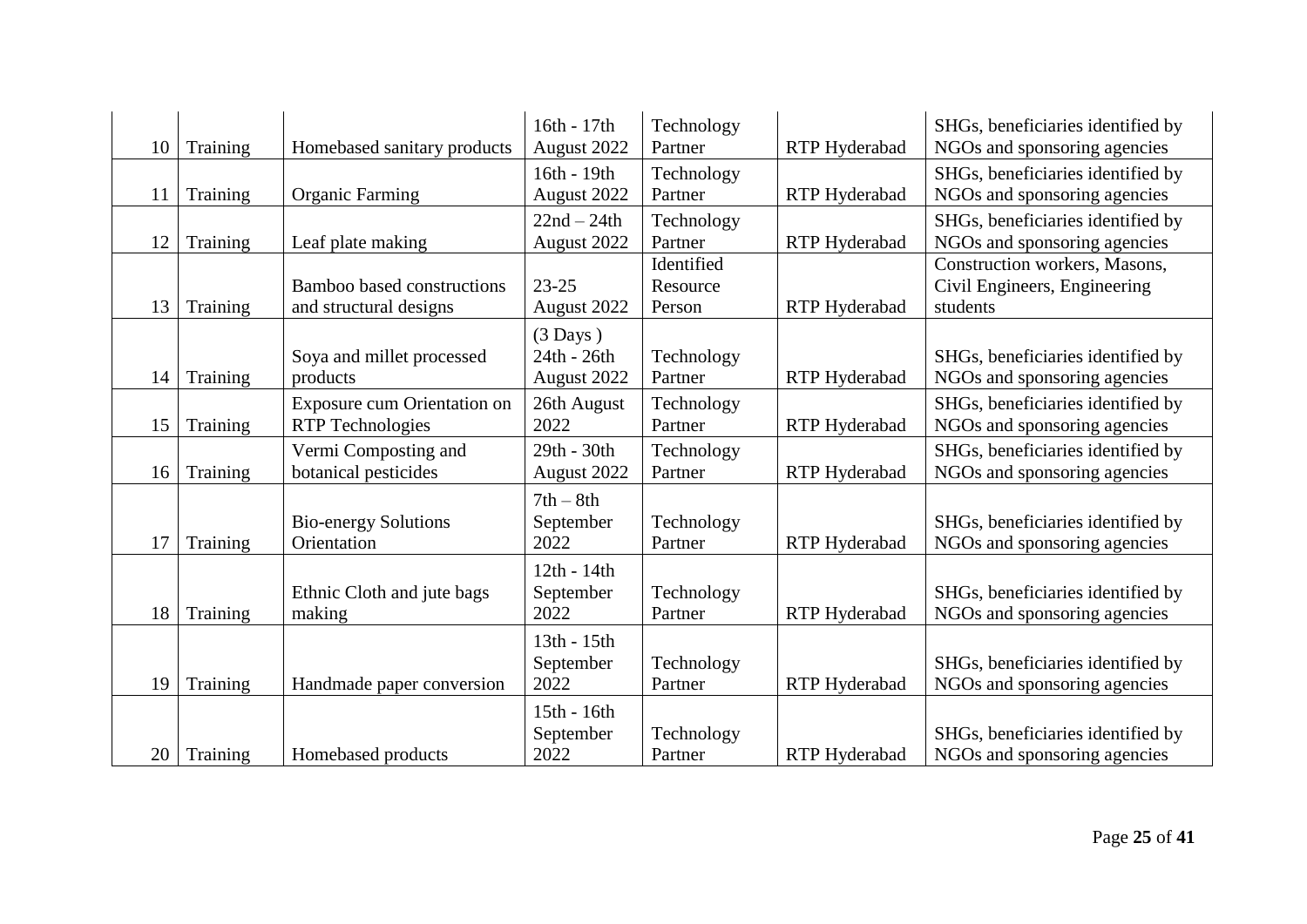| 21 | Training | Workshop for Bankers on<br>Rural Technology                                                      | 18th<br>September<br>2022        | Technology<br>Partner | RTP Hyderabad              | Rural sector bankers                                                                                                                                         |
|----|----------|--------------------------------------------------------------------------------------------------|----------------------------------|-----------------------|----------------------------|--------------------------------------------------------------------------------------------------------------------------------------------------------------|
| 22 | Training | leaf plate and cup making                                                                        | 19th - 20th<br>September<br>2022 | Technology<br>Partner | RTP Hyderabad              | SHGs, beneficiaries identified by<br>NGOs and sponsoring agencies                                                                                            |
|    |          | <b>Collaborative Training Programs with DRDOs (District Rural Development Agency), Telangana</b> |                                  |                       |                            |                                                                                                                                                              |
| 23 | Training | Leaf Plate Making                                                                                | $1-3$ Aug<br>2022                | Technology<br>Partner | RTP Hyderabad              | SHGs, Tribal Groups, Farmers                                                                                                                                 |
| 24 | Training | Clay Jewellery Making                                                                            | $8-10$ Aug<br>2022               | Technology<br>Partner | RTP Hyderabad              | SHGs, Tribal Groups                                                                                                                                          |
| 25 | Training | Aromatic Crop Production &<br><b>Essential Oil Extraction</b>                                    | 23-25 Aug<br>2022                | Technology<br>Partner | RTP Hyderabad              | SHGs, Tribal Groups, Farmers                                                                                                                                 |
|    |          |                                                                                                  |                                  |                       |                            | Various organisations working on<br>Rural Technology including<br>RuTAG, Vignan Bharati, S&T<br>institutions, CFTRI, frugal<br>innovators and students (This |
| 26 | Workshop | <b>Rural Technology Clearing</b><br>House                                                        | $27$ -Sep-22                     | C. Kathiresan         | <b>NIRDPR</b><br>Hyderabad | workshop will be prelude to RISC<br>2022)                                                                                                                    |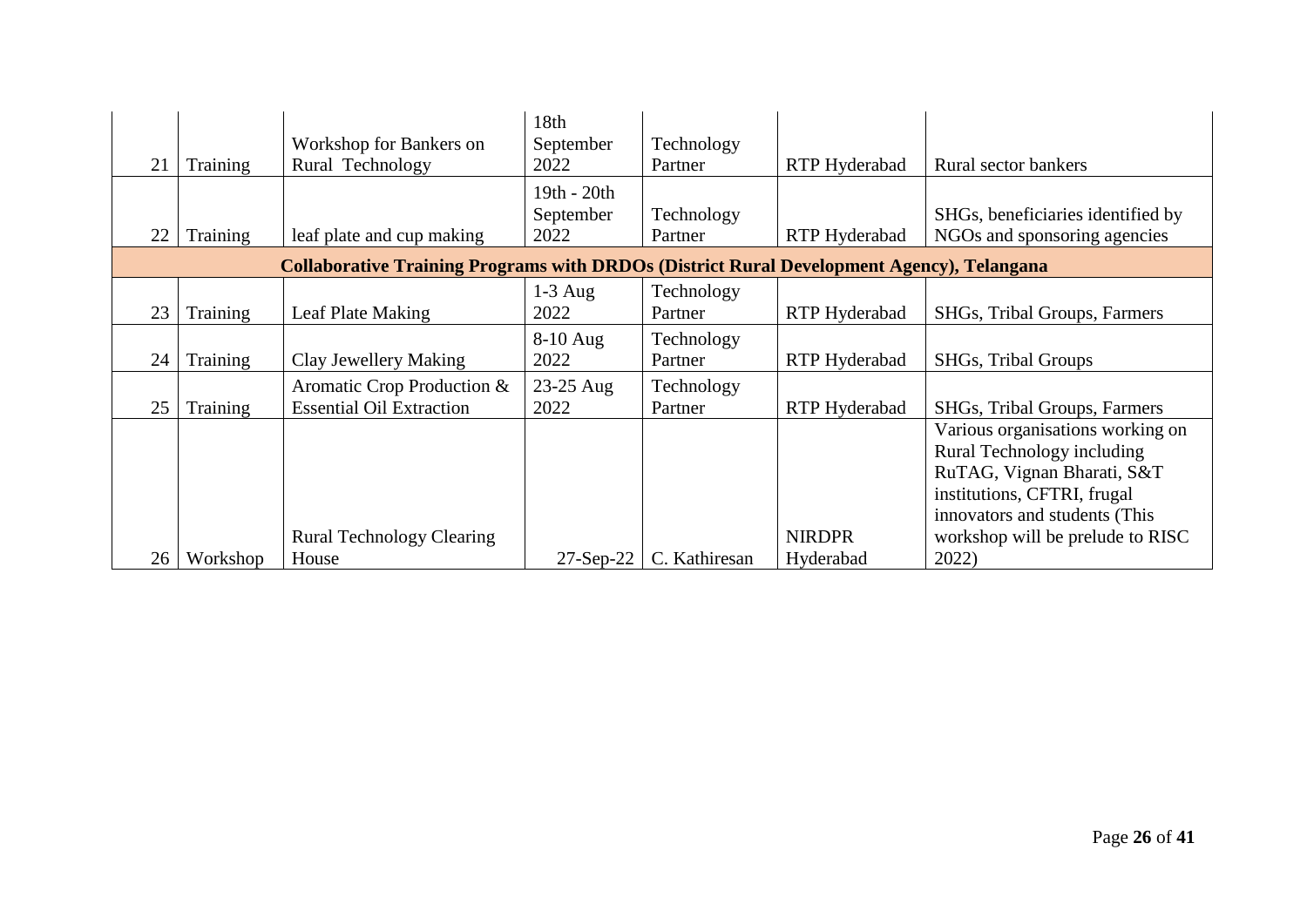|                |             |              | Training Programmes of DDUGKY for the months of August & September, 2022 |                     |                    |                |               |                                                   |
|----------------|-------------|--------------|--------------------------------------------------------------------------|---------------------|--------------------|----------------|---------------|---------------------------------------------------|
| <b>Sl</b>      | <b>Type</b> | Code         | <b>Title</b>                                                             | <b>Duration</b>     | <b>Team</b>        | <b>Mode</b>    | <b>Venue</b>  | <b>Clientele</b>                                  |
|                |             |              |                                                                          | <b>August, 2022</b> |                    |                |               |                                                   |
|                | Workshop    | DDUGKY222346 | What's new in KB<br>placement- for PIAs                                  | 2 hours             | DDU-<br><b>GKY</b> | Online         | Virtual       | <b>PIAs</b>                                       |
| $\overline{2}$ | Workshop    | DDUGKY222347 | What's new in KB<br>placement - for SRLM                                 | 2 hours             | DDU-<br><b>GKY</b> | Online         | Virtual       | <b>SRLM</b>                                       |
| $\overline{3}$ | Conclave    | DDUGKY222348 | <b>CEO</b> Conclave                                                      | $1$ day             | DDU-<br><b>GKY</b> | Online         | Virtual       | CEO <sub>s</sub> /COO <sub>s</sub><br><b>SRLM</b> |
| $\overline{4}$ | Workshop    | DDUGKY222349 | <b>KB</b> Refresher for PIAs                                             | 6 hours             | DDU-<br><b>GKY</b> | Online         | Virtual       | <b>PIAs</b>                                       |
| 5              | Workshop    | DDUGKY222350 | Training on Due-<br>diligence                                            | 3 hours             | DDU-<br><b>GKY</b> | Online         | Virtual       | PIAs/ SRLMs                                       |
| 6              | Workshop    | DDUGKY222351 | <b>Kaushal Praveen</b>                                                   | 3 days              | DDU-<br><b>GKY</b> | Offline        | <b>NIRDPR</b> | PIA trainers                                      |
| $\overline{7}$ | Workshop    | DDUGKY222352 | Counselling                                                              | 5 days              | DDU-<br><b>GKY</b> | Offline        | <b>NIRDPR</b> | PIA counsellors                                   |
| 8              | Workshop    | DDUGKY222353 | <b>KB Refresher for SRLM</b>                                             | 6 hours             | DDU-<br><b>GKY</b> | Online         | virtual       | <b>SRLM</b>                                       |
| 9              | Workshop    | DDUGKY222354 | <b>Kaushal Pravesh</b>                                                   | 12 hours            | DDU-<br><b>GKY</b> | Online/offline | Virtual       | <b>PIA</b>                                        |
| 10             | Workshop    | DDUGKY222355 | Training on Default<br>Procedures                                        | 3 hours             | DDU-<br><b>GKY</b> | Online         | Virtual       | PIAs/ SRLMs                                       |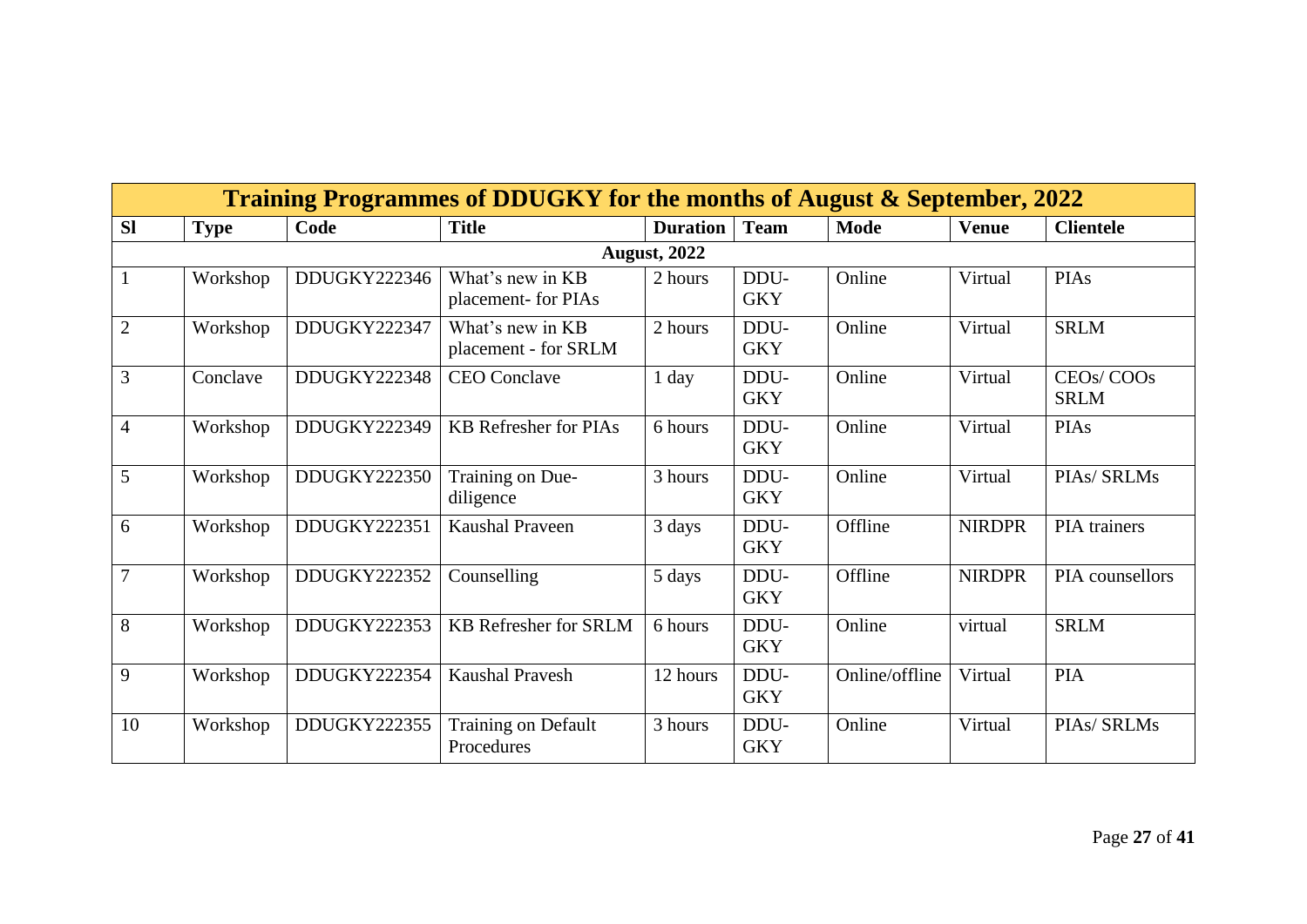| $\overline{11}$ | Workshop   | DDUGKY222356 | <b>Onsite Inspection</b><br>module for<br>PIAs/SRLMs/TSAs | 3 hours         | DDU-<br><b>GKY</b> | Online  | Virtual       | PIAS/ SRLMs/<br><b>TSAs</b>                   |
|-----------------|------------|--------------|-----------------------------------------------------------|-----------------|--------------------|---------|---------------|-----------------------------------------------|
| 12              | <b>ToT</b> | DDUGKY222357 | <b>ToT</b> on Pest<br>Management                          | 13 days         | DDU-<br><b>GKY</b> | Offline | <b>NIRDPR</b> | Pest<br>Management<br><b>Industry Experts</b> |
|                 |            |              |                                                           | September, 2022 |                    |         |               |                                               |
| 13              | Workshop   | DDUGKY222358 | Training for internal<br>staff                            | 1 day           | 5 hours            | offline | <b>NIRDPR</b> | <b>DDU-GKY</b><br>internal staff              |
| 14              | Workshop   | DDUGKY222359 | What's new in KB<br>placement- for PIAs                   | 2 hours         | DDU-<br><b>GKY</b> | Online  | Virtual       | <b>PIAs</b>                                   |
| 15              | Workshop   | DDUGKY222360 | What's new in KB<br>placement - for SRLM                  | 2 hours         | DDU-<br><b>GKY</b> | Online  | Virtual       | <b>SRLM</b>                                   |
| 16              | Workshop   | DDUGKY222361 | Kaushal Panjee &<br>Kaushal Aapti                         | 3 hours         | DDU-<br><b>GKY</b> | Online  | Virtual       | PIA/SRLM                                      |
| 17              | Workshop   | DDUGKY222362 | <b>KB</b> Refresher for PIAs                              | 6 hours         | DDU-<br><b>GKY</b> | Online  | Virtual       | <b>PIAs</b>                                   |
| 18              | Workshop   | DDUGKY222363 | <b>Induction Programme</b><br>for SRLMs                   | 12 hours        | DDU-<br><b>GKY</b> | Online  | Virtual       | <b>SRLM</b>                                   |
| 19              | Workshop   | DDUGKY222364 | <b>Onsite Inspection</b><br>module for<br>PIAs/SRLMs/TSAs | 3 hours         | DDU-<br><b>GKY</b> | Online  | Virtual       | PIAS/ SRLMs/<br><b>TSAs</b>                   |
| 20              | Workshop   | DDUGKY222365 | Kaushal Salah                                             | 12 hours        | DDU-<br><b>GKY</b> | Online  | Virtual       | Prospective PIA                               |
| 21              | Workshop   | DDUGKY222366 | <b>Training on Placement</b><br>Procedures                | 3 hours         | DDU-<br><b>GKY</b> | Online  | Virtual       | PIAs/ SRLMs                                   |
| 22              | Workshop   | DDUGKY222367 | KB offline workshop for<br><b>SRLMs</b>                   | 2 days          | DDU-<br><b>GKY</b> | Offline | <b>NIRDPR</b> | <b>SRLM</b>                                   |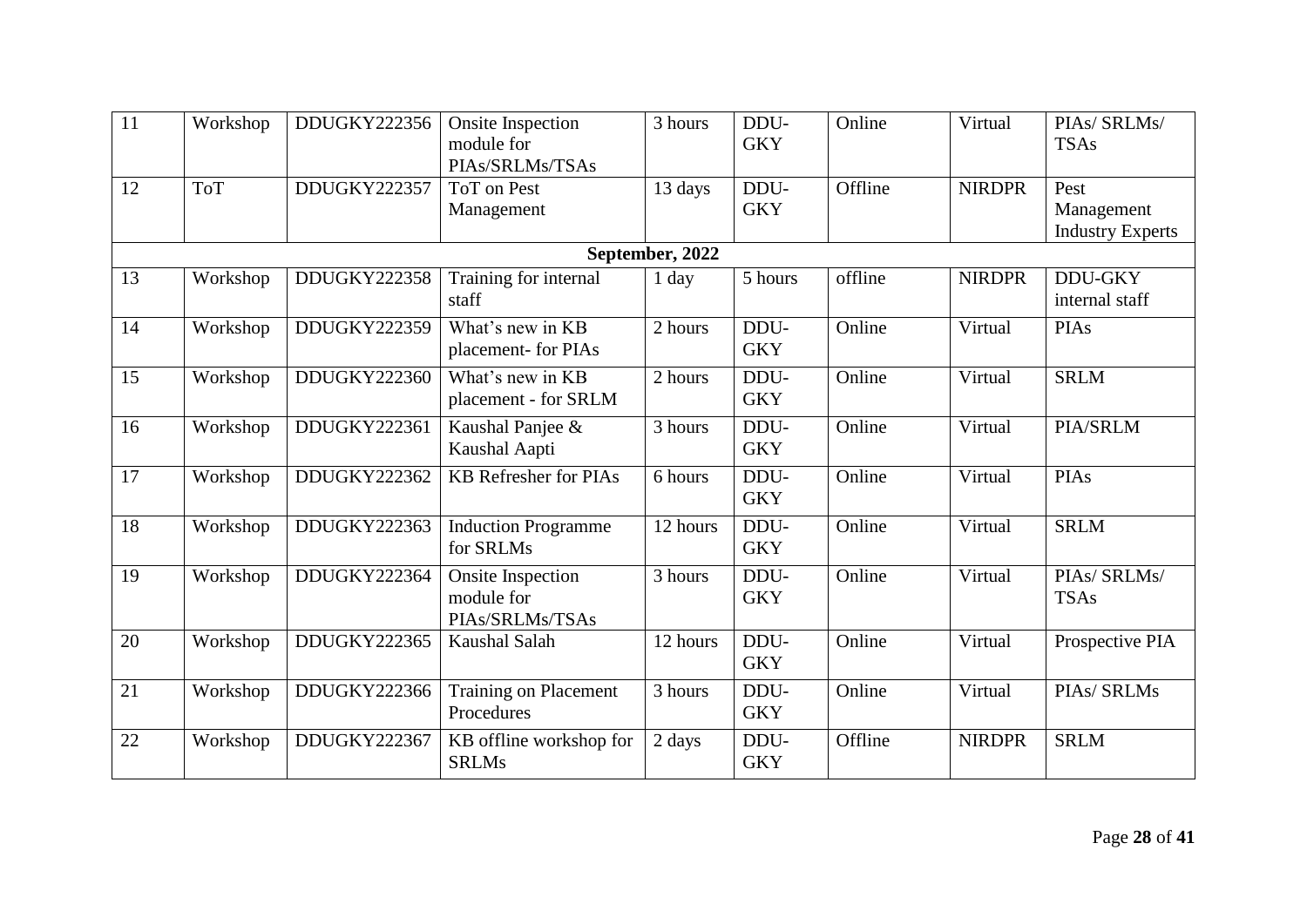| 23 | Workshop | DDUGKY222368 | <b>Training on Center</b><br>Management  | hours | DDU-<br>GKY        | <b>Online</b> | Virtual | <b>PIAs</b> |
|----|----------|--------------|------------------------------------------|-------|--------------------|---------------|---------|-------------|
| 24 | Workshop | DDUGKY222369 | <b>Training on Quality</b><br>Management | hours | DDU-<br><b>GKY</b> | Online        | Virtual | <b>PIAs</b> |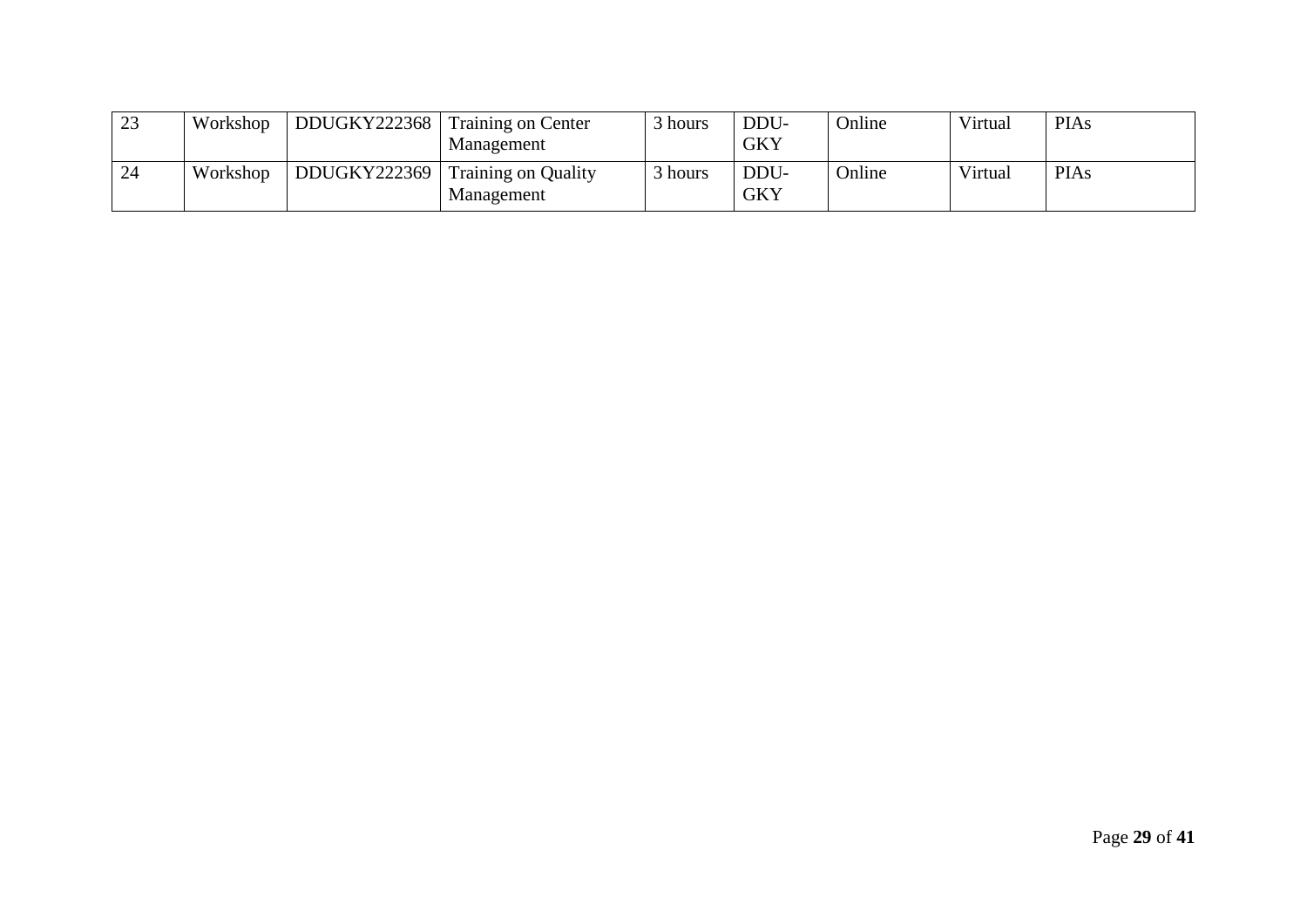|                |                  |             | NRLM-RC NIRD&PR in Campus Training and Workshops from April 2022 - March 2023                                                                                                   |                 |                       |                            |                   |                     |             |
|----------------|------------------|-------------|---------------------------------------------------------------------------------------------------------------------------------------------------------------------------------|-----------------|-----------------------|----------------------------|-------------------|---------------------|-------------|
| S.No           | Code             | <b>Type</b> | <b>Title</b>                                                                                                                                                                    | <b>Duration</b> | <b>Dates</b>          | <b>Venue</b>               | <b>Clientele</b>  | <b>Participants</b> | <b>Mode</b> |
|                |                  |             |                                                                                                                                                                                 |                 | <b>August</b> , 2022  |                            |                   |                     |             |
| $\mathbf{1}$   | FI               | Training    | Training & Orientation on<br>SHG bank linkage (online<br>SHG loan app, RBI master<br>circular, CBRM, BS, FI<br>Forum)                                                           | 3               | $1 - 3$ Aug-<br>2022  | <b>NIRDPR</b><br>Hyderabad | NRPs & NMMU       | 40                  | off line    |
| 2              | <b>MIS</b>       | Training    | Training on LokOS App                                                                                                                                                           | $\overline{2}$  | 10 - 11 Aug-<br>2022  | <b>NIRDPR</b><br>Hyderabad | MIS staff         | 40                  | off line    |
| $\overline{3}$ | <b>IBCB</b>      | Training    | <b>TOT</b> on CLF Financial<br>Management                                                                                                                                       | $\overline{4}$  | 16 - 19 Aug-<br>2022  | <b>NIRDPR</b><br>Hyderabad | <b>SRPs</b>       | 40                  | off line    |
| $\overline{4}$ | LH-<br>Farm      | Training    | Commodity based VCA &<br>Development                                                                                                                                            | 5               | 22 - 26 Aug-<br>2022  | <b>NIRDPR</b><br>Hyderabad | <b>SRLM</b> staff | 40                  | off line    |
| 5              | <b>MIS</b>       | Training    | Data analysis using<br>quantitative and qualitative<br>tools                                                                                                                    | $\overline{2}$  | 29 - 30 Aug-<br>2022  | <b>NIRDPR</b><br>Hyderabad | <b>SRLM</b> staff | 40                  | Online      |
|                |                  |             |                                                                                                                                                                                 |                 | September, 2022       |                            |                   |                     |             |
| 6              | SI-SD            | Training    | <b>TOT</b> on Mainstreaming<br><b>Gender Integration Strategy</b><br>under DAY-NRLM (Covering<br>different concepts and<br>strategies of gender in DAY-<br><b>NRLM Context)</b> | $\overline{4}$  | 5 - 8 Sept-<br>2022   | <b>NIRDPR</b><br>Hyderabad | <b>SRLM</b> staff | 45                  | off line    |
| $\overline{7}$ | LH-<br><b>NF</b> | Training    | Training on Rural<br>Enterprneurship and business<br>plan development, SVEP<br>modules, food processiong<br>PMFME, & other non-farm<br>schemes                                  | 5               | 12 - 16 Sept-<br>2022 | <b>NIRDPR</b><br>Hyderabad | <b>SRLM</b> staff | 30                  |             |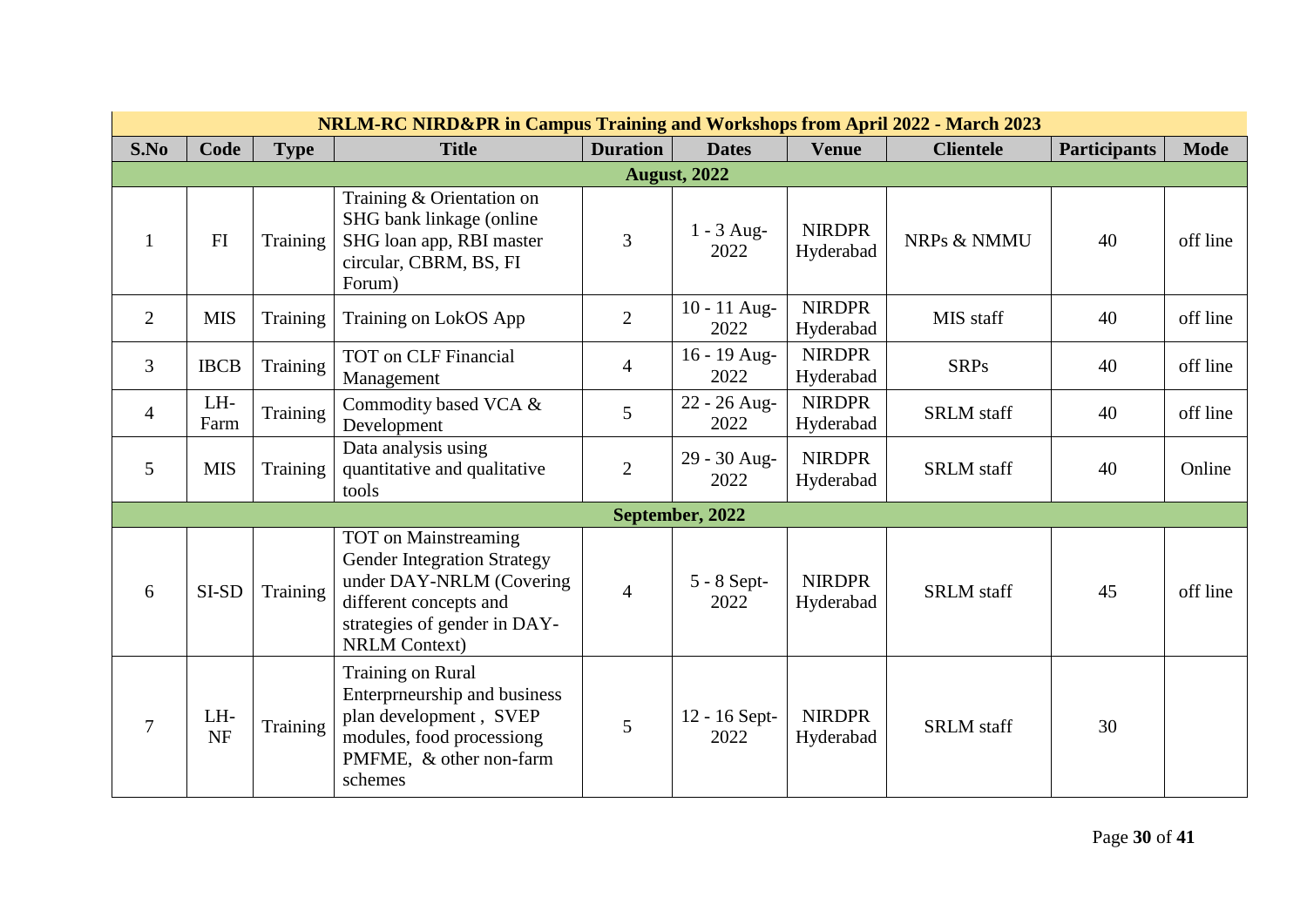| 8  | <b>IBCB</b> | Training | TOT on CLF-SOP<br>(Governance and HR)<br>Management) | 19 - 23 Sept-<br>2022   | <b>NIRDPR</b><br>Hyderabad | <b>SRLM</b> staff               | 40 | off line |
|----|-------------|----------|------------------------------------------------------|-------------------------|----------------------------|---------------------------------|----|----------|
|    | <b>MIS</b>  | Training | Training and workshop on<br>MIS                      | $19 - 20$ Sept-<br>2022 | <b>NIRDPR</b><br>Hyderabad | MIS staff                       | 40 | online   |
| 10 | LH-<br>Farm | Training | TOT on AEP                                           | $26 - 30$ Sept-<br>2022 | <b>NIRDPR</b><br>Hyderabad | SRPs/Krishi<br>Sakhi/SRLM staff | 30 | online   |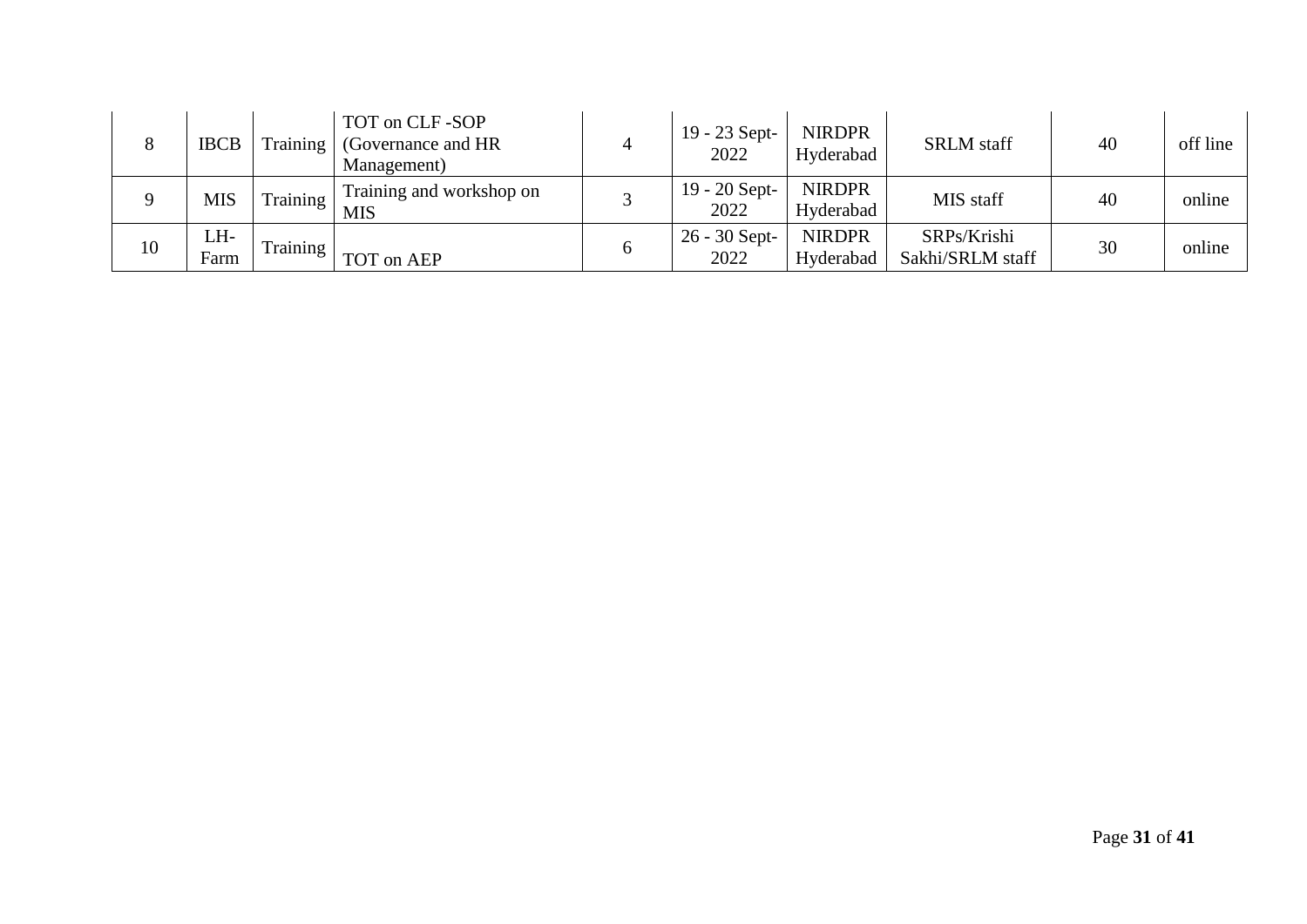## **NIRDPR-NERC Training Calendar for the months of August & September, 2022**

| <b>Sl</b>      | <b>Type</b> | <b>Title</b>                                                                                                                   | <b>Duration</b>      | <b>Team</b>                                                      | <b>Mode</b> | <b>Venue</b> | <b>Clientele</b>                                                                                                                                                                          |
|----------------|-------------|--------------------------------------------------------------------------------------------------------------------------------|----------------------|------------------------------------------------------------------|-------------|--------------|-------------------------------------------------------------------------------------------------------------------------------------------------------------------------------------------|
|                |             |                                                                                                                                |                      | August'2022                                                      |             |              |                                                                                                                                                                                           |
|                | Training    | Training on GeM, PFMS<br>and e-Office for PRIs, RD<br>and Line Departments                                                     | Aug 01 - 05,<br>2022 | Mr.S.K Ghosh                                                     | Offline     | <b>NERC</b>  | State and District officers, IT Managers<br>from the Rural Development, Panchayat<br>Raj, related line departments and<br>Faculties from SIRDPRs and ETCs                                 |
| $\overline{2}$ | Workshop    | Institutionalizing of<br>Convergence of Rural<br><b>Development Programs</b><br>and Resources                                  | Aug 17, 2022         | Dr V.Suresh Babu<br>Dr T. Vijaya<br>Kumar                        | Offline     | <b>NERC</b>  | Officials from RD& PR, Agriculture,<br>Animal Husbandry, Fisheries,<br>Horticulture, Education, CEOs of ZPs,<br>PRIs, NGOs, CBOs                                                          |
| 3              | Training    | <b>Management Development</b><br>Programme on Rural<br>Development Leadership                                                  | Aug 22 - 26,<br>2022 | Dr.T.Vijaya<br>Kumar,<br>Dr.M.K.Shrivasta<br>va,<br>Mr.S.K.Ghosh | Offline     | <b>NERC</b>  | Middle and Senior level officers of<br>Panchayati Raj and Rural Development<br>Department along with Executives of<br>NGO/CBOs                                                            |
| $\overline{4}$ | Training    | Localising SDGs with<br><b>Non-PRIs for Promoting</b><br><b>Resilient Livelihoods and</b><br>Social Protection in NE<br>Region | Aug 22 - 27,<br>2022 | Dr. R Murugesan<br>Dr. MK<br>Shrivastava                         | Offline     | <b>NERC</b>  | <b>Elected Representatives and</b><br>Functionaries of Sectoral Dept from<br>Non-PRIs areas of North East India                                                                           |
| 5              | Training    | Orientation training on<br><b>Spatial Planning Platform</b><br>for SPMRM (Nagaland,<br>Sikkim & Tripura)                       | Aug 24 - 25,<br>2022 | Dr.A.<br>Simhachalam                                             | Offline     | <b>NERC</b>  | Mentor Institution, State and District<br>Officials, Charge Officers,<br>State/District/Cluster SPMRM<br>professionals, PRI members, Data entry<br>operators (Nagaland, Sikkim & Tripura) |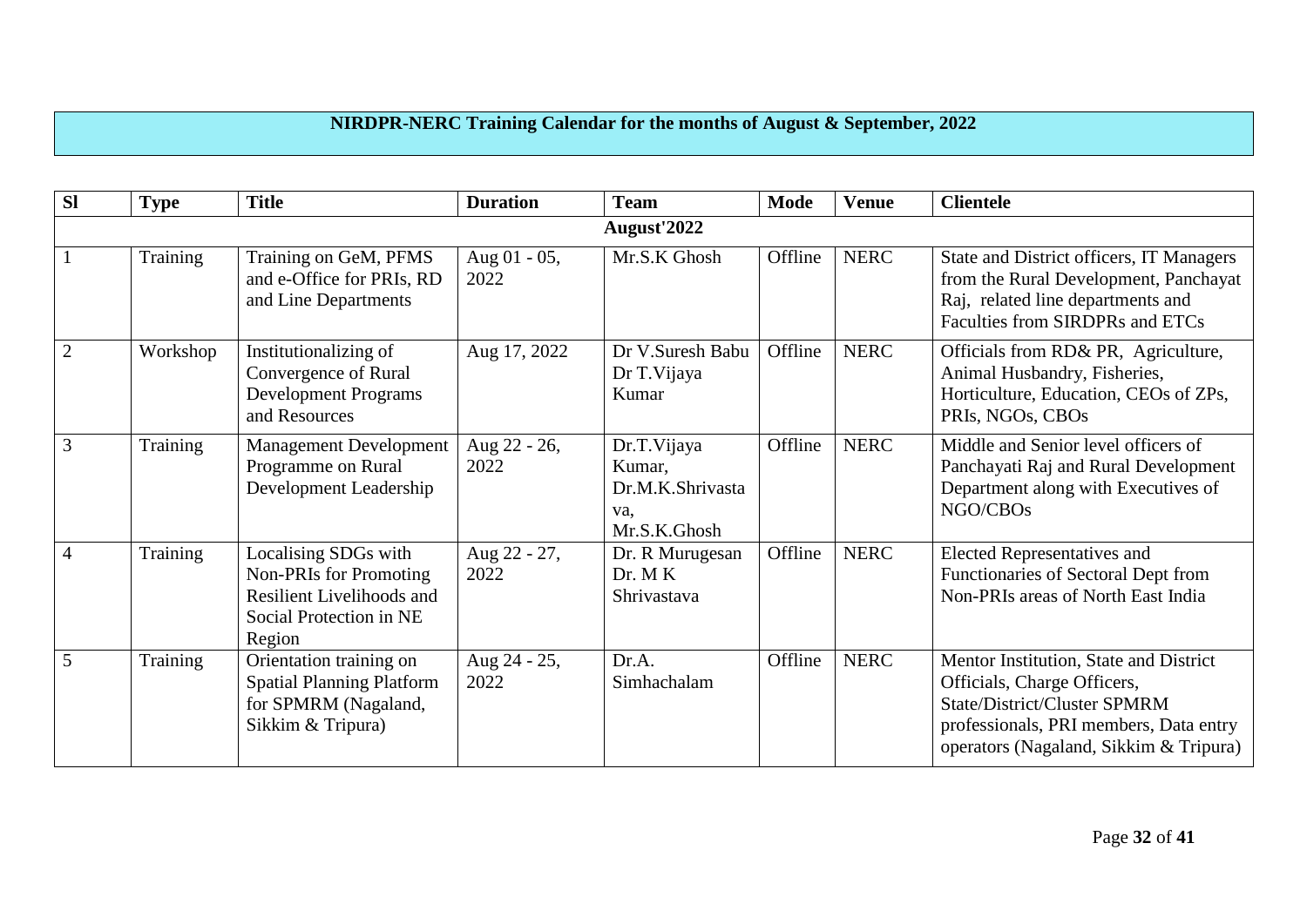| $\overline{sl}$ | <b>Type</b>  | <b>Title</b>                                                                                               | <b>Duration</b>           | <b>Team</b>                                                     | <b>Mode</b> | <b>Venue</b> | <b>Clientele</b>                                                                                                                                                                                                                                                                                                                                                                                                                                                     |  |  |
|-----------------|--------------|------------------------------------------------------------------------------------------------------------|---------------------------|-----------------------------------------------------------------|-------------|--------------|----------------------------------------------------------------------------------------------------------------------------------------------------------------------------------------------------------------------------------------------------------------------------------------------------------------------------------------------------------------------------------------------------------------------------------------------------------------------|--|--|
| 6               | Training     | FPO Promotion and<br>Management                                                                            | Aug 30 - Sept<br>03, 2022 | Dr. Ratna Bhuyan<br>Dr. R Murugesan                             | Offline     | <b>NERC</b>  | Department of Rural Development,<br>Department of Panchayati Raj,<br>Department of Agriculture, Horticulture<br>and other allied departments                                                                                                                                                                                                                                                                                                                         |  |  |
| September'2022  |              |                                                                                                            |                           |                                                                 |             |              |                                                                                                                                                                                                                                                                                                                                                                                                                                                                      |  |  |
| $\overline{7}$  | Internationa | <b>Community Based</b><br>Disaster Management:<br><b>Mainstreaming Risk</b><br><b>Reduction Strategies</b> | Sept $05 - 30$ ,<br>2022  | Dr. V. Suresh<br>Babu, Dr<br>T. Vijaya Kumar,<br>Dr R Murugesan | Offline     | <b>NERC</b>  | Middle and Senior level officials in the<br>Government departments of Social<br>Safety, Relief & Rehabilitation, Rural<br>and Community Development, Health,<br>Sanitation, Women & Child,<br>Environment, Agriculture, Education<br>and other departments concerned with<br>Disaster Mitigation. Faculty members of<br>Universities and other reputed<br>educational Institutions dealing with the<br>emerging issues in climate change and<br>disaster mitigation. |  |  |
| 8               | Seminar      | Mental Health and<br>Wellbeing of Youth                                                                    | Sep 07 - 08,<br>2022      | Dr.T.Vijaya<br>Kumar,<br>Dr.M.K.Shrivasta<br>va                 | Offline     | <b>NERC</b>  | Functionaries of Panchayati Raj and<br><b>Rural Development Department along</b><br>with Youth and Development<br>departments and Academic and research<br>institutions of Youth development in<br>India.                                                                                                                                                                                                                                                            |  |  |
| 9               | Training     | <b>Office Automation for</b><br><b>Smart Digital Services</b>                                              | Sept 12 - 16,<br>2022     | Mr.S.K Ghosh<br>Dr.A.Simhachala<br>m                            | Offline     | <b>NERC</b>  | <b>State and District officers from</b><br>Government departments                                                                                                                                                                                                                                                                                                                                                                                                    |  |  |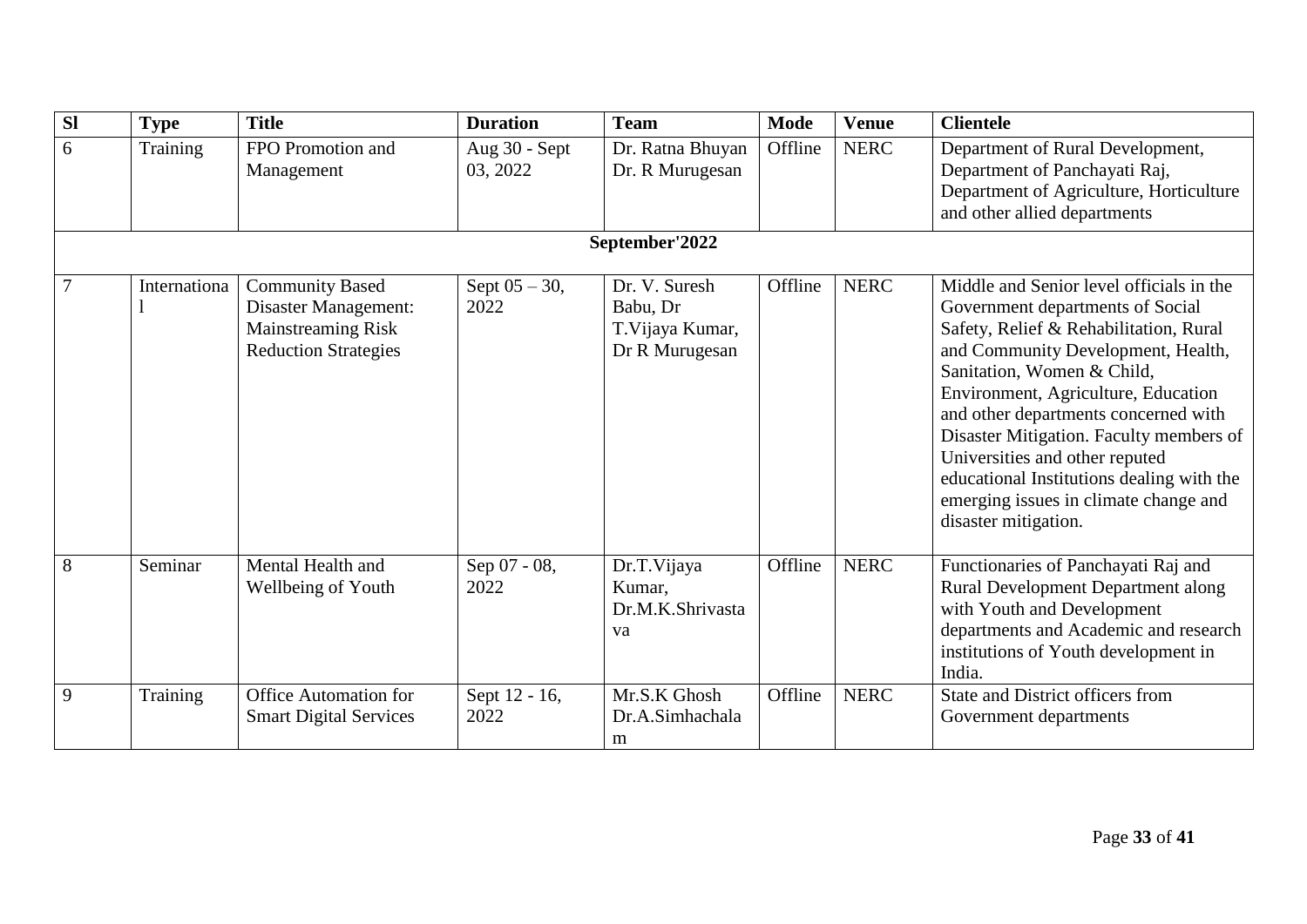| $\overline{\mathbf{S}}$ | Fype     | <b>Title</b>                                                                    | <b>Duration</b>       | <b>Team</b>                                                  | Mode    | <b>Venue</b> | <b>Clientele</b>                                                                                                                                                       |
|-------------------------|----------|---------------------------------------------------------------------------------|-----------------------|--------------------------------------------------------------|---------|--------------|------------------------------------------------------------------------------------------------------------------------------------------------------------------------|
| $\vert$ 10              | Training | Group Dynamics and<br>Team Skills for<br>Organizational<br><b>Effectiveness</b> | Sep 19 - 23,<br>2022  | Dr.T.Vijaya<br>Kumar,<br>Dr.M.K.Shrivasta<br>va Mr.S.K.Ghosh | Offline | <b>NERC</b>  | Middle and Senior level officers of<br>Panchayati Raj and Rural Development<br>Department along with Executives of<br>NGO/CBOs working in Rural<br>Development Sector. |
| <sup>11</sup>           | Training | <b>Geospatial Technologies</b><br>for Planning and<br>Management of PMGSY       | Sept 19 - 23,<br>2022 | Dr.A.<br>Simhachalam                                         | Offline | <b>NERC</b>  | Officials & Engineers from SRRDAs,<br>PWD, RD, PR and DRDA                                                                                                             |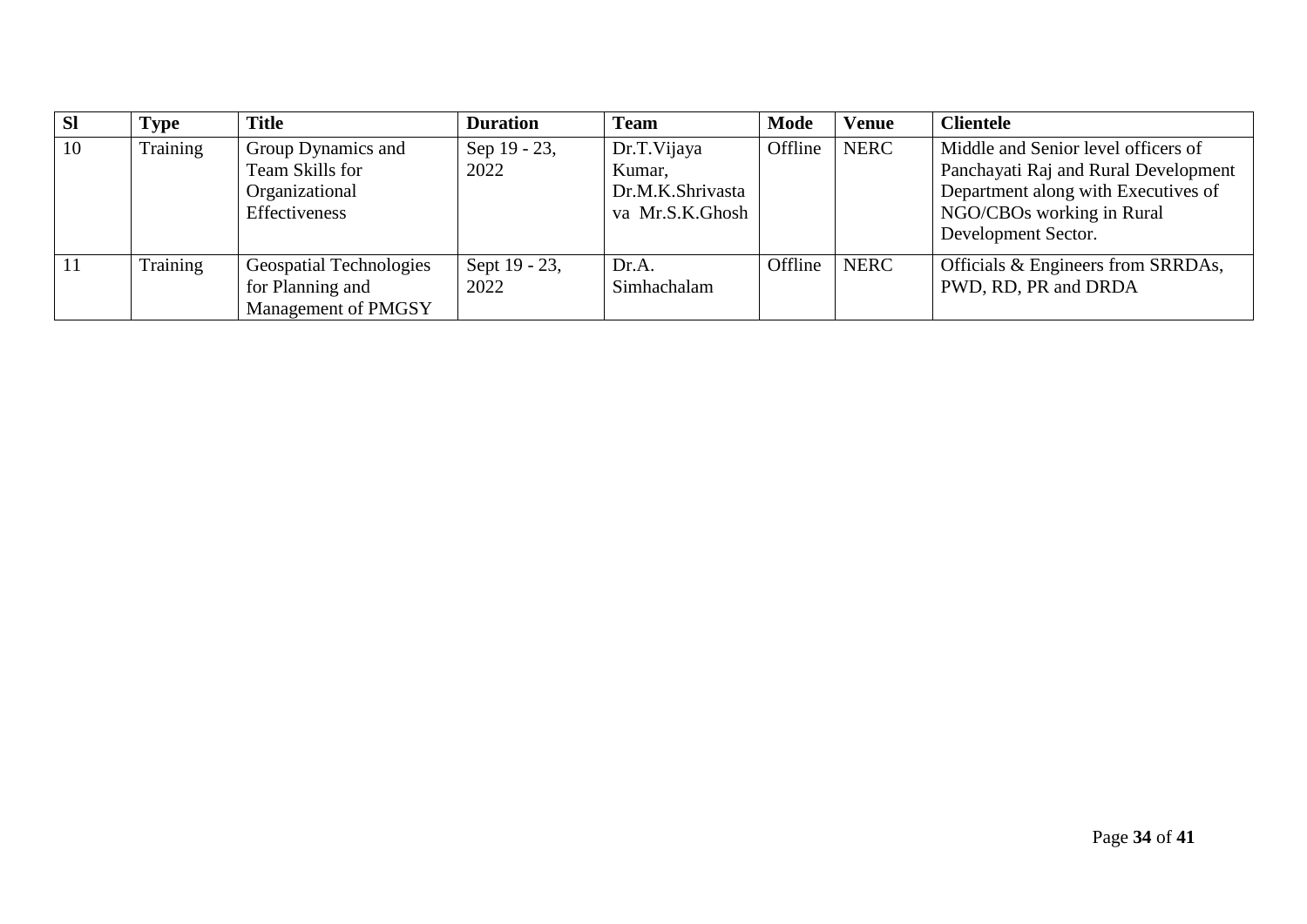## **NRLM-RC NIRD&PR NERC training programmes for the month of August & September, 2022**

| S.No           | Code              | <b>Type</b>             | <b>Title</b>                                                                                                                                                           | <b>Duration</b> | <b>Dates</b>                                 | <b>Venue</b>               | <b>Clientele</b>                                                   | <b>Participants</b> | <b>Mode</b> |
|----------------|-------------------|-------------------------|------------------------------------------------------------------------------------------------------------------------------------------------------------------------|-----------------|----------------------------------------------|----------------------------|--------------------------------------------------------------------|---------------------|-------------|
|                |                   |                         |                                                                                                                                                                        |                 |                                              |                            |                                                                    |                     |             |
|                |                   |                         |                                                                                                                                                                        |                 | <b>AUGUST</b>                                |                            |                                                                    |                     |             |
|                | <b>SISD</b>       | <b>ToT</b>              | <b>TOT</b> on Mainstreaming Social<br>inclusion Operational Strategy<br>under DAY-NRLM (Covering<br>different concepts and<br>strategies of SI in DAY-NRLM<br>Context) | $\overline{4}$  | $02$ -Aug-<br>$2022$ to<br>$05-Aug-$<br>2022 | <b>NIRD</b><br><b>NERC</b> | District & Block<br>Level Staff of NE<br><b>SRLM</b>               | 40                  | Offline     |
| $\overline{2}$ | <b>IBCB</b>       | Training                | ToT on Vision Building and<br>Business development plan                                                                                                                | 5               | $01-Aug-$<br>$2022$ to<br>$05-Aug-$<br>2022  | Off<br>Campus              | District & Block<br>Level Staff of NE<br><b>SRLM</b>               | 40                  | Offline     |
| 3              | Farm<br><b>LH</b> | Inductio<br>$\mathbf n$ | Induction of newly recruited<br>livelihood staff                                                                                                                       | 5               | $01-Aug-$<br>2022 to<br>$05-Aug-$<br>2022    | Off<br>Campus              | State, District &<br><b>Block Level Staff of</b><br><b>NE SRLM</b> | 40                  | Offline     |
| $\overline{4}$ | FI                | <b>ToT</b>              | Training & Orientation on<br>SHG bank linkage (online SHG<br>loan app, RBI master circular,<br>CBRM, BS, FI Forum)                                                     | 3               | $2$ -Aug-<br>2022 to 4-<br>Aug-2022          | <b>NIRD</b><br><b>NERC</b> | NRPs & SMMU                                                        | 40                  | Offline     |
| 5              | Farm<br>LH        | <b>ToT</b>              | Advanced Value Chain and<br><b>Business Development on</b><br><b>Bamboo</b>                                                                                            | 3               | $8-Aug-$<br>$2022$ to<br>$10$ -Aug-<br>2022  | <b>NIRD</b><br><b>NERC</b> | State & District<br>Level Staffs of NE<br><b>SRLM</b>              | 40                  | Offline     |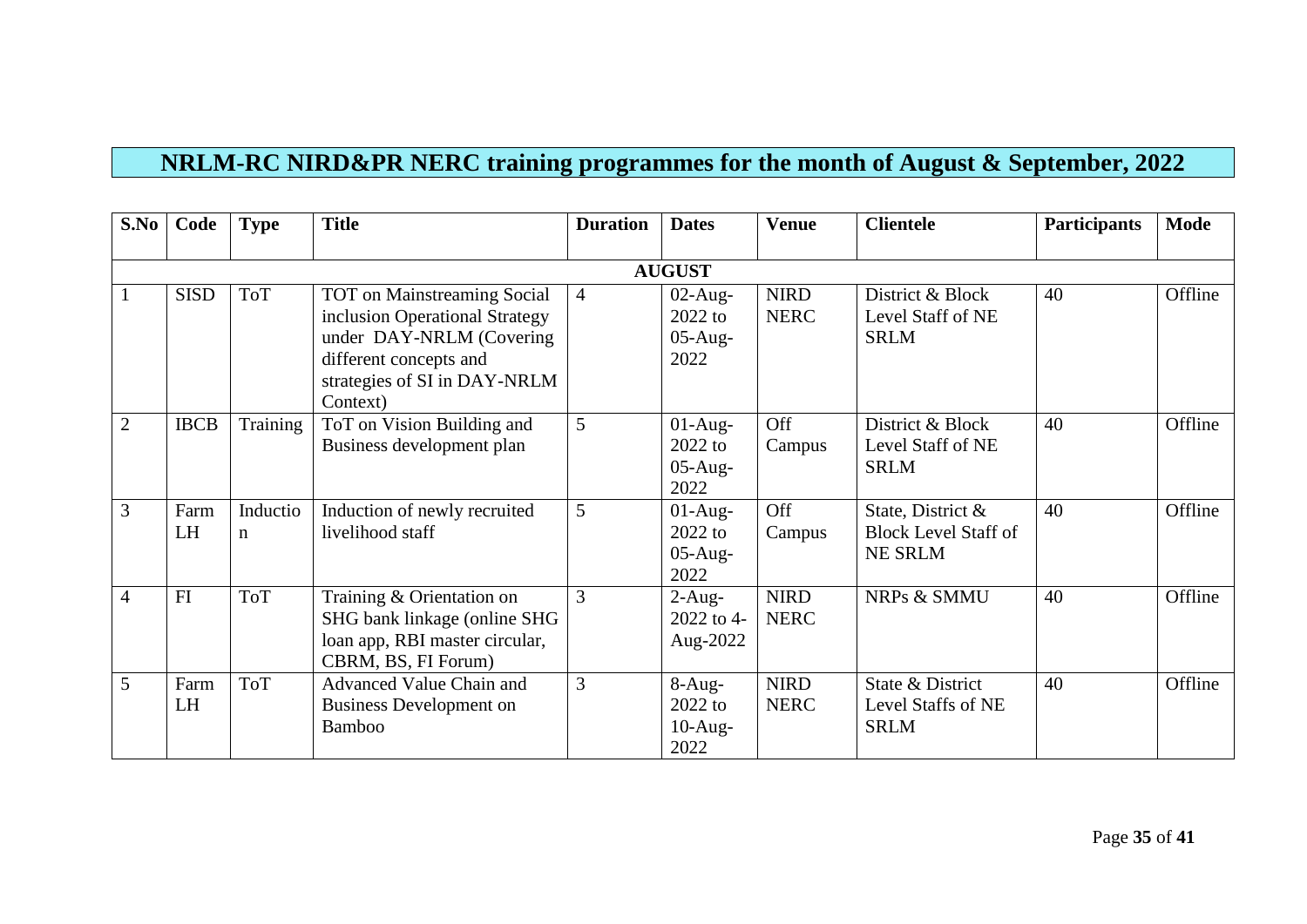| S.No | Code              | <b>Type</b>   | <b>Title</b>                                                                          | <b>Duration</b> | <b>Dates</b>                                  | <b>Venue</b>               | <b>Clientele</b>                                                                                                                      | <b>Participants</b> | <b>Mode</b> |
|------|-------------------|---------------|---------------------------------------------------------------------------------------|-----------------|-----------------------------------------------|----------------------------|---------------------------------------------------------------------------------------------------------------------------------------|---------------------|-------------|
| 6    | <b>IBCB</b>       | <b>ToT</b>    | TOT on CLF/VO -SOP<br>(Governance and HR<br>Management)                               | $\overline{4}$  | $10-Aug-$<br>2022 to<br>$13$ -Aug-<br>2022    | <b>NIRD</b><br><b>NERC</b> | District & Block<br>Level Staff of NE<br><b>SRLM</b>                                                                                  | 40                  | Offline     |
| 7    | FI                | Training      | Digital Finance (including BC<br>Model, Financial Literary, &<br>Dual Authentication) | $\overline{2}$  | $10-Aug-$<br>$2022$ to<br>$11-Aug-$<br>2022   | Off<br>Campus              | District & Block<br>Level Staff of NE<br><b>SRLM</b>                                                                                  | 40                  | Offline     |
| 8    | Farm<br><b>LH</b> | <b>ToT</b>    | Advanced Value Chain and<br><b>Business Development of</b><br>Dairy based enterprises | 5               | $22$ -Aug-<br>$2022$ to<br>$26$ -Aug-<br>2022 | <b>NIRD</b><br><b>NERC</b> | Livelihood Staff of<br><b>Block &amp; District</b><br>Level of Arunachal<br>Pradesh, Assam,<br>Mizoram, Nagaland,<br>Sikkim, Tripura. | 40                  | Offline     |
| 9    | <b>IBCB</b>       | Training      | ToT on Vision Building and<br>Business development plan                               | 5               | $22$ -Aug-<br>$2022$ to<br>$26$ -Aug-<br>2022 | Off<br>Campus              | District & Block<br>Level Staff of NE<br><b>SRLM</b>                                                                                  | 40                  | Offline     |
| 10   | <b>MIS</b>        | <b>ToT</b>    | Training and Workshop on<br><b>MIS</b>                                                | 3               | $23$ -Aug-<br>$2022$ to<br>$25$ -Aug-<br>2022 | <b>NIRD</b><br><b>NERC</b> | State & District<br>Level Staffs of NE<br><b>SRLM</b>                                                                                 | 40                  | Offline     |
| 11   | <b>IBCB</b>       | Inductio<br>n | <b>Induction Training on NRLM</b>                                                     | 5               | $28$ -Aug-<br>$2022$ to<br>01-Sept-<br>2022   | Off<br>Campus              | Newly Recruited<br><b>Staff of NE SRLMs</b>                                                                                           | 40                  | Offline     |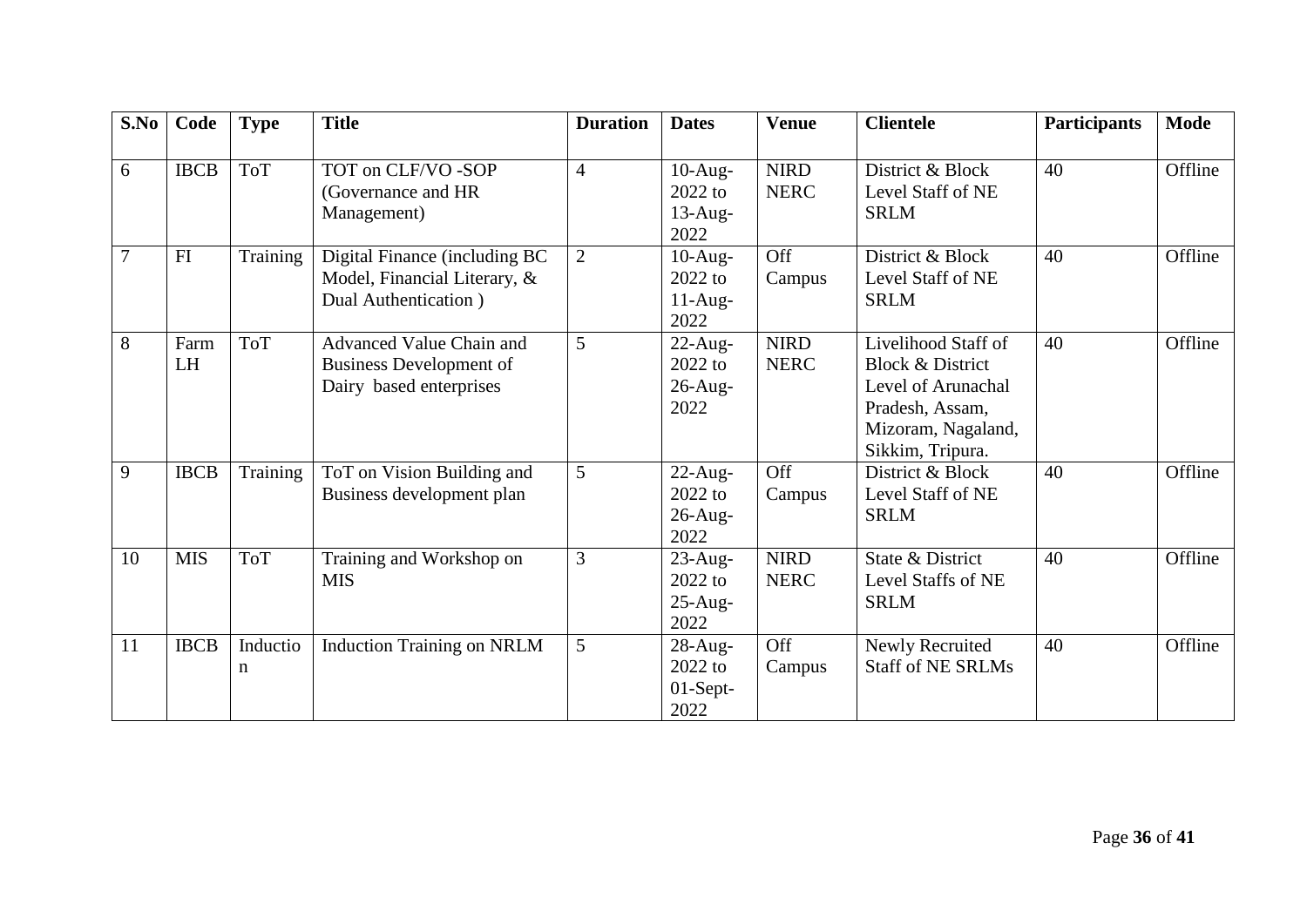| S.No | Code                     | <b>Type</b>             | <b>Title</b>                                                                                                                                                             | <b>Duration</b> | <b>Dates</b>                                                  | <b>Venue</b>               | <b>Clientele</b>                                          | <b>Participants</b> | <b>Mode</b> |
|------|--------------------------|-------------------------|--------------------------------------------------------------------------------------------------------------------------------------------------------------------------|-----------------|---------------------------------------------------------------|----------------------------|-----------------------------------------------------------|---------------------|-------------|
| 12   | Non<br>Farm<br><b>LH</b> | Training                | <b>Training on Rural</b><br>Enterprneurship and business<br>plan development, SVEP<br>modules, food processiong<br>PMFME, & other non-farm<br>schemes                    | 5               | 28-Aug-<br>2022 to<br>01-Sept-<br>2022                        | Off<br>Campus              | State & District<br>Level Staffs of NE<br><b>SRLM</b>     | 40                  | Offline     |
| 13   | Gend<br>er               | Training                | TOT on Mainstreaming Gender<br><b>Integration Strategy under</b><br>DAY-NRLM (Covering<br>different concepts and<br>strategies of gender in DAY-<br><b>NRLM Context)</b> | $\overline{4}$  | $29$ -Aug-<br>2022 to<br>$01-Sept-$<br>2022                   | Off<br>Campus              | <b>Community Master</b><br><b>Trainers</b>                | 40                  | Offline     |
| 14   | <b>IBCB</b>              | Training                | TOT on CLF/VO -SOP<br>(Governance and HR<br>Management)                                                                                                                  | $\overline{4}$  | <b>SEPTEMBER</b><br>$05-Sept-$<br>2022 to<br>08-Sept-<br>2022 | Off<br>Campus              | District & Block<br>Level Staff of NE<br><b>SRLM</b>      | 40                  | Offline     |
| 15   | FI                       | <b>ToT</b>              | <b>Bank Sakhi module</b>                                                                                                                                                 | $\overline{2}$  | 6-Sept-<br>2022 to 7-<br>Sept-2022                            | <b>NIRD</b><br><b>NERC</b> | <b>Bank Sakhis of NE</b><br><b>SRLMs</b>                  | 40                  | Offline     |
| 16   | <b>IBCB</b>              | Training                | Training on CBO Audit<br>(SHG, PLF & SLF)                                                                                                                                | 5               | $12$ -Sept-<br>2022 to<br>16-Sept-<br>2022                    | Off<br>Campus              | District & Block<br>Level Staff of NE<br><b>SRLM</b>      | 40                  | Offline     |
| 17   | Farm<br><b>LH</b>        | Inductio<br>$\mathbf n$ | Induction of newly recruited<br>livelihood staff                                                                                                                         | 5               | $12$ -Sept-<br>2022 to<br>16-Sept-<br>2022                    | <b>NIRD</b><br><b>NERC</b> | Newly Recruited<br>Livelihoods Staffs of<br>Mizoram SRLMs | 40                  | Offline     |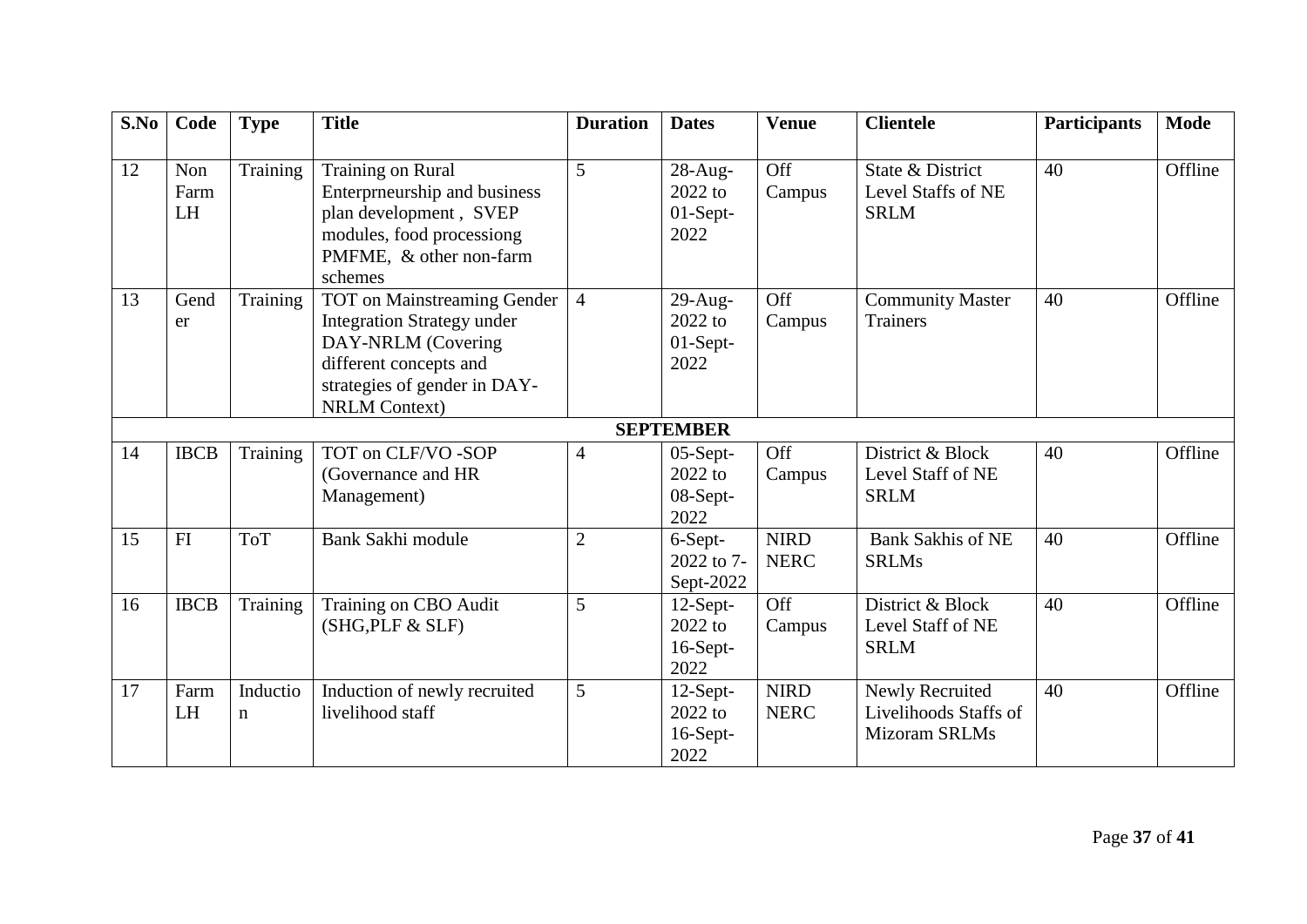| S.No | Code                     | <b>Type</b> | <b>Title</b>                                                                                                                                                         | <b>Duration</b> | <b>Dates</b>                                 | <b>Venue</b>               | <b>Clientele</b>                                      | <b>Participants</b> | <b>Mode</b> |
|------|--------------------------|-------------|----------------------------------------------------------------------------------------------------------------------------------------------------------------------|-----------------|----------------------------------------------|----------------------------|-------------------------------------------------------|---------------------|-------------|
| 18   | <b>FNH</b><br>W          | <b>ToT</b>  | TOT on Mainstreaming FNHW<br><b>Operational Strategy under</b><br>DAY-NRLM (Covering<br>different concepts and<br>strategies of FNHW in DAY-<br><b>NRLM Context)</b> | $\overline{4}$  | $12$ -Sept-<br>2022 to<br>15-Sept-<br>2022   | <b>NIRD</b><br><b>NERC</b> | State & District<br>Level Staffs of NE<br><b>SRLM</b> | 40                  | Offline     |
| 19   | Non<br>Farm<br><b>LH</b> | <b>ToT</b>  | Training on Rural<br>Enterprneurship and business<br>plan development, SVEP<br>modules, food processiong<br>PMFME, & other non-farm<br>schemes                       | 5               | 19-Sept-<br>2022 to<br>23-Sept-<br>2022      | <b>NIRD</b><br><b>NERC</b> | State & District<br>Level Staffs of NE<br><b>SRLM</b> | 40                  | Offline     |
| 20   | <b>IBCB</b>              | Training    | Training on CBO Audit<br>(SHG, PLF & SLF)                                                                                                                            | 5               | 19-Sept-<br>2022 to<br>23-Sept-<br>2022      | Off<br>Campus              | District & Block<br>Level Staff of NE<br><b>SRLM</b>  | 40                  | Offline     |
| 21   | <b>MIS</b>               | <b>ToT</b>  | Training and Workshop on<br><b>MIS</b>                                                                                                                               | 3               | $20$ -Sept-<br>$2022$ to<br>22-Sept-<br>2022 | <b>NIRD</b><br><b>NERC</b> | State & District<br>Level Staffs of NE<br><b>SRLM</b> | 40                  | Offline     |
| 22   | FI                       | Training    | Digital Finance (including BC<br>Model, Financial Literary, &<br>Dual Authentication)                                                                                | $\overline{2}$  | 20-Sept-<br>2022 to<br>21-Sept-<br>2022      | Off<br>Campus              | District & Block<br>Level Staff of NE<br><b>SRLM</b>  | 40                  | Offline     |
| 23   | <b>IBCB</b>              | Training    | ToT on Federation Books of<br>Record                                                                                                                                 | 5               | 26-Sept-<br>2022 to<br>30-Sept-<br>2022      | Off<br>Campus              | District & Block<br>Level Staff of NE<br><b>SRLM</b>  | 40                  | Offline     |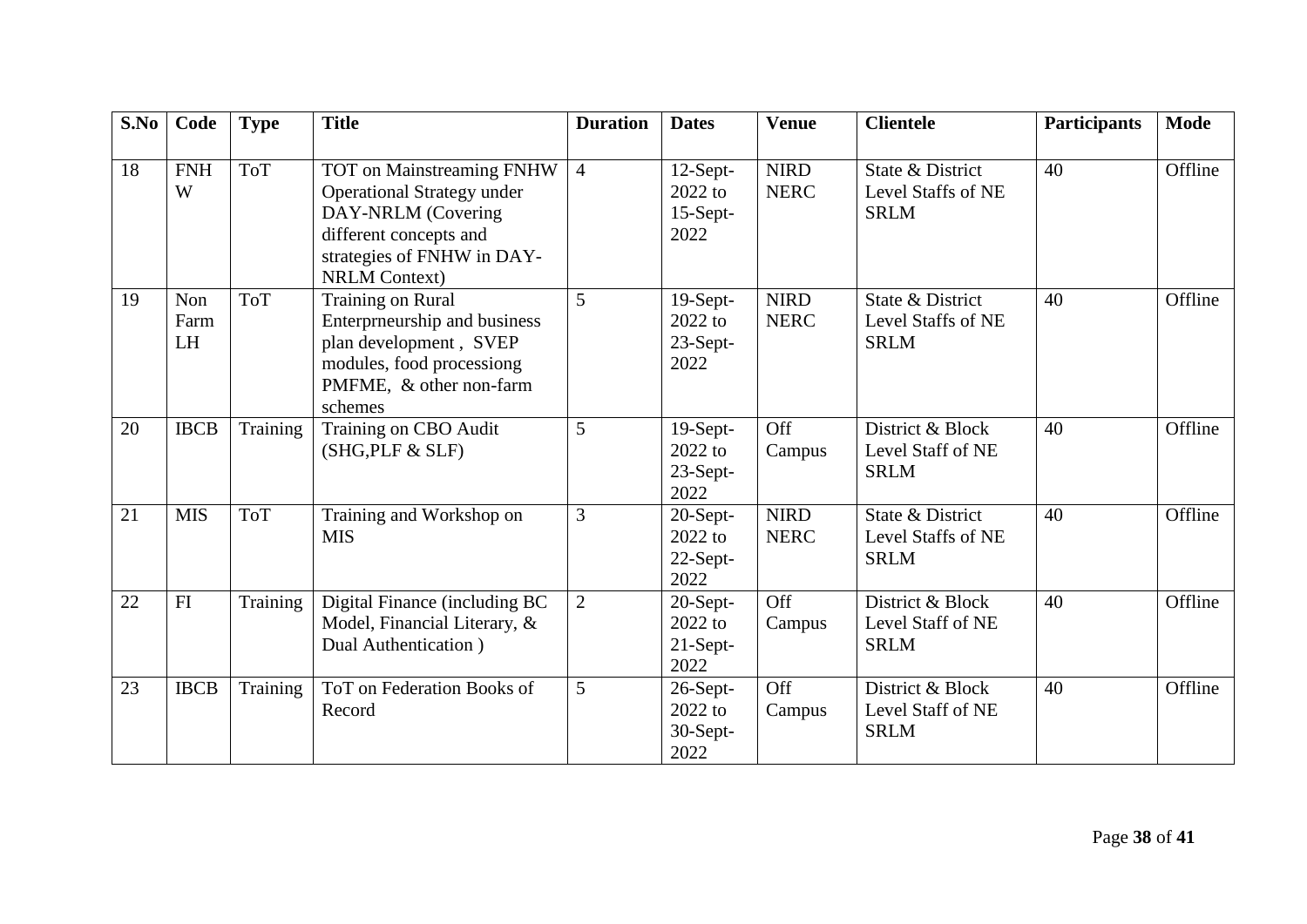|    | S.No   Code | <b>Type</b> | <b>Title</b>                 | <b>Duration</b> | <b>Dates</b>                                   | Venue                      | <b>Clientele</b>                                     | <b>Participants</b> | <b>Mode</b> |
|----|-------------|-------------|------------------------------|-----------------|------------------------------------------------|----------------------------|------------------------------------------------------|---------------------|-------------|
|    |             |             |                              |                 |                                                |                            |                                                      |                     |             |
| 24 | <b>IBCB</b> | ToT         | MCP Training and Preparation |                 | $26$ -Sept-<br>$2022$ to<br>$29-Sept-$<br>2022 | <b>NIRD</b><br><b>NERC</b> | District & Block<br>Level Staff of NE<br><b>SRLM</b> | 40                  | Offline     |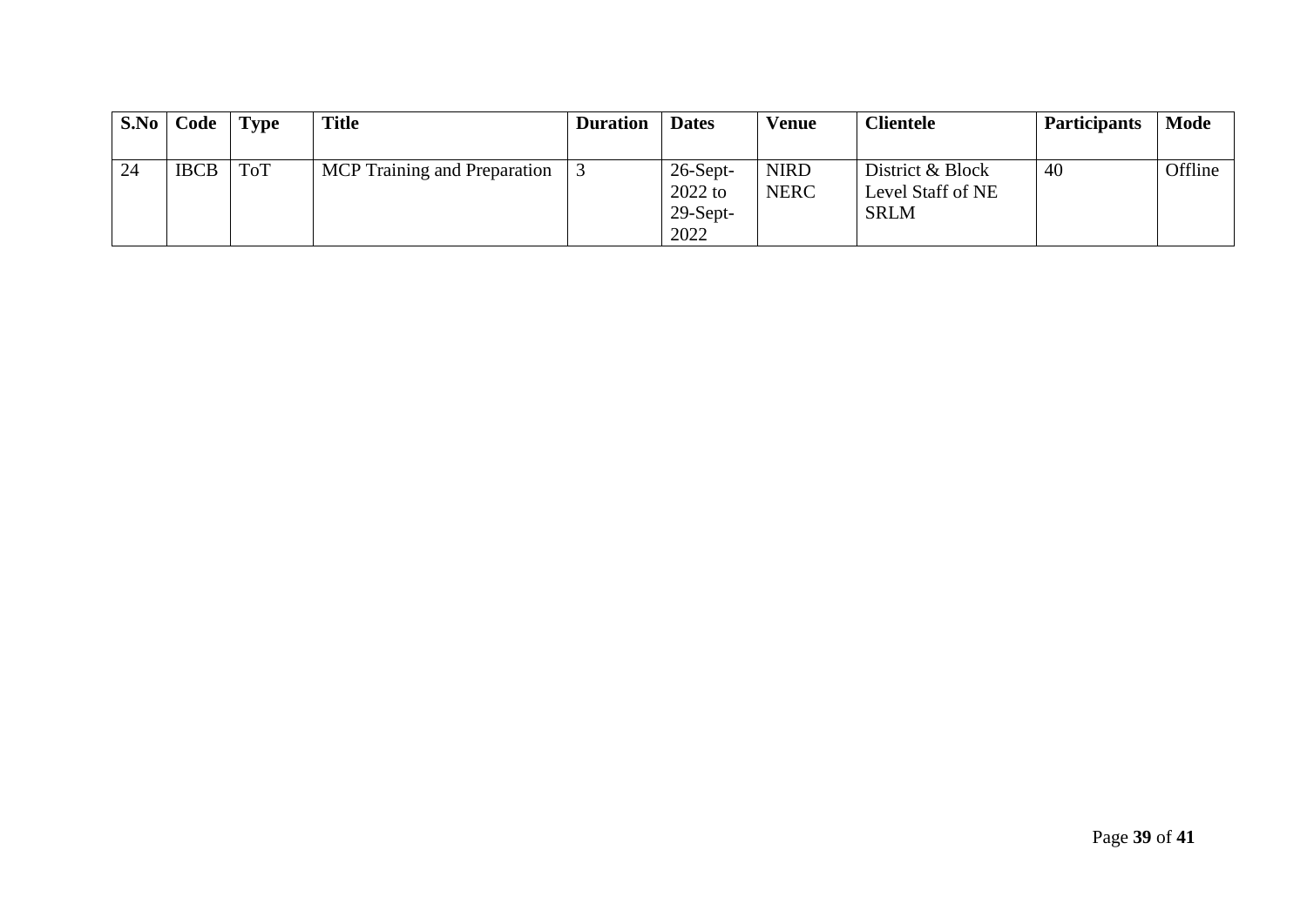|           | CSR, PPP, PA and Research Consultancy, New Delhi |                                                                                                |                         |                                                               |                        |                                                                                                                                    |  |  |  |  |
|-----------|--------------------------------------------------|------------------------------------------------------------------------------------------------|-------------------------|---------------------------------------------------------------|------------------------|------------------------------------------------------------------------------------------------------------------------------------|--|--|--|--|
| <b>SI</b> | Type                                             | <b>Title</b>                                                                                   | <b>Duration</b>         | <b>Team</b>                                                   | <b>Venue</b>           | <b>Clientele</b>                                                                                                                   |  |  |  |  |
|           |                                                  | Workshop   Collaborative arrangements<br>between large corporates and<br>SHG micro enterprises | $7th$ September<br>2022 | Dr. Ruchira<br>Bhattacharya,<br>Chiranji Lal &<br><b>NRLM</b> | <b>NIRDPR</b><br>Delhi | 50 CEOs/Directors of<br>NGOs working with<br>rural livelihood; NRLM<br>functionaries and<br><b>SRLM CEOs of</b><br>selected states |  |  |  |  |